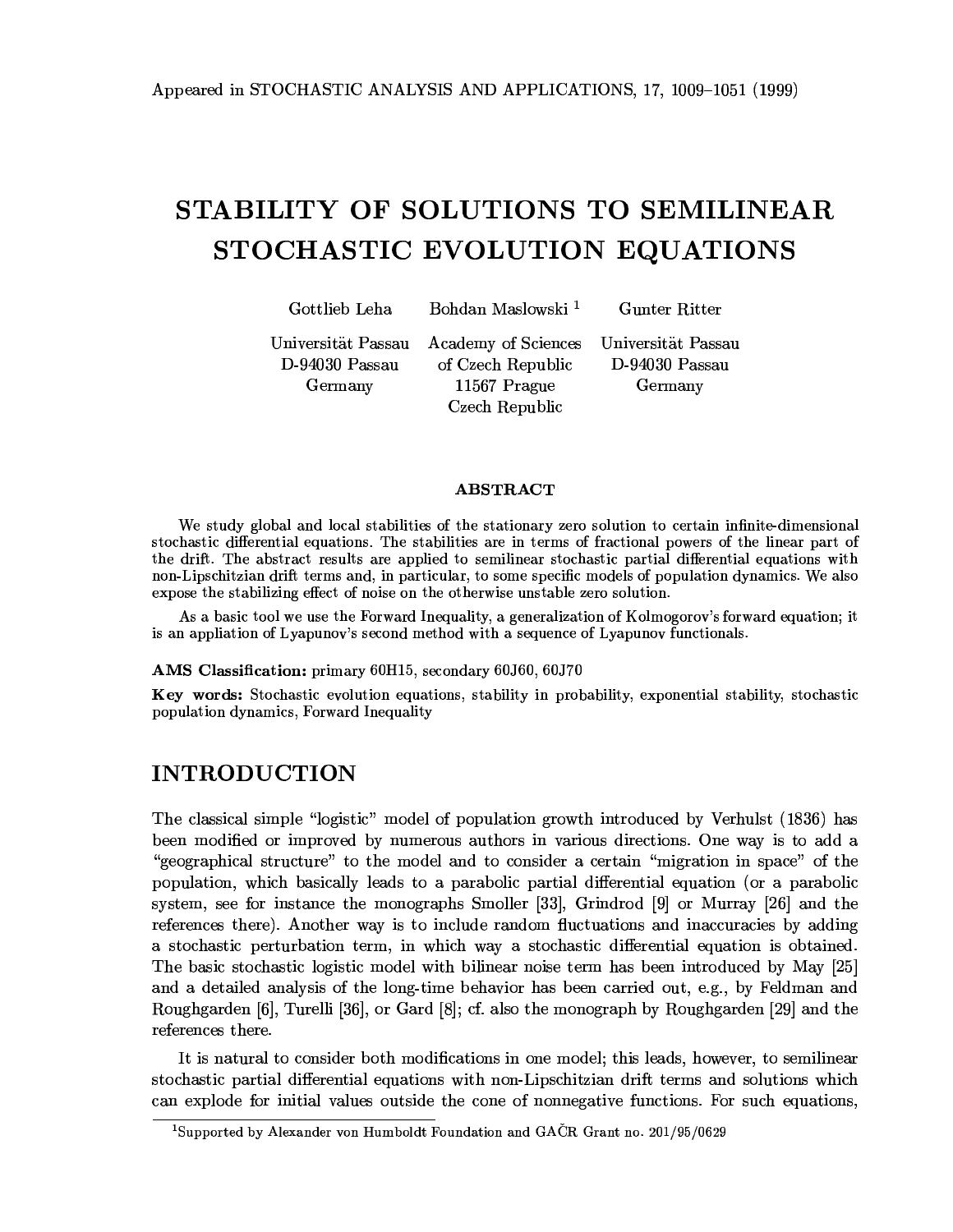results on existence and uniqueness of solutions have been proved in various settings in Viot [37] or Kotelenez [14], Manthey and Stiewe [21], Manthey and Zausinger [22]. In these works also suitable comparison techniques have been developed.

In the present paper (long-range) global and local stabilities of general infinite-dimensional stochastic differential equations are studied. These cover some stochastic PDE's arising in population dynamics as special cases. In the Lipschitzian case, such or similar stabilities for stochastic semilinear equations have been investigated, e.g., by Ichikawa [10], [11], Taniguchi [34], or Maslowski, Seidler, and Vrkoč [23], [24] in the semigroup framework, or by Chow [2], Khas'minskii and Mandrekar [13], Mandrekar [20], or Caraballo and Real  $[1]$  in the variational context.

The novelty of the present paper is twofold: First of all, we consider a non-Lipschitzian case, the solutions being defined only on a certain subset of the basic state space. This enables us to handle stochastic PDE's like those considered in Examples 4.14 and  $4.17 - 4.19$ , where the nonlinear term in the drift is not always globally Lipschitzian and the solutions exist only for nonnegative functions as initial values. Secondly, we deal with stability in subspaces  $X$  of  $H$ endowed with separable norms stronger than that of the basic Hilbert space  $H$  (which, in applications, is usually a space of square-integrable functions). This enables us to draw conclusions on local stability of stationary solutions to stochastic PDE's from local behavior of their coefficients. This is not possible in general with  $L_2$ -norms because the local behavior of a function  $F: \mathbf{R} \to \mathbf{R}$  does not determine the local behavior of the mapping  $y \mapsto F \circ y$ ,  $y \in L_2$ , in the  $L_2$ -norm.

Our basic tool is a version of Lyapunov's method; cf. Khas'minskii [12] in the finitedimensional case. However, typical Lyapunov functions are not smooth and are only densely defined on the basic Hilbert space. Moreover, the drift term which appears in the Lyapunov operator is densely defined, only. To overcome these difficulties Leha and Ritter [16], [17] and Leha, Ritter, and Wakolbinger [18] developed a Forward Inequality. It is a generalization of Kolmogorov's Forward Equation for a *sequence* of Lyapunov functionals rather than one functional alone. In this paper, we employ a more general, localized, version of the Forward Inequality and prove general stability statements in terms of explicit characteristics of the coefficients of the equation. Note that the method described above can also be used in order to establish the required regularity of solutions in some cases; cf. [18] and Remark  $3.4(b)$  of the present paper.

The main body of the paper is divided into four Sections. In Section 1, the abstract equation and the basic example, a stochastic parabolic partial differential equation, are introduced. We recall some basic facts about stochastic parabolic partial differential equations and introduce the concept of **X**-stability as the Lyapunov stability in probability or the exponential stability in the norm of the space X. Section 2 is of independent interest and devoted to two versions of the Forward Inequality, cf. [16], [17], [18], for nonsmooth functionals defined on a subset of the basic Hilbert space. Section 3 contains general Lyapunov-type theorems for various X-stabilities formulated in terms of sequences of Lyapunov functionals (Theorems  $3.1 - 3.3$ ).

In Section 4,  $X$  is the domain of a fractional power of the linear drift part of the equation equipped with its graph norm. In our basic example,  $X$  is equivalent to a Sobolev-Slobodeckii space, cf. Kufner, John, and Fučik [15], Section 8.3. Proposition 4.1 is a reformulation of Theorems  $3.1 - 3.3$  in this case. Corollaries and more explicit sufficient conditions for stability follow. The nonlinear part of the drift is considered to be either Lipschitzian (Proposition 4.11) or dissipative in a certain sense (Proposition 4.12). If the Wiener process in the equation is just one-dimensional then sharper sufficient conditions for stability can be found: Proposition 4.15 and Remark 4.16 show that "sufficiently large" noise can stabilize the zero solution of the equation. At the end of the section, we present three examples: A stochastic parabolic equation with a general noise sufficiently regular in space (Example 4.14) and with scalar noise (Example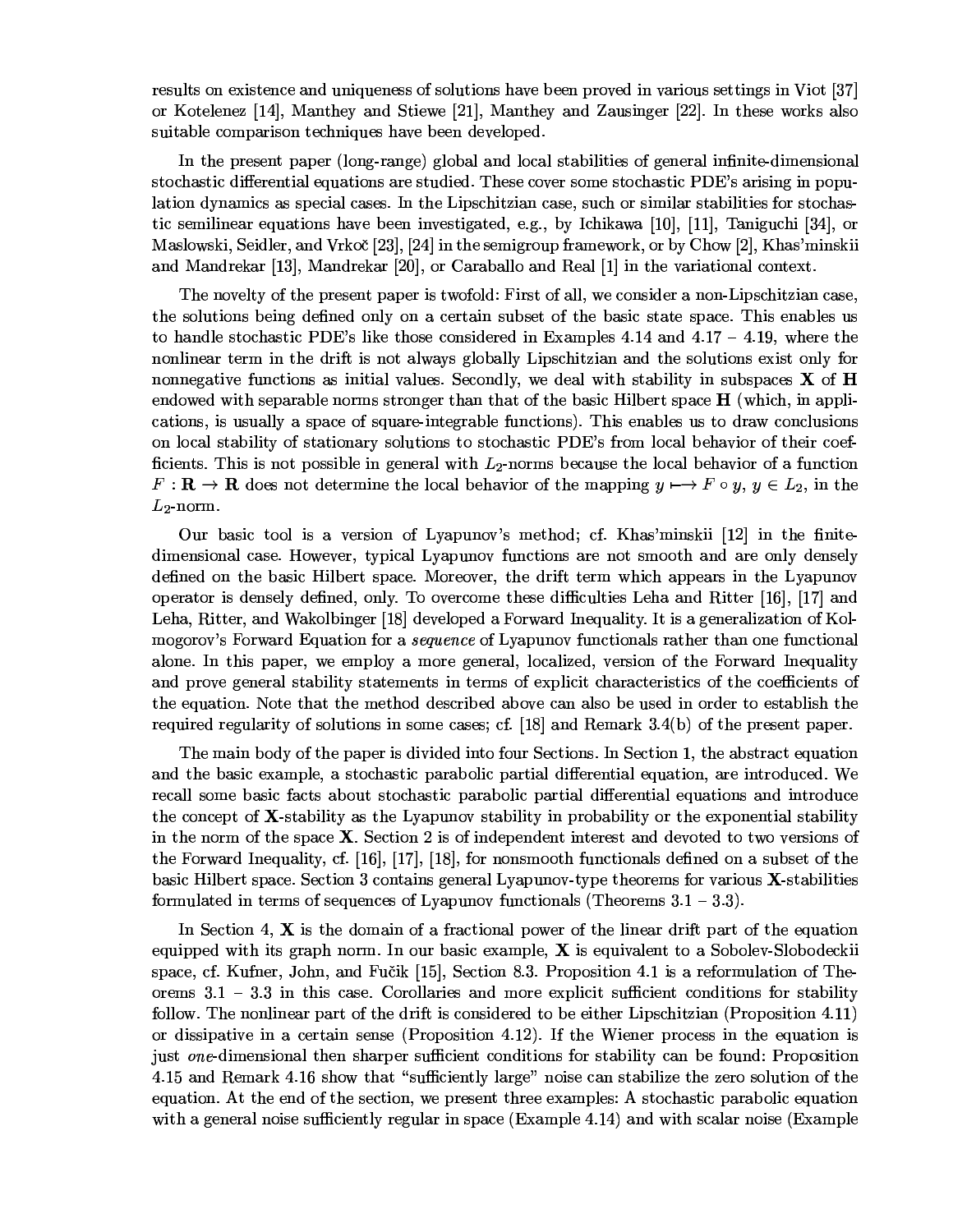4.18). In the latter example we investigate again the stabilizing effect of noise. Example 4.19 is an application of the previous one to a model of population dynamics.

**Notation**. Let  $(\mathbf{H}, \langle \cdot, \cdot \rangle)$  and  $(\mathbf{K}, \langle \cdot, \cdot \rangle)$  be real, separable Hilbert spaces with norms  $\|\cdot\|_{\mathbf{H}}$  and  $\|\cdot\|_{\mathbf{K}}$ , respectively. The symbols  $\mathcal L$  and  $\mathcal L_2$  denote the spaces of linear, bounded and Hilbert-Schmidt operators between the spaces indicated and  $S^*$  denotes the adjoint of an operator S in L or  $\mathcal{L}_2$ . The domain of an operator A defined in H is denoted by  $\mathcal{D}(A)$ . The restriction of a function g on a subset B of its domain is denoted by  $g_{|B}$ . The symbols  $\alpha^+$  and  $\alpha^-$  stand for the positive and negative parts of a real number  $\alpha$ , respectively. The symbols  $\underline{\lim}$  and  $\overline{\lim}$ denote the lower and upper limits, respectively. For any normed space **X** and  $r > 0$  we let  $B_{\mathbf{X}}(r) = \{y \in \mathbf{X}; ||y||_{\mathbf{X}} < r\},\$  the centered ball in **X** of radius r.

#### **PRELIMINARIES**  $\mathbf 1$

#### $1.1$ The Stochastic Initial Value Problem

Consider the initial-value problem

$$
(1) \quad \left\{ \begin{array}{ll} dX(t)+AX(t)dt=f(t,X(t))dt+\sigma(t,X(t))dW(t),\\ X(0)=x, \end{array} \right.
$$

in **H**. Here, A is a linear, self-adjoint operator in **H** such that  $-A$  generates an analytic semigroup  $S(\cdot)$  on H. Furthermore,  $W(t)$  stands for a Wiener process with positive, nuclear incremental covariance operator Q on K defined on a filtered probability space  $(\Omega, \mathcal{F}, \{\mathcal{F}_t\}, P)$ . Let  $\mathbf{K}_0 =$  $Q^{1/2}\mathbf{K}$ ,  $||y||_{\mathbf{K}_0} = ||Q^{-1/2}y||_{\mathbf{K}}$ , where  $Q^{-1/2}$  is the pseudo-inverse of  $Q^{1/2}$ . We assume that there exists a measurable subset  $\mathbf{E} \subseteq \mathbf{H}$  such that the mappings  $f: \mathbf{R}_{+} \times \mathbf{E} \to \mathbf{H}$  and  $\sigma: \mathbf{R}_{+} \times \mathbf{E} \to$  $\mathcal{L}_2(\mathbf{K}_0, \mathbf{H})$  are measurable (note that  $\mathcal{L}(\mathbf{K}, \mathbf{H}) \subseteq \mathcal{L}_2(\mathbf{K}_0, \mathbf{H})$ ). Moreover, we assume that, for every  $x \in \mathbf{E}$ , Equation (1) has a unique, H-continuous, mild solution with infinite lifetime, that is, an E-valued, H-continuous,  $(\mathcal{F}_t)$ -adapted process  $X(t) = X^x(t), t > 0$ , satisfying P-a.s. for all  $t>0$ 

(2) 
$$
\int_0^t \|f(r, X(r))\|_{\mathbf{H}} dr < \infty,
$$
  
\n(3) 
$$
\int_0^t \|\sigma(r, X(r))\|_{\mathcal{L}_2(\mathbf{K}_0, \mathbf{H})}^2 dr < \infty,
$$
 and  
\n(4) 
$$
X(t) = S(t)x + \int_0^t S(t-r)f(r, X(r)) dr + \int_0^t S(t-r)\sigma(r, X(r)) dW(r)
$$

The latter integral is a stochastic Itô integral in  $H$  (cf. Da Prato and Zabczyk [3] for details). The mild solutions  $(X^x)_{x\in E}$  of Equation (1) are assumed to define a Markov semigroup on **E** in the usual way. Furthermore, we assume that there exists an  $x_0 \in \mathcal{D}(A) \cap \mathbf{E}$  such that  $Ax_0 = f(t, x_0) = 0$ ,  $\sigma(t, x_0) = 0$  for  $t \geq 0$ ; thus  $X(t) \equiv x_0$  is a stationary solution to (1). For simplicity we take  $x_0 = 0$ . A simple class of functions f and  $\sigma$  satisfying the assumptions (2) and (3) with  $\mathbf{E} = \mathbf{H}$  are the Lipschitzian ones. However, in our basic example of a stochastic reaction-diffusion equation described below, the drift coefficient  $f$  is not Lipschitzian on  $H$ .

#### $1.2$ Example

Consider a formal stochastic partial differential equation

(5) 
$$
\frac{\partial u}{\partial t}(t,\xi) = Lu(t,\xi) + F(t,u(t,\xi)) + G(t,u(t,\xi))\eta(t,\xi), \quad (t,\xi) \in \mathbf{R}_+ \times \mathcal{O}
$$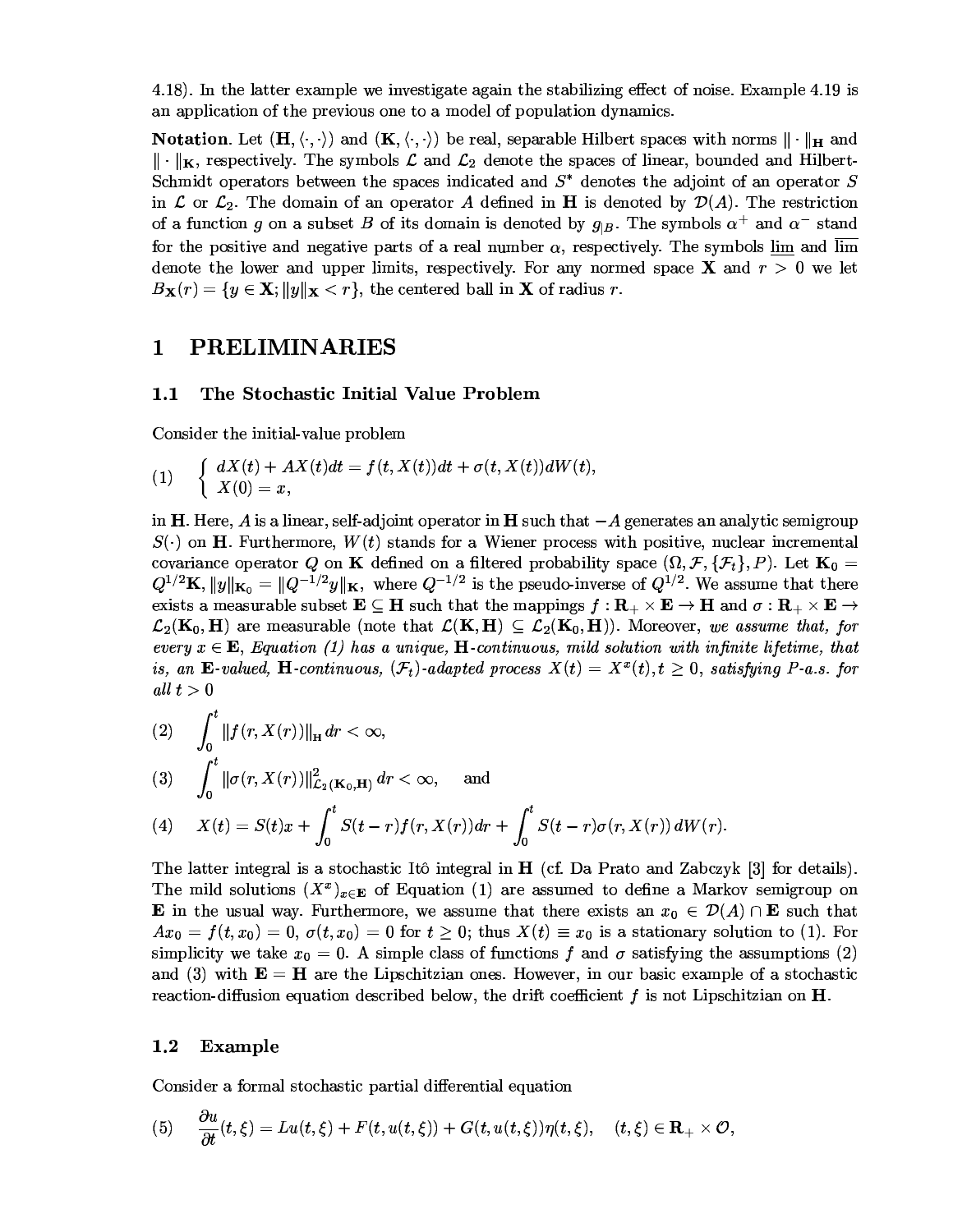where  $\mathcal{O} \subset \mathbb{R}^d$  is a bounded domain with a smooth boundary *n* stands formally for a noise correlated in space and white in time  $F: \mathbf{R}_+ \times \mathbf{R}_+ \to \mathbf{R}$  and  $G: \mathbf{R}_+ \times \mathbf{R}_+ \to \mathbf{R}$  are continuous real valued functions, and

$$
(6) \qquad Lu(t,\xi)=\sum_{i,j=1}^{d}\frac{\partial}{\partial\xi_{i}}(a_{ij}(\xi)\frac{\partial}{\partial\xi_{j}}u(t,\xi))
$$

is a second-order uniformly-ellintic operator  $a_{ii} \in C^{\infty}(\overline{O})$  i  $i=1,2$  d  $a_{ii} = a_{ii}$  Furthermore assume  $F(t, 0) = G(t, 0) = 0$   $t \in \mathbf{R}$ , and

$$
(7) \quad |G(t,u_1)-G(t,u_2)|\leq k_G|u_1-u_2|, \quad t\in \mathbf{R}_+,\,\, u_1,\,\, u_2\in \mathbf{R}_+,
$$

$$
(8) \quad |F(t,u_{1})-F(t,u_{2})|\leq k_{F,N}|u_{1}-u_{2}|, \quad t\in\mathbf{R}_{+},\,\, u_{1},\,\, u_{2}\in\mathbf{R}_{+}, |u_{1}|+|u_{2}|\leq N,\,\, N\in\mathbf{N},
$$

$$
(9) \hspace{0.5cm} |F(t,u)|\leq k_{\nu}(1+u^{\nu}),\hspace{0.5cm} t,\hspace{0.1cm} u\geq 0,\hspace{0.1cm} \text{for some}\hspace{0.1cm} \nu\geq 1,
$$

 $f(10)$   $F(t, u) < k(1 + u)$   $t, u > 0$ 

for some constants  $k_G > 0$ ,  $k_{FN} > 0$ ,  $k_v > 0$ , and  $k > 0$ . 

 $\mathbf{v}$  -  $\mathbf{v}$  -  $\mathbf{v}$  -  $\mathbf{v}$  -  $\mathbf{v}$  -  $\mathbf{v}$  -  $\mathbf{v}$  -  $\mathbf{v}$  -  $\mathbf{v}$  -  $\mathbf{v}$  -  $\mathbf{v}$  -  $\mathbf{v}$  -  $\mathbf{v}$  -  $\mathbf{v}$  -  $\mathbf{v}$  -  $\mathbf{v}$  -  $\mathbf{v}$  -  $\mathbf{v}$  -  $\mathbf{v}$  -  $\mathbf{v}$  -

$$
(11)\quad u(0,\cdot)=u_0\in L_2(\mathcal{O})
$$

and boundary conditions either of Dirichlet's type, i.e.,

$$
(12)\quad u(t,\xi)=0,\quad (t,\xi)\in\mathbf{R}_+\times\partial\mathcal{O},
$$

//B-:@60A- -

$$
(13)\quad \frac{\partial u}{\partial \nu_L}(t,\xi)=0,\quad (t,\xi)\in \mathbf{R}_+\times\partial \mathcal{O};
$$

here  $\frac{\partial}{\partial u}$  stands for the conormal derivative. The formal system (5), (11), and (12) or (13) is given a precise mathematical meaning in the sense of Equation  $(1)$  if we specify

- (14)  $\mathbf{H} = L_0(\mathcal{O})$   $\mathbf{E} = \{ \varphi \in L_0(\mathcal{O}) : \varphi > 0 \}$  with some y as in (9)
- (15)  $A =$  the closed extension of  $-L$  to  $\mathcal{D}(A) = H_2^1(\mathcal{O}) \cap H^2(\mathcal{O})$

 $\overline{O}$  and  $\overline{O}$   $\overline{O}$  and  $\overline{O}$  and  $\overline{O}$  and  $\overline{O}$ 

$$
(16)\quad A=\textrm{ the closed extension of }-L\textrm{ to }\quad \mathcal{D}(A)=\{\varphi\in H^2(\mathcal{O}); \frac{\partial\varphi}{\partial\nu_L}(\xi)=0,\xi\in\partial\mathcal{O}\}
$$

(in the Neumann case) and

$$
(17) \quad f(t,y)(\xi):=F(t,y(\xi)), \quad (t,\xi)\in \mathbf{R}_{+}\times \mathcal{O}, y\in \mathbf{E},
$$

$$
(18)\quad [\sigma(t,y)h](\xi):=G(t,y(\xi))h(\xi),\quad (t,\xi)\in\mathbf{R}_+\times\mathcal{O},\,\,y\in\mathbf{E},\,\,h\in\mathbf{K};
$$

here K is a Hilbert space continuously embedded into  $\mathbf{H} = L_2(\mathcal{O})$ . Since the covariance operator O of the Wiener process  $W(t)$  is assumed to be a self-adjoint positive nuclear operator on K there evists an orthonormal basis  $(y)$  ) of **K** such that

$$
(19) \quad Q\psi_n=\alpha_n\psi_n, \quad n\in\mathbf{N},
$$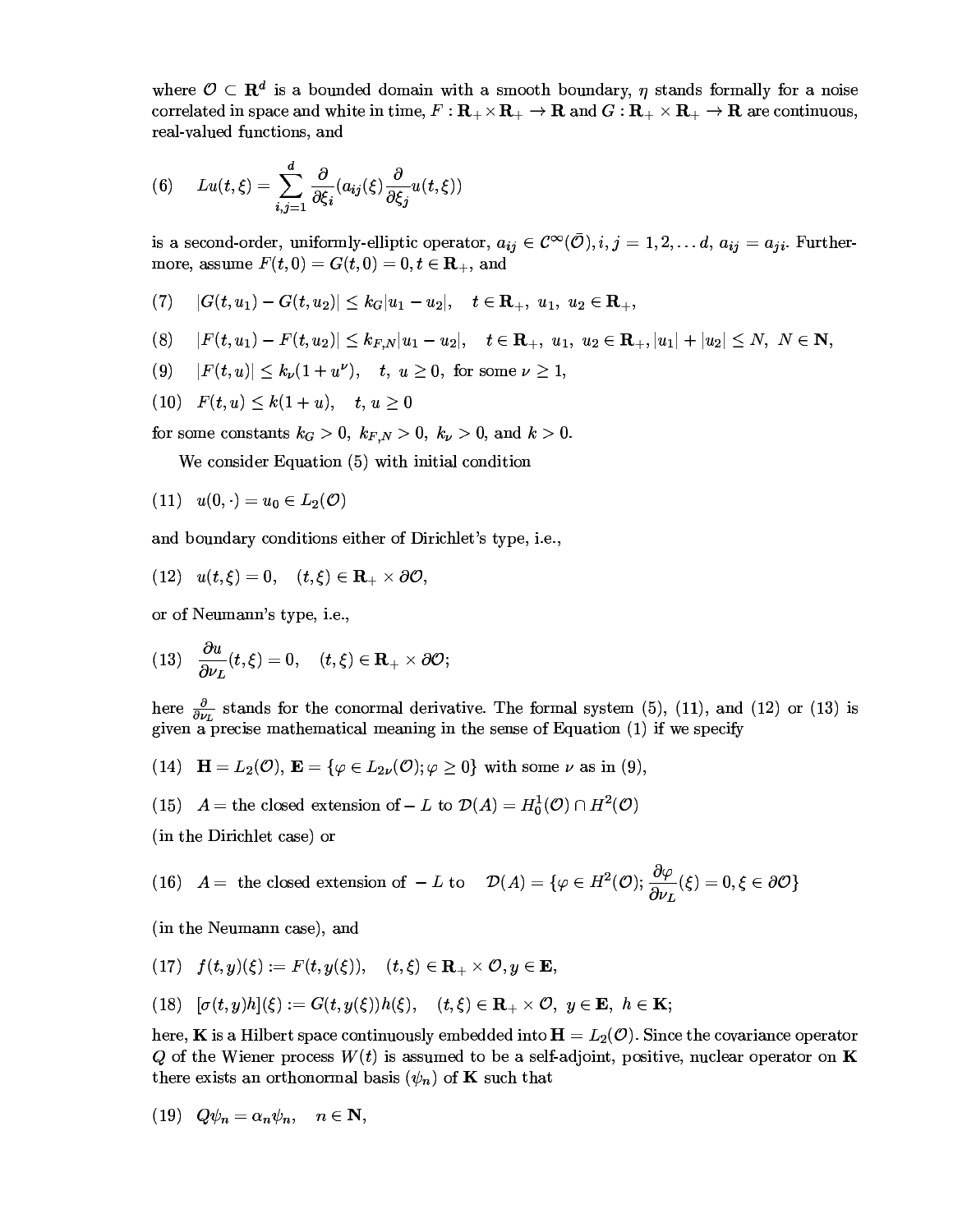where  $\alpha > 0$   $\sum \alpha < \infty$  We shall assume that each  $\psi$ , is in  $L_{\infty}(\mathcal{O})$  and

 $(20) \quad \sup \| \psi_n \|_{L_\infty(\mathcal{O})} < \infty.$ 

From (7) and (20) it easily follows that  $\sigma: \mathbf{R} \to \mathcal{L}_2(\mathbf{K}_2, \mathbf{H})$ . Note that the Conditions (19) and (20) are obviously satisfied if K is continuously embedded into  $L_{\infty}(\mathcal{O})$ . Also note that the behavior of  $F(t, u)$  and  $G(t, u)$  for  $u < 0$  is not controlled by Conditions  $(7) - (10)$  However since  $F(t, 0) = G(t, 0) = 0$  it can be shown by comparison techniques that Equation (1) with ?/-?-06--62/=-36::-6/1:0/-=/1=H03-?/-/B/-H0=-B:?0/6 provided that the initial point is also nonnegative cf Manthey and Zausinger [22] Kotelenez [14] More precisely there is the following proposition which is essentially due to Manthey and  $\sim$  fool  $\sim$ 

## 1.3 Proposition

Let  $\bf{H} \bf{F}$ , A f and  $\sigma$  be as defined by (11) (15) or (16) (17) and (18) respectively Let  $\bf{K} \subset \bf{L}$  $L_2(\mathcal{O})$  and let  $W(t)$  be a **K**-valued Wiener process with a trace-class covariance operator  $\mathcal{O}$ satisfying (19) and (20) Let F and G satisfy Conditions (7) – (10) and let  $F(t, 0) = G(t, 0) = 0$ for all  $t > 0$  Then for each  $x \in \mathbf{F}$ . Equation (1) has a unique solution X in  $\mathbf{F}$  starting from x This solution is a Markov process satisfying

- $(21) \quad \sup_{r \in [0,T]} E\|X(r)$  $E\|X(r)\|_{L_{\infty}}^{2\nu} < \infty$
- for all  $T > 0$  where y is as in (9) <sup>j</sup>

**Proof.** See [22] Theorem  $3.4.1$  for the proof of existence of solutions. Nonnegativity of 6/1:0/66/20-B/@03-?/60:?0//B036//B0/H-03-70303-3A/03-6-6-6-0 here Uniqueness (which follows from local Linschitzianity of the coefficients) and the Markov property can be shown in the standard way: cf. also [14] for a similar proof of existence and  $\Box$  iniqueness of solutions

Note that the growth condition (9) is true for any  $\nu' \ge \nu$  and the relative state space  $\mathbf{E}' \subseteq \mathbf{E}$ cf (14) in particular if the process is started in  $\mathbf{F}'$  then (21) is valid with  $\nu'$  instead of  $\nu$ 

## 1.4 Example

A nonlinearity  $F$  to which Proposition 1.3 applies is

$$
(22)\quad F(t,u)=F(u)=au-cu^2,\quad u\geq 0,
$$

where  $a > 0$  and  $c > 0$  are constants. The corresponding stochastic differential equation is @/-1/B 60/?360?/:10/A@?6/B 1/H60?0A-703H-/H3?1 60:?0: migration.

## 1.5 The Concept of Stability

We review next several concents of stability of the zero solution to Equation  $(1)$  They correspond to their classical finite-dimensional counterparts as introduced e.g. in Khas'minskii [12]. £ however in order to cover some important examples we need a smaller state space  $\bf{X}$  with a norm stronger than that of  $H$  cf. Examples 4.14, 4.17, 4.18, and 4.19.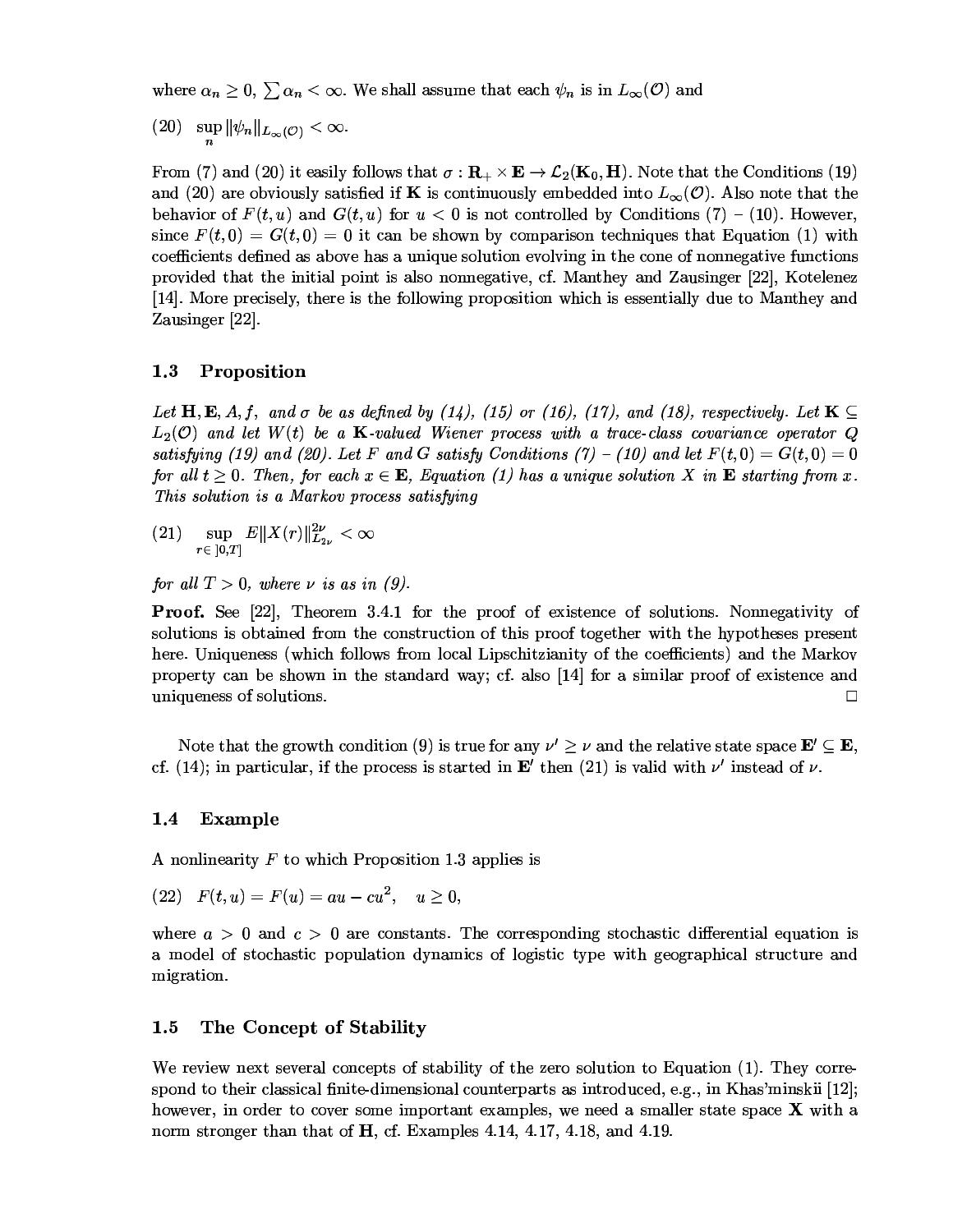Let  $(\mathbf{X} \parallel \cdot \parallel_{\mathbf{v}})$  be a separable Banach space, continuously and densely embedded in H. By a theorem of Lusin's cf. Schwartz [30] p. 101. Theorem 5.  $X$  is a (Borel-)measurable subset of H  $\Gamma_{11}$  the following definitions we assisted expedimente the initial time to  $\Lambda=0$  and the tuinial solution  $X^0(t) = 0$  We first need an assumption that relates the processes  $X^x$  to the space X

(A.1) For every  $x \in \mathbf{X} \cap \mathbf{E}$ , we have P-a.s.  $X^x(t) \in \mathbf{X} \cap \mathbf{E}$  for all  $t > 0$  and  $X^x$  is right-continuous in the norm of  ${\bf X}$ 

## $1.5.1$  Definition

The trivial solution  $X^0(t) = 0$  of Equation (1) is said to be

(i) **X**-stable in probability if for every  $\varepsilon > 0$  there exists a  $\delta > 0$  such that for all  $x \in$  $\mathbf{X} \cap \mathbf{E}$   $\|x\|_{\mathbf{v}} < \delta$  we have

$$
P[\sup_{t>0} ||X^x(t)||_{\mathbf{X}} \leq \varepsilon] \geq 1-\varepsilon;
$$

(ii) asymptotically **X**-stable in probability if (i) holds and if for every  $\varepsilon > 0$  there exists a  $\delta_0 > 0$  such that for all  $x \in \mathbf{X} \cap \mathbf{E}$   $||x||_{\mathbf{v}} < \delta_0$  we have

$$
P[\lim_{t\to\infty}\|X^x(t)\|_{\mathbf{X}}=0]\geq 1-\varepsilon;
$$

(iii) globally asymptotically  $X$ -stable in probability if (i) holds and if

$$
P[\lim_{t\to\infty}\|X^x(t)\|_{\mathbf{X}}=0]=1
$$

for all  $x \in \mathbf{X} \cap \mathbf{E}$ .

m...td... it.... Maccilearly sictifities of its infated colories it.ac. can acatemy sictifities in it... mean. We restrict ourselves to recalling *ernon ential* stability in the mean

#### 1.5.2  $\blacksquare$   $\blacksquare$   $\blacksquare$   $\blacksquare$   $\blacksquare$   $\blacksquare$   $\blacksquare$   $\blacksquare$   $\blacksquare$   $\blacksquare$   $\blacksquare$   $\blacksquare$   $\blacksquare$   $\blacksquare$   $\blacksquare$   $\blacksquare$   $\blacksquare$   $\blacksquare$   $\blacksquare$   $\blacksquare$   $\blacksquare$   $\blacksquare$   $\blacksquare$   $\blacksquare$   $\blacksquare$   $\blacksquare$   $\blacksquare$   $\blacksquare$   $\blacksquare$   $\blacksquare$   $\blacksquare$   $\blacks$

Let  $n > 0$  be fixed. The solution  $X^0(t) = 0$  of Equation (1) ist said to be exponentially **X**-stable  $\mathcal{L}$  the utbecome (for  $\mu = 0$ ) in the means convert of these exists expected to  $V \times 0$  and  $\mu \times 0$  such that

 $E\|X^x(t)\|^p_{\infty} \leq K\|x\|^p_{\infty}e^{-ct}$   $t>0$ 

holds for all  $x \in \mathbf{X} \cap \mathbf{E}$ .

## 1.6 The Operators  $\pi_k$

For technical reasons we need besides mild solutions another concept of solution already introduced in Leha. Bitter, and Wakolbinger [18]:  $\pi$ -solutions. It turns out that in the cases considered here the two concents are equivalent Let  $\pi_k \in \mathcal{L}(\mathbf{H})$ ,  $k \in \mathbf{N}$ , be such that

(a) the corresponded  $(= )$  corresponds to the identity examples on  $\mathbf{H}$  in the strong examples top clear. on  $\mathcal{L}(\mathbf{H})$  as  $k \longrightarrow \infty$ ,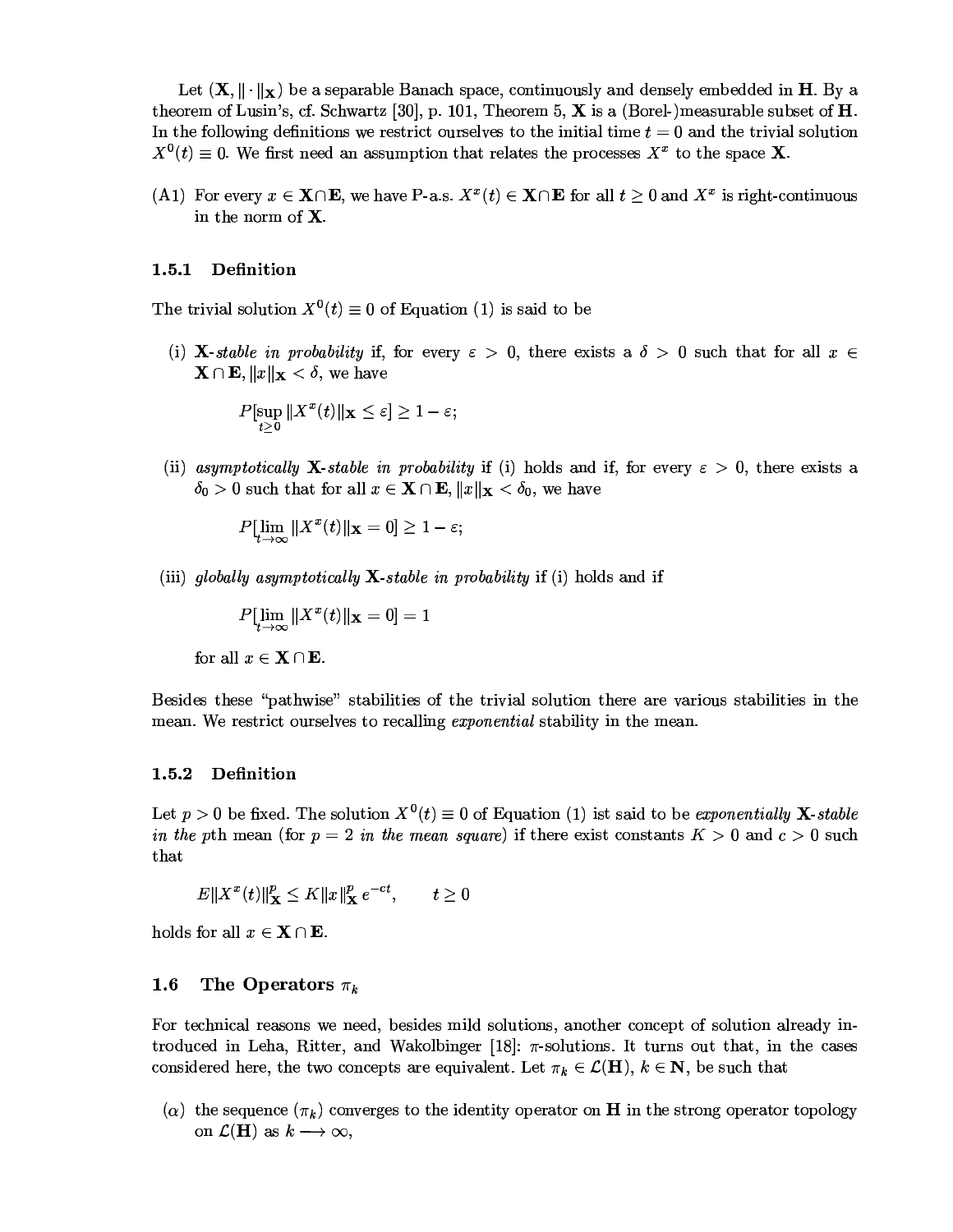(6)  $Range \pi_L \subseteq \mathcal{D}(A)$  and  $A \pi_L$  is bounded and extends  $\pi_L A$  for all k 

From  $(\beta)$  it follows that

$$
(\gamma)
$$
  $\pi_k S_t = S_t \pi_k$  for all  $k \in \mathbb{N}$  and  $t \geq 0$ .

A standard choice is  $\pi_k = kR_k(-A) = k(kI + A)^{-1}$  the Yosida approximation of the identity operator associated with A It follows from  $(\alpha)$  and  $(\beta)$  that the sequence of vectors  $(A\pi,\eta)$ .  $\epsilon$ - $\mathbf{D}(\lambda)$ na ang pag-alawang pang-alawang pang-alawang pang-alawang pang-alawang pang-alawang pang-alawang pang-alawang

The proof of the following proposition is as in [18] Proposition 3.6, where the coefficients  $f$ C//0--/0@-

## 1.7 Proposition

Let  $x \in \mathbf{E}$  Any mild solution  $X = X^x$  of Equation (1) is a  $\pi$ -solution of Equation (1) in the sense that it satisfies the system of stochastic differential equations

(23) 
$$
\pi_k X(t) = \pi_k x + \int_0^t \{-A\pi_k X(s) + \pi_k f(s, X(s))\} ds + \int_0^t \pi_k \sigma(s, X(s)) dW(s)
$$

for all  $k \in \mathbb{N}$  and  $t > 0$ .  $\blacksquare$ 

## 1.8 Notation

Let  $G \subset \mathbf{R} \times \mathbf{H}$  be open such that  $(s, \pi, y) \in G$  for all  $(s, y) \in G$  and all  $k \in \mathbf{N}$ 

(a) The space of all functions  $U: G \longrightarrow \mathbf{R}$  continuously differentiable in the first coordinate and twice continuously (Fréchet) differentiable in the second coordinate will be denoted by  $\mathcal{C}^{1,2}(G)$  If  $U \in C^{1,2}(G)$  and if  $B \in \mathcal{L}(\mathbf{H})$  is nuclear then  $tr \frac{\partial^2 U}{\partial y^2}(s, y)(B \cdot, \cdot)$  is the trace of the bilinear  ${\rm form}\,\, (u,v)\longmapsto \frac{\partial^2 U}{\partial u^2}(s,y)(Bu,v),\, (s,y)\in G,\, u,v\in {\bf H}.\,\, \mathcal{C}^{1,2}_u(G) \hbox{ stands for the space of functions }$  $U \in \mathcal{C}^{1,2}(G)$  such that  $\frac{\partial^2 U}{\partial y^2}$  is uniformly continuous on bounded, closed subsets of G.

(b) The sequence of differential operators  $\mathcal{L}^{(k)}$  associated with the system of equations (23) defined next plays a key role in the sequel The idea of using a sequence rather than a single differential operator goes back to [18] where it appears in the autonomous case For  $U \in C^{1,2}(G)$   $k \in \mathbb{N}$ and  $(s, y) \in G \cap (\mathbf{R} \times \mathbf{E})$  let

$$
\mathcal{L}^{(k)}U(s,y) = \frac{\partial U}{\partial t}(s,\pi_k y) + \frac{\partial U}{\partial y}(s,\pi_k y)(-A\pi_k y + \pi_k f(s,y)) \n+ \frac{1}{2} tr \frac{\partial^2 U}{\partial y^2}(s,\pi_k y) (\pi_k \sigma(s,y) Q \sigma^*(s,y) \pi_k^*,\cdot).
$$

## 2 FORWARD INEQUALITIES

The material in this section is more general than actually needed in the sequel Let  $G'$  be a subset of  $\mathbf{R} \times \mathbf{H}$  and let  $G \subseteq G'$  be open in  $\mathbf{R} \times \mathbf{H}$  Let  $v_n \in C(G')$   $v_n \geq 0$  be a sequence of (Lyapunov) functions such that  $v_{\alpha}$   $\in C^{1,2}_c(G)$  for all n and define  $v = \lim v_{\alpha}$ . We assume throughout that the function y is lower semicontinuous on  $G'$ . For  $u > 0$  and  $x \in \mathbb{R}$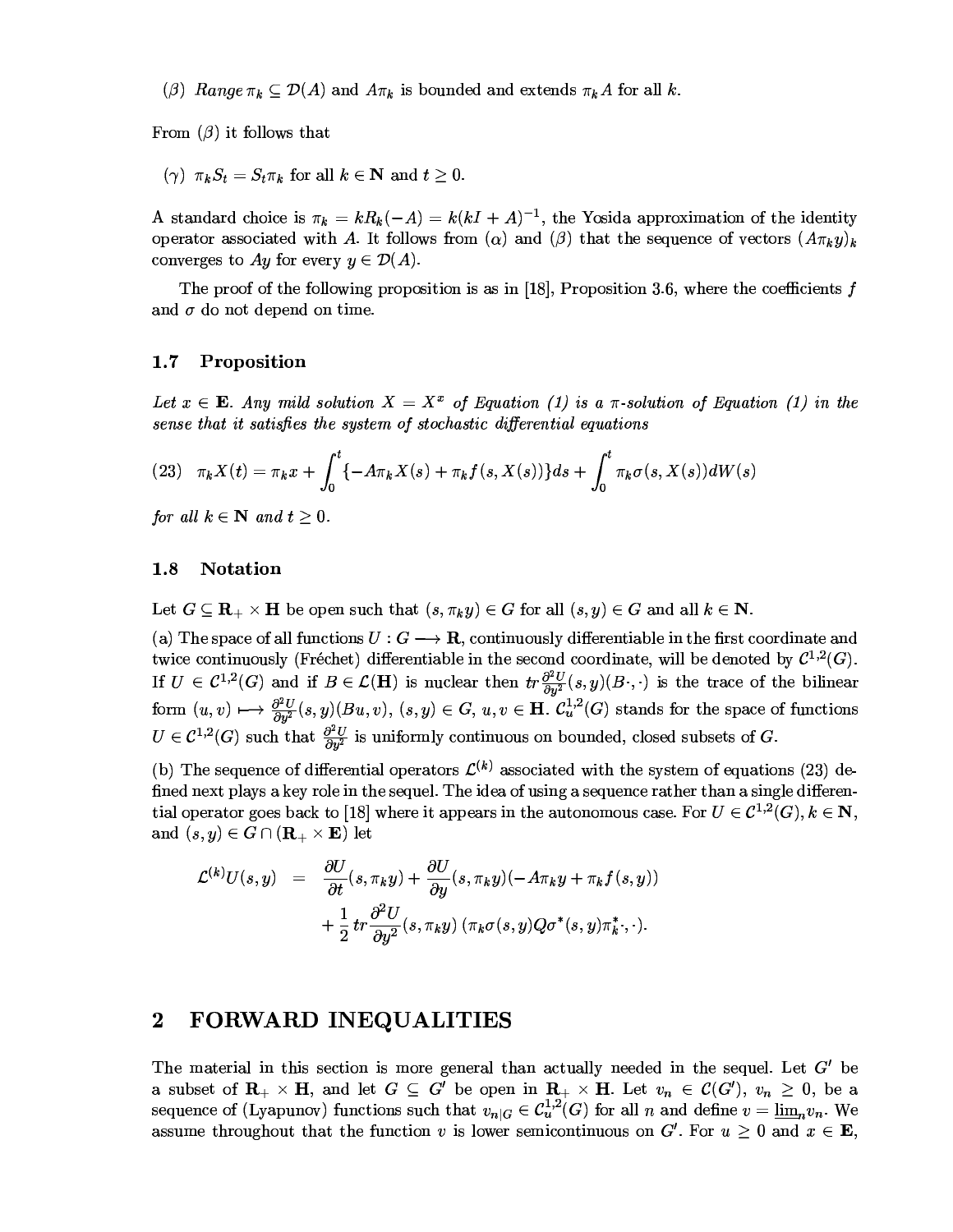let  $X = (X^{(u,x)}(t))_{t \geq u}$  be an **H**-continuous, **E**-valued  $\pi$ -solution to Equation 1(1) starting from  $(u, x)$ , cf. Proposition 1.7, i.e.,

$$
\pi_k X(t) = \pi_k x + \int_u^t \{-A\pi_k X(s) + \pi_k f(s, X(s))\} ds + \int_u^t \pi_k \sigma(s, X(s)) dW(s),
$$

for all  $k \in \mathbb{N}$  and all  $t \geq u$ . Fixing first  $u \geq 0$ , let  $\tilde{\tau} \geq u$  be a bounded stopping time and suppose that  $(u, x) \in G'$ ,  $(s, X(s)) \in G$  for  $u < s < \tilde{\tau}$ , and  $(\tilde{\tau}, X(\tilde{\tau})) \in G'$ , P-a.s.. We denote the exit time of  $(t, X(t))$  from G (after u) by  $\tau_G$ . Note that  $X^{(0,x)} = X^x$ .

Let us note that, in our Forward Inequalities below, the process  $X$  need not be defined outside the stochastic interval  $[u, \tilde{\tau}]$ .

#### Lemma  $\bf 2.1$

Let  $U \in \mathcal{C}(G')$  be lower bounded such that  $U_{|G} \in \mathcal{C}^{1,2}_u(G)$ . Suppose that

(i) there exists a P-a.s. locally Lebesgue integrable, random function  $\varphi_0: [u, \tilde{\tau}] \to [0, \infty]$  such that, P-a.s. for  $u < s < \tilde{\tau}$ , we have

 $\sup_k \mathcal{L}^{(k)}U(s,X(s)) \leq \varphi_0(s);$ 

(ii) there exists a measurable function  $\varphi:[u,\tilde{\tau}]\times\Omega\to[0,\infty]$  such that  $E\int_u^{\tilde{\tau}}\varphi(s)ds<\infty$  and such that P-a.s. for all  $u < s < \tilde{\tau}$  we have

$$
\varlimsup\nolimits_k \mathcal{L}^{(k)}U(s,X(s))\le \varphi(s).
$$

Then we have

$$
EU(\tilde{\tau}, X(\tilde{\tau})) \leq U(u, x) + E \int_u^{\tilde{\tau}} \overline{\lim}_k \mathcal{L}^{(k)} U(s, X(s)) ds
$$

**Proof.** Let  $(\eta_m)$  be an ascending sequence of stopping times such that  $u \leq \eta_m < \tau_G$  and  $sup \eta_m = \tau_G$  (the sequence  $(\eta_m)$  "announces"  $\tau_G$ ) and let

$$
\tau_m:=\inf\{t>u; \int_u^t\varphi_0(s)ds>m \,\, {\rm or} \,\, \|\frac{\partial U}{\partial y}(t,X(t))\|_{\mathbf H}>m\}\wedge \tilde \tau \wedge \eta_m
$$

Since  $X(t) \in G$  for  $u < t \leq \tau_m$ , the same arguments as in the proof of [18], Lemma 4.2, show the estimate

$$
(1) \qquad E U(\tau_m, X(\tau_m)) \leq U(u, x) + E \int_u^{\tau_m} \overline{\lim}_k \mathcal{L}^{(k)} U(s, X(s)) ds.
$$

(In [18], the coefficients do not depend explicitly on time and  $G = H$ .) Due to local integrability of  $\varphi_0$  and pathwise continuity of X  $\tau_m$  converges to  $\tilde{\tau}$  as  $m \to \infty$ . An application of Fatou's lemma to both sides of  $(1)$  yields the assertion.  $\Box$ 

#### $2.2$ **Forward Inequality, Elementary Version**

(a) Suppose that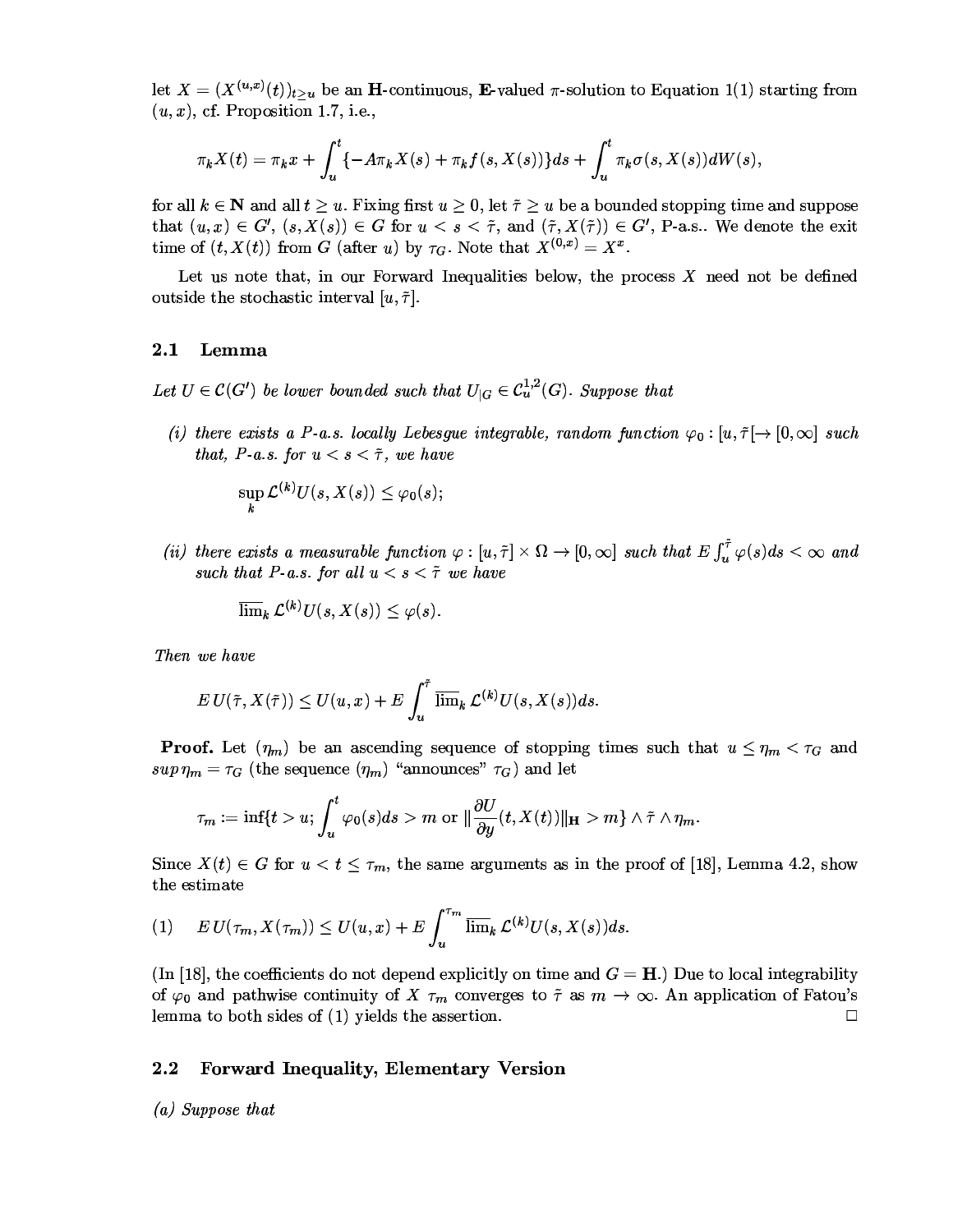(i) for all n there exists a  $P$ -as locally Lebesaue integrable random function  $m : [u \; \tilde{\tau}] \rightarrow [0 \; \infty]$  such that P-a s for  $u < s < \tilde{\tau}$  we have

$$
\sup_{k} \mathcal{L}^{(k)} v_n(s,X(s)) \leq \varphi_n(s);
$$

(ii) there erists a P-a s locally Lebesque integrable random function  $\varphi : [u \, \tilde{\tau}] \rightarrow [0, \infty]$  such that P-a s for all n and all  $u < s < \tilde{\tau}$  we have

$$
\mathop{\overline{\lim}}\nolimits_k {\cal L}^{(k)} v_n(s,X(s)) \le \varphi (s);
$$

(iii) there exists a random function  $\psi : [u, \tilde{\tau}] \to [0, \infty]$  such that  $E \int_{0}^{\tilde{\tau}} \psi(s) ds < \infty$  and such that we have P-a.s. for all  $u < s < \tilde{\tau}$ 

$$
\mathop{\overline{\lim}}_{n}\mathop{\overline{\lim}}_{k}\mathcal{L}^{(k)}v_{n}(s,X(s))\leq\psi(s).
$$

If  $v(u,x) < \infty$  then we have

$$
Ev(\tilde{\tau}, X(\tilde{\tau})) \leq v(u, x) + E \int_u^{\tilde{\tau}} \overline{\lim}_n \overline{\lim}_k \mathcal{L}^{(k)} v_n(s, X(s)) ds.
$$

(b) If (i) and (ii) are satisfied and if (iii) is strenathened to

(iii)' P-a.s. we have for all  $u < s < \tilde{\tau}$ 

$$
\mathop{\overline{\lim}}_{n}\mathop{\overline{\lim}}_{k}\mathcal{L}^{(k)}v_{n}(s,X(s))\leq0
$$

then we have  $E_{\mathcal{U}}(\tilde{\tau} \mid X(\tilde{\tau})) \leq v(u, x)$ **No. 1999** 

 $\mathbf{P}_{\mathbf{r}\mathbf{O}}$  of  $(a)$  Let

$$
\tau_m:=\inf\{t>u; \int_u^t\varphi(s)ds>m\}\wedge \tilde{\tau},\quad m\in\mathbf{N}.
$$

Using (i) and applying Lemma 2.1 with  $U = v_0$  and  $\tilde{\tau} = \tau_m$  we first obtain for all m and n

$$
(2) \quad Ev_n(\tau_m, X(\tau_m)) \leq v_n(u, x) + E \int_u^{\tau_m} \overline{\lim}_k \mathcal{L}^{(k)} v_n(s, X(s)) ds.
$$

Since  $v_n > 0$  and  $v = \lim v_n$  and since  $v(u, x) < \infty$  we infer from (2)

(3) 
$$
Ev(\tau_m, X(\tau_m)) \leq \underline{\lim}_n Ev_n(\tau_m, X(\tau_m))
$$

$$
\leq v(u, x) + \overline{\lim}_n E \int_u^{\tau_m} \overline{\lim}_k \mathcal{L}^{(k)} v_n(s, X(s)) ds.
$$

By (ii) and the definition of  $\tau$  we may interchange lime and integration in (3) to obtain

(4) 
$$
Ev(\tau_m, X(\tau_m)) \leq v(u, x) + E \int_u^{\tau_m} \overline{\lim}_n \overline{\lim}_k \mathcal{L}^{(k)} v_n(s, X(s)) ds.
$$

Since  $\omega$  is locally integrable  $\tau_{\omega}$  increases to  $\tilde{\tau}$  Lower semi-continuity of  $v$  and (iii) finally enable 66H-0/03-1@0D£3-?-0 

If  $v(u, x) = \infty$  nothing has to be shown in Part (b) Otherwise (b) is a direct consequence of  $(a)$ . ,他们的人们就是一个人,他们的人们就是一个人,他们的人们,他们的人们就是一个人,他们的人们,他们的人们就是一个人,他们的人们,他们的人们都是一个人,他们的人们,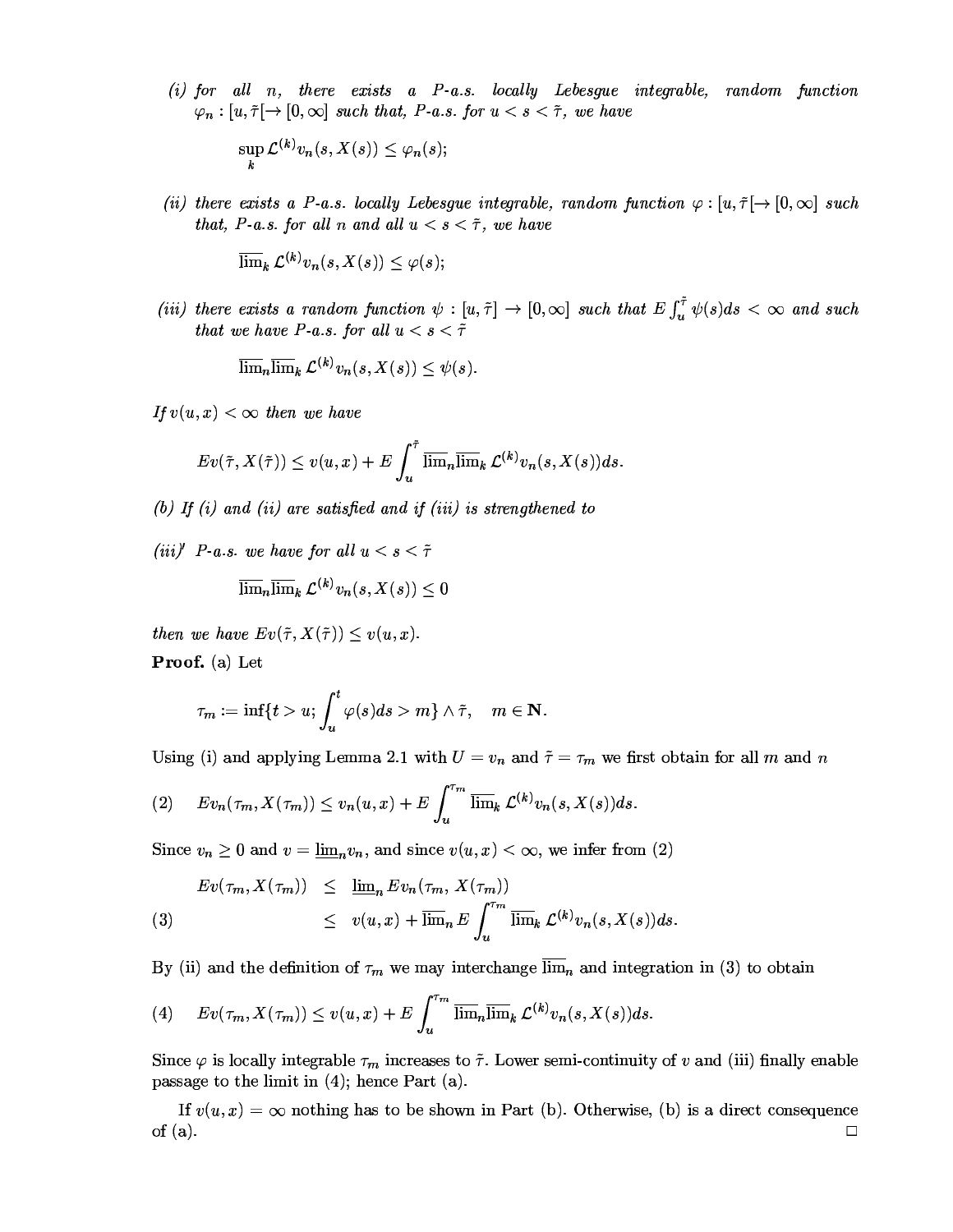#### $2.3$ Remark

Condition 2.2(i) is not critical in the cases of the Lyapunov functions  $v_n$  that we will use, cf. the proof of Proposition 4.1. If the function  $\varphi$  in 2.2(ii) is globally integrable on the stochastic interval [u,  $\tilde{\tau}$ ] then 2.2(iii) follows from 2.2(ii) with  $\psi = \varphi$ .

#### $2.4$ Corollary

Let  $(0, x) \in G'$  and suppose that  $X = X^{(0,x)}$  is Markovian. Let  $\tau$  be a (not necessarily bounded) stopping time. Assume that

- $(i)$  for all  $n$ , there exists a  $P$ -a.s. locally Lebesgue integrable, random function  $\varphi_n : [0, \tau] \to [0, \infty]$  such that, P-a.s. for  $0 < s < \tau$ , we have  $\sup_{k} \mathcal{L}^{(k)} v_n(s,X(s)) \leq \varphi_n(s);$
- (ii) there exists a P-a.s. locally Lebesgue integrable, random function  $\varphi : [0, \tau] \to [0, \infty]$  such that, P-a.s. for all n and all  $0 < s < \tau$ , we have

 $\overline{\lim}_{k} \mathcal{L}^{(k)} v_{n}(s, X(s)) \leq \varphi(s)$ 

(iii)' P-a.s. we have for all  $0 < s < \tau$ 

 $\overline{\lim_n}\overline{\lim}_k \mathcal{L}^{(k)}v_n(s,X(s))\leq 0$ 

(a) If  $\tau$  satisfies P-a.s.  $(t, X(t)) \in G$  for all  $0 < t < \tau$  and  $(\tau, X(\tau)) \in G'$  on  $\{\tau < \infty\}$  then  $v(t \wedge \tau, X(t \wedge \tau)), t \geq 0$ , is a supermartingale  $\geq 0$ .

(b) Suppose that Conditions (i), (ii), (iii)' are satisfied up to  $\tau \wedge \tau_G$  and that

- (iv)  $X(t)$  is P-a.s. constant for  $t \geq \tau_G$ ;
- (v)  $v(t, y)$  is independent of t for  $(t, y) \notin G$ .

If we have  $(\tau \wedge \tau_G, X(\tau \wedge \tau_G)) \in G'$  P-a.s. on  $\{\tau \wedge \tau_G < \infty\}$  then  $v(t \wedge \tau, X(t \wedge \tau))$  is a supermartingale.

**Proof.** (a) Letting  $t > u \ge 0$  and writing  $\tilde{\tau} = (t \wedge \tau) \vee u$  we have by the Markov property

$$
E[v(t \wedge \tau, X(t \wedge \tau)1_{]u,\infty]}(\tau) | \mathcal{F}_u]
$$
  
\n
$$
= E[v(\tilde{\tau}, X(\tilde{\tau}))1_{]u,\infty]}(\tau) | \mathcal{F}_u]
$$
  
\n
$$
= E[v(\tilde{\tau}, X(\tilde{\tau})) | \mathcal{F}_u]1_{]u,\infty]}(\tau)
$$
  
\n(5) 
$$
= E[v(\tilde{\tau}, X^{(u,z)}(\tilde{\tau}))]_{|z=X(u)} 1_{]u,\infty]}(\tau).
$$

From Part (b) of the elementary version of the Forward Inequality we obtain next

 $E[v(\tilde{\tau}, X^{(u,z)}(\tilde{\tau}))]|_{z=X(u)} \leq v(u, X(u)).$  $(6)$ 

Now, for  $0 \le u \le t$ , we have by (5) and (6)

$$
E[v(t \wedge \tau, X(t \wedge \tau)) | \mathcal{F}_u]
$$
  
\n
$$
= E[v(t \wedge \tau, X(t \wedge \tau))1_{]u,\infty]}(\tau) | \mathcal{F}_u] + E[v(t \wedge \tau, X(t \wedge \tau))1_{[0,u]}(\tau) | \mathcal{F}_u]
$$
  
\n
$$
\leq v(u, X(u))1_{]u,\infty]}(\tau) + v(\tau, X(\tau))1_{[0,u]}(\tau)
$$
  
\n
$$
= v(u \wedge \tau, X(u \wedge \tau))1_{]u,\infty]}(\tau) + v(u \wedge \tau, X(u \wedge \tau))1_{[0,u]}(\tau)
$$
  
\n
$$
= v(u \wedge \tau, X(u \wedge \tau)).
$$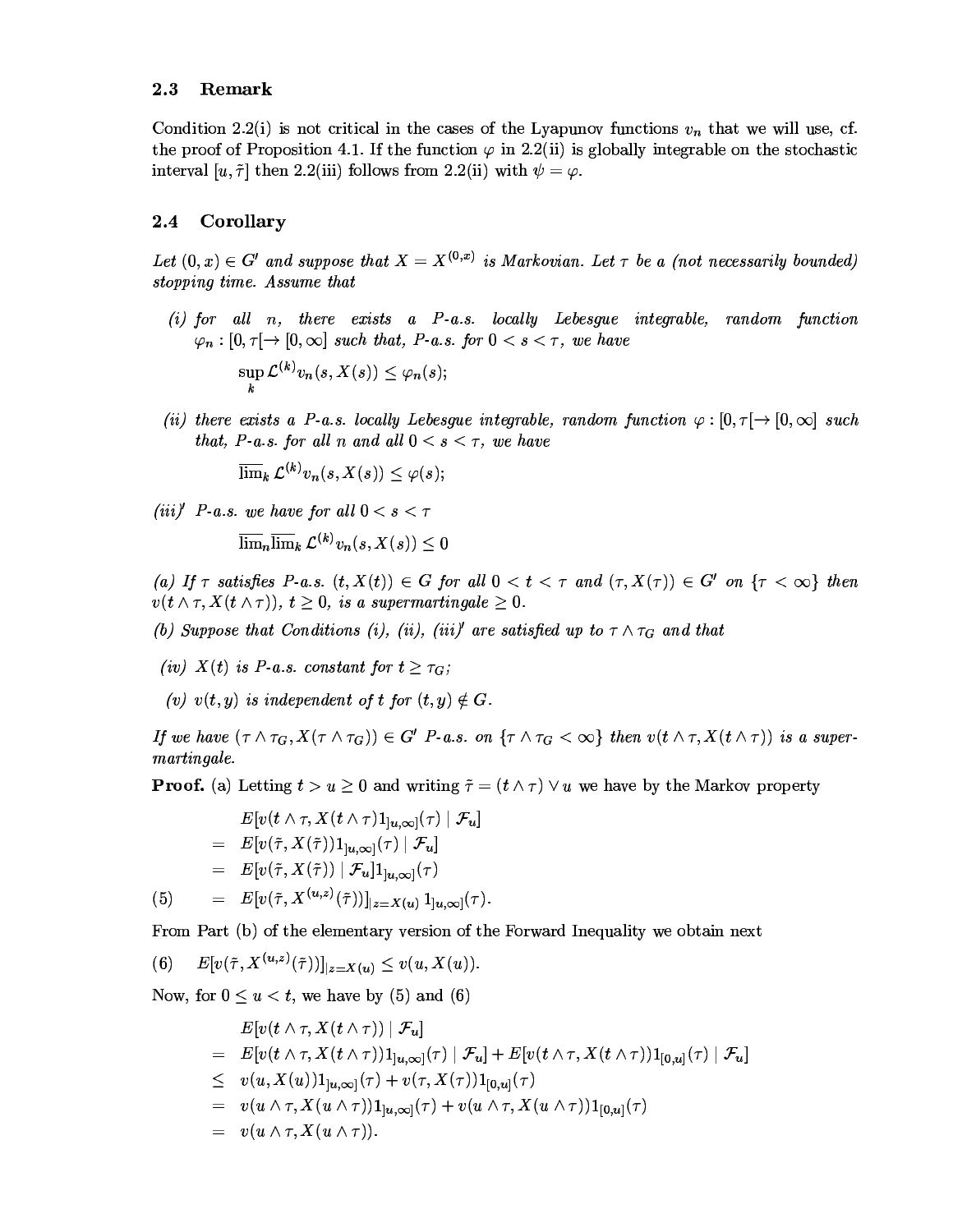This is claim  $(a)$ . 

(b) The conditions imply that the processes  $v(t \wedge \tau \wedge \tau_C, X(t \wedge \tau \wedge \tau_C))$  and  $v(t \wedge \tau, X(t \wedge \tau))$ are indistinguishable i.e. P-a.s. pathwise equal. An application of Part (a) with  $\tau = \tau \wedge \tau_C$ shows that  $v(t \wedge \tau \wedge \tau_{\alpha} X(t \wedge \tau \wedge \tau_{\alpha}))$  is a supermartingale. Hence Part (b) follows  $\Box$ 

We next formulate an advanced version of the Forward Inequality in which the functions  $v$ and *y* take over the role of  $\omega$  the main tool in order to obtain this version is Gronwall's lemma

## $2.5$  Lemma

Let  $U$  be a function as in Lemma 2.1 such that

- $(i)$  2.1 $(i)$  is satisfied and
- (ii) there exists a constant C such that P-a.s., for all  $u < s < \tilde{\tau}$ , **William Communication**

$$
\varlimsup\nolimits_k \mathcal{L}^{(k)}U(s,X(s)) \leq C(1+U(s,X(s))).
$$

Then for all  $t > u$ ,  $E[\overline{U}(t \wedge \tilde{\tau} \, X(t \wedge \tilde{\tau}))] \leq (U(u, x) + Ct)e^{Ct}$ **No. 1999**  $\mathbf{P_{\text{roof}}}\,$  T.et.  $\sim$  0.000  $\sim$  0.000  $\sim$  0.000  $\sim$  0.000  $\sim$  0.000  $\sim$  0.000  $\sim$  0.000  $\sim$  0.000  $\sim$  0.000  $\sim$ 

$$
(7) \quad \tau_m:=\inf\{u
$$

a bounded stopping time for all  $m \in \mathbb{N}$  Let us abbreviate

$$
w(t)=U(t\wedge \tau_m,X(t\wedge \tau_m)),\quad t\geq u.
$$

By (i), (ii), and (7), we may use Lemma 2.1 with  $\tau_m$  instead of  $\tilde{\tau}$  to obtain finiteness of  $Ew(\tau_m)$ . a diaman'i Amerika A

$$
\int_{u}^{t} E w(s) ds \leq E \int_{u}^{\tau_{m}} U(s, X(s)) ds + E \left[ \int_{\tau_{m}}^{t} U(\tau_{m}, X(\tau_{m})) ds, \tau_{m} < t \right]
$$
  

$$
\leq E \int_{u}^{\tau_{m}} U(s, X(s)) ds + t E w(\tau_{m}) < \infty,
$$

i.e. Eun is locally integrable on  $[u,\infty]$ . Invoking again Lemma 2.1 this time with  $t \wedge \tau_{-}$  instead of  $\tilde{\tau}$  we next use (ii) to estimate for  $t \geq u$ 

$$
Ew(t) \leq U(u, x) + E \int_{u}^{t \wedge \tau_m} \overline{\lim}_{k} \mathcal{L}^{(k)} U(s, X(s)) ds
$$
  
\n
$$
\leq U(u, x) + C E \int_{u}^{t \wedge \tau_m} (1 + U(s, X(s)) ds
$$
  
\n
$$
\leq (U(u, x) + Ct) + C \int_{u}^{t} Ew(s) ds.
$$

1?0//B./71161-@@0/03-1/?11A0-H21-B:?0/-/7A-16

$$
(8) \quad EU(t\wedge \tau_m,X(t\wedge \tau_m))\leq (U(u,x)+Ct)e^{Ct},
$$

a bound independent of m. From H-continuity of X and continuity of U we infer  $\tau_{m} \uparrow \tilde{\tau}$  and letting  $m \to \infty$  in (8) we obtain the claim from Fatou's lemma since U and X are continuous  $\Box$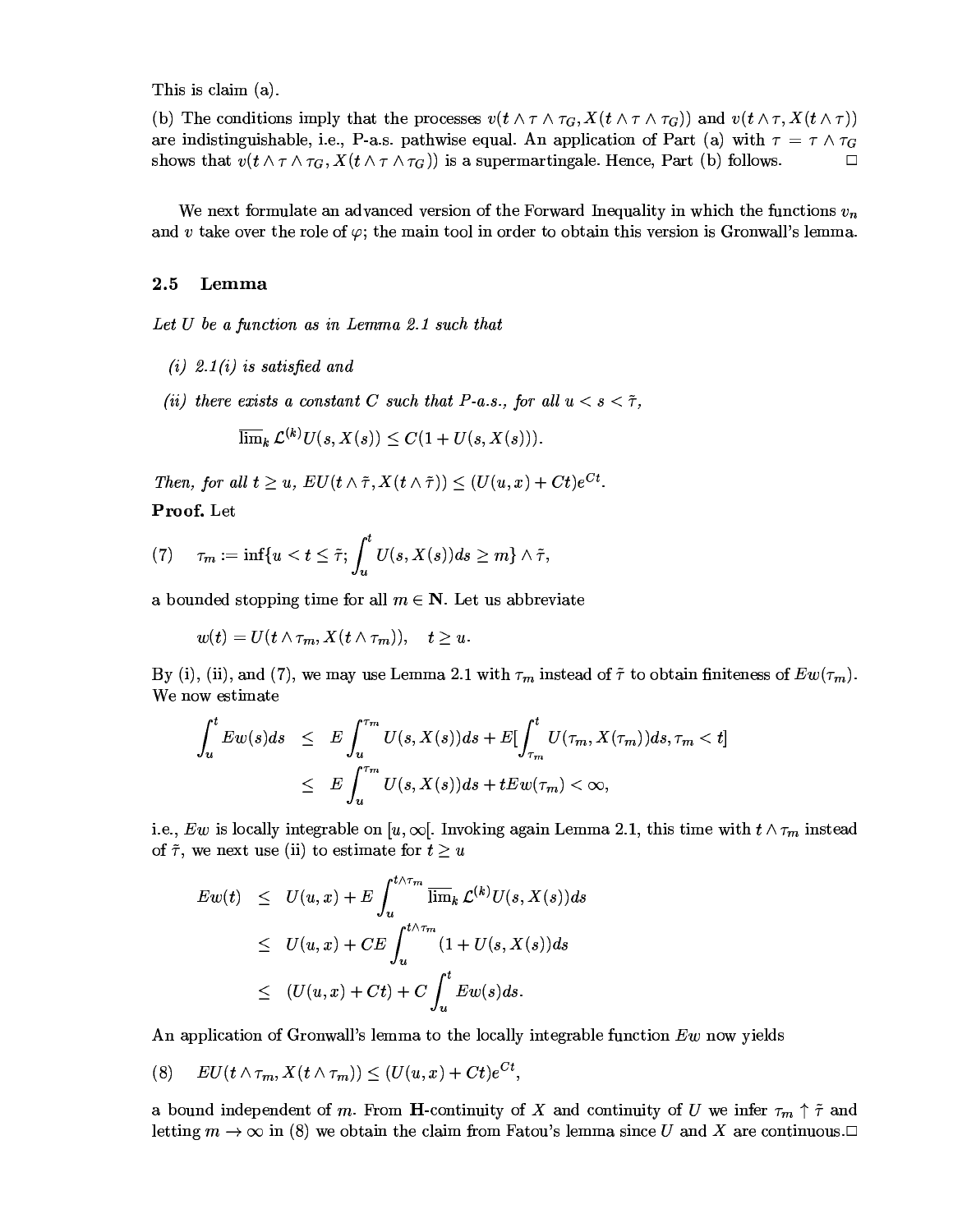#### Proposition  $2.6\,$

Suppose that

- (i) the sequence  $(v_n)$  satisfies 2.2(i) and
- (ii) there exists a constant C such that P-a.s., for all n and all  $u < s < \tilde{\tau}$ ,

$$
\overline{\lim}_k \mathcal{L}^{(k)} v_n(s,X(s)) \leq C(1+v_n(s,X(s))).
$$

Then, for all  $t \geq u$ , we have

$$
E\int_{u}^{t\wedge \tilde{\tau}}v(s,X(s))ds\leq g(x,t),
$$

where  $g(x,t) = (v(u,x) + Ct)e^{Ct}$  is independent of  $\tilde{\tau}$ .

**Proof.** If  $v(u, x) = \infty$  nothing has to be shown. In the opposite case it is sufficient to apply the preceding lemma with  $U = v_n$  and to use Fatou's lemma.  $\Box$ 

#### Forward Inequality, Advanced Version  $2.7$

Let D be a measurable subset of  $G \cap (\mathbf{R}_{+} \times \mathbf{E})$  and suppose that, P-a.s.,  $(t, X(t)) \in D$  for all  $u < t < \tilde{\tau}$ .

- (a) Suppose that
	- $(i)$  for all n, there exists a P-a.s. locally Lebesgue integrable, random function  $\varphi_n : [u, \tilde{\tau}] \to [0, \infty]$  such that, P-a.s. for  $u < s < \tilde{\tau}$ , we have

$$
\sup_{k} \mathcal{L}^{(k)} v_n(s, X(s)) \leq \varphi_n(s);
$$

(ii) there exists a constant C such that, for all n and for all  $(s, y) \in \tilde{D}$ , we have

$$
v_n(s,y) \leq C(1+v(s,y))
$$

and

$$
\overline{\lim}_k \mathcal{L}^{(k)} v_n(s,y) \leq C(1 + v_n(s,y))
$$

If  $v(u, x) < \infty$  then

( $\alpha$ ) for all  $t \geq u$  we have

$$
E\int_{u}^{t\wedge \tilde{\tau}}v(s,X(s))ds\leq g(x,t),
$$

where  $g(x,t) = (v(u,x) + Ct)e^{Ct}$  is independent of  $\tilde{\tau}$ ;

$$
\text{(}\beta\text{)} \qquad \qquad Ev(\tilde{\tau}, X(\tilde{\tau})) \leq v(u, x) + E \int_u^{\tilde{\tau}} \overline{\lim}_n \overline{\lim}_k \mathcal{L}^{(k)} v_n(s, X(s)) ds.
$$

(b) If (i) and (ii) are fulfilled and if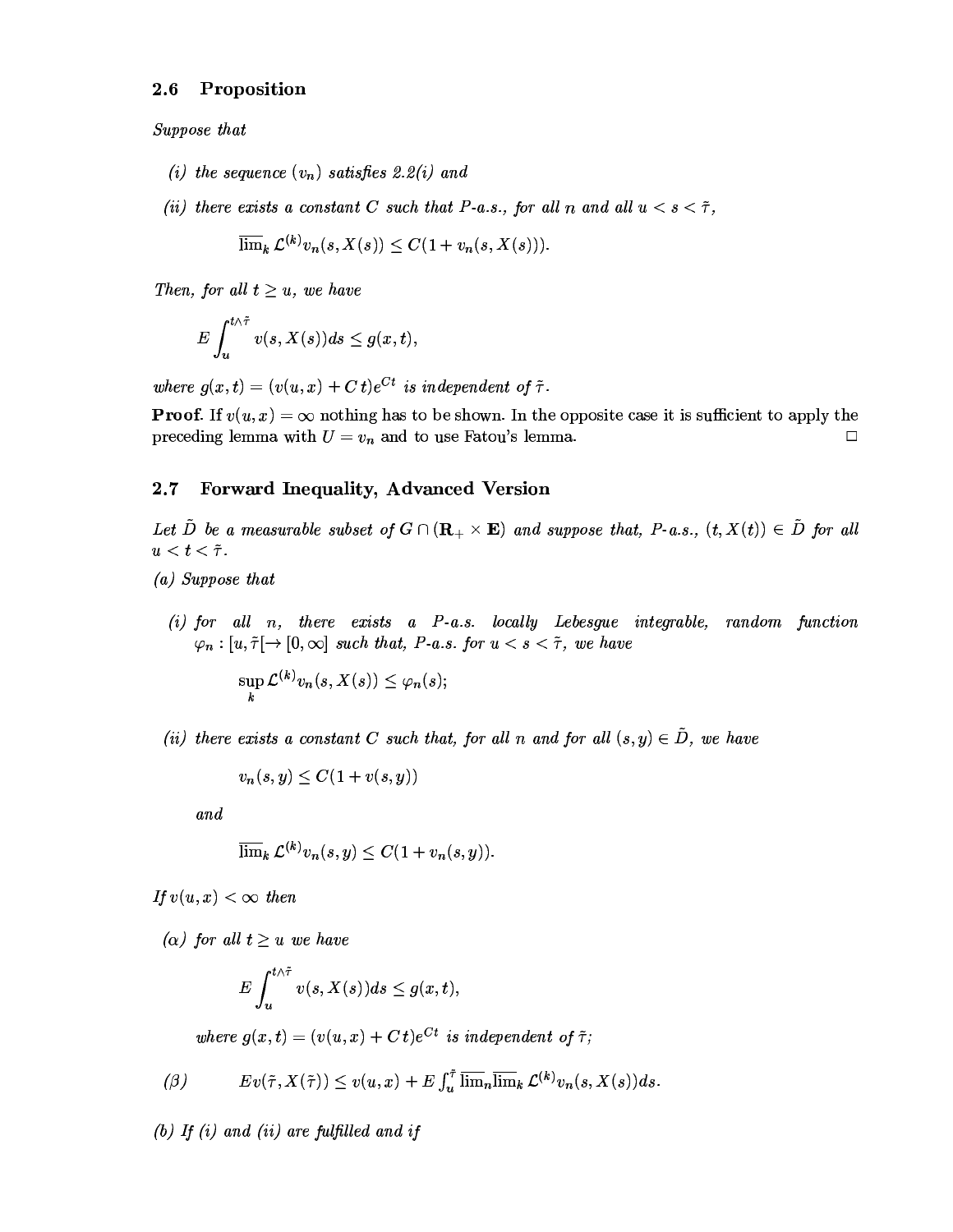$$
\begin{aligned} (iii)' \ \ for \ all \ (s,y) &\in \tilde{D} \\ \overline{\lim}_n\overline{\lim}_k \ \mathcal{L}^{(k)}v_n(s,y) &\leq 0 \end{aligned}
$$

then we have  $Ev(\tilde{\tau}, X(\tilde{\tau})) \leq v(u, x)$ .

**Proof.** (a) We verify the conditions of the elementary version of the Forward Inequality 2.2. Condition 2.2(i) is just (i). Since Condition 2.6(ii) follows from (ii) we obtain Part ( $\alpha$ ) from 2.6. Conditions 2.2(ii), (iii) now follow from (ii) if we put  $\psi(s) = \varphi(s) = C(1+v(s,X(s)), u \leq s \leq \tilde{\tau}$ .

The next corollary follows in the same way from the advanced version of the Forward Inequality 2.7 as Corollary 2.4 followed from its elementary version. One has to put  $\bar{D} = D \cap ([0, t] \times \mathbf{E})$ .

#### $2.8$ Corollary

Let  $D \subseteq G \cap (\mathbf{R}_{+} \times \mathbf{E})$  be measurable, let  $(0, x) \in G'$ , and suppose that  $X = X^{(0,x)}$  is Markovian. Let  $\tau$  be a (not necessaryly bounded) stopping time. Assume that

- $(i)$  for all n, there exists a P-a.s. locally Lebesque integrable, random function  $\varphi_n : [0, \tau] \to [0, \infty]$  such that, P-a.s. for  $u < s < \tau$ , we have  $\sup_k \mathcal{L}^{(k)} v_n(s,X(s)) \leq \varphi_n(s);$
- (ii) for all  $t > 0$  there exists  $C_t$  such that, for all n and all  $(s, y) \in D \cap ([0, t] \times E)$ , we have

$$
v_n(s, y) \le C_t(1 + v(s, y)) \quad and
$$
  

$$
\overline{\lim_{k}} \mathcal{L}^{(k)} v_n(s, y) \le C_t(1 + v_n(s, y));
$$

(iii)' for all  $(s, y) \in D$ ,  $\overline{\lim_{n}\lim_{k}}\mathcal{L}^{(k)}v_{n}(s,y)\leq 0.$ 

(a) If  $\tau$  satisfies P-a.s.  $(t, X(t)) \in D$  for all  $0 < t < \tau$  and  $(\tau, X(\tau)) \in G'$  on  $\{\tau < \infty\}$  then  $v(t \wedge \tau, X(t \wedge \tau)), t \geq 0$ , is a supermartingale  $\geq 0$ .

- (b) Suppose that Conditions (i), (ii), (iii)' are satisfied up to  $\tau \wedge \tau_G$  and that
- (iv)  $X(t)$  is P-a.s. constant for  $t \geq \tau_G$ ;
- (v)  $v(t, y)$  is independent of t for  $(t, y) \notin G$ .

If we have P-a.s.  $(t, X(t)) \in D$  for all  $0 < t < \tau \wedge \tau_G$  and  $(\tau \wedge \tau_G, X(\tau \wedge \tau_G)) \in G'$  on  $\{\tau \wedge \tau_G <$  $\infty$  then  $v(t \wedge \tau, X(t \wedge \tau))$  is a supermartingale.

#### 2.9 **Quadratic Forms**

Let  $G_0 \subseteq \mathbf{H}$  be open and let  $G = \mathbf{R}_+ \times G_0$ , let  $S_n \in \mathcal{L}(\mathbf{H})$  be self-adjoint, and let  $p > 0$ . Let  $v_n(s, y) = \langle y, S_n y \rangle^p$ ,  $(s, y) \in G \cap (\mathbf{R}_+ \times \mathbf{E})$ , a function independent of s. Here we have for all  $(s,y)\in G\cap \mathbf{R}_+\times \mathbf{E}$ 

$$
\mathcal{L}^{(k)}v_n(s,y) = 2p\langle S_n\pi_k y, \pi_k y\rangle^{p-1}\{-\langle S_n\pi_k y, A\pi_k y\rangle + \langle S_n\pi_k y, \pi_k f(s,y)\rangle + \frac{1}{2}tr S_n\mathcal{A}_k(s,y) - (1-p)\frac{\langle \mathcal{A}_k(s,y)S_n\pi_k y, S_n\pi_k y\rangle}{\langle S_n\pi_k y, \pi_k y\rangle}\},
$$

where  $A_k(s, y) = \pi_k \sigma(s, y) Q \sigma^*(s, y) \pi_k^*$ .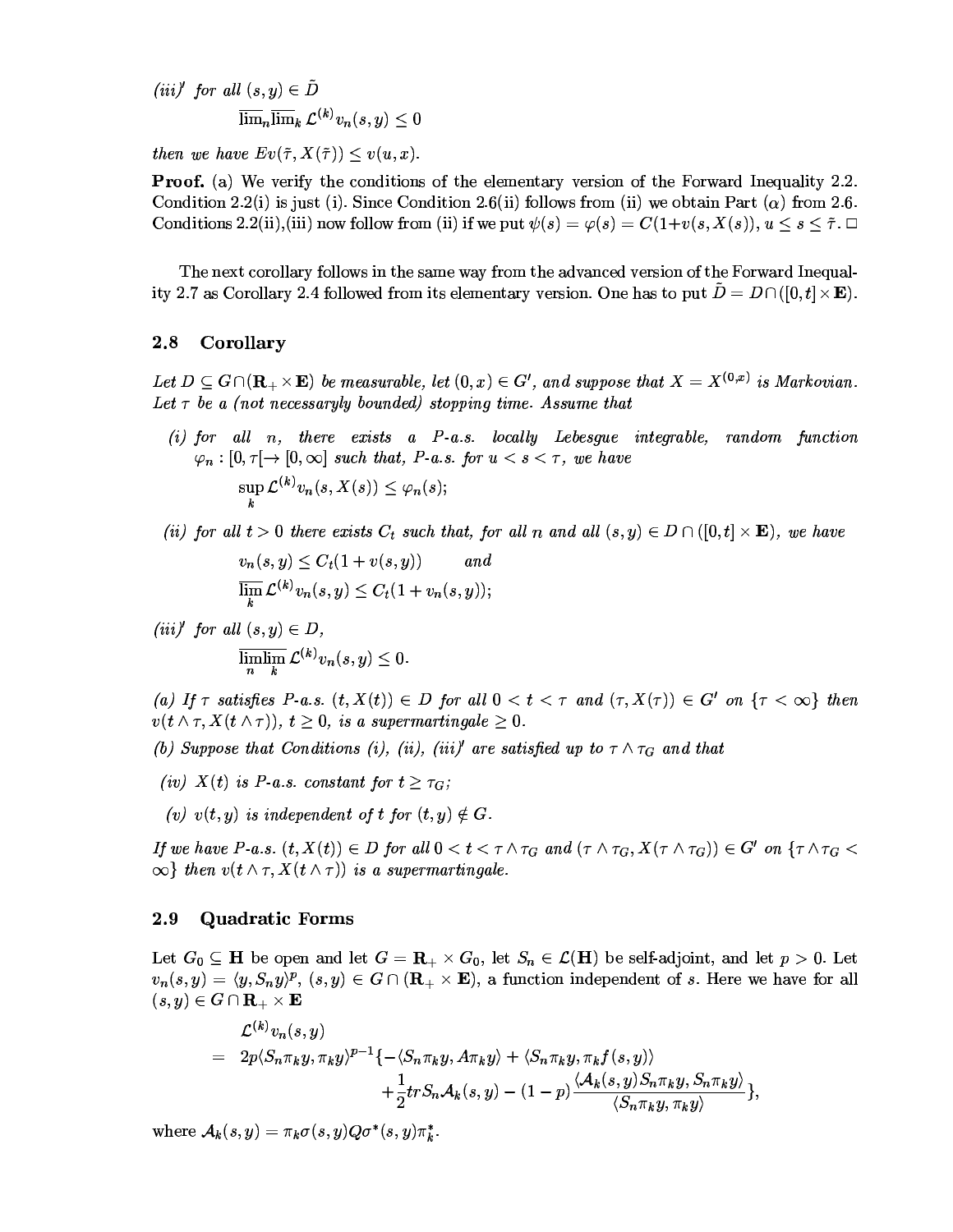## 2.10 Remark: Continuous Operator 4 and Quadratic Forms

In the case  $A \in \mathcal{L}(\mathbf{H})$  we do not need the sequence  $(\pi_k)$  as introduced in 1.6. Putting  $S_n = I$ for all n (cf 29) we have for all  $(s, y) \in D \cap (\mathbf{R} \times \mathbf{E})$ 

$$
\begin{array}{rcl} v_n(s,y) & = & v(y) = \Vert y \Vert_{\mathbf{H}}^{2p}, \\ \mathcal{A}_k(s,y) & = & \mathcal{A}(s,y) = \sigma(s,y) Q \sigma^*(s,y), \end{array}
$$

and

$$
\mathcal{L}^{(k)}v_n(s,y) = \mathcal{L}v(s,y)
$$
  
=  $2p\|y\|_{\mathbf{H}}^{2p-2}\{-\langle y, Ay \rangle + \langle y, f(s,y) \rangle + \frac{1}{2}tr \mathcal{A}(s,y)$   

$$
-(1-p)\frac{\langle \mathcal{A}(s,y)y, y \rangle}{\|y\|_{\mathbf{H}}^2}\}.
$$

## 3 GENERAL THEOREMS ON STABILITY

Le the consect section and formulate semi-endflatent conditions for the menters stabilities defined in Section 1 by means of sequences of Lyapunov functionals. Note that halls in  $X$  are Borel measurable subsets of H cf 1.5 Let  $G' = \mathbf{R} \times \mathbf{H}$   $G = \mathbf{R} \times (\mathbf{H} \setminus \{0\})$  and let  $\pi$ ,  $k \in \mathbf{N}$  be as defined in 1.6 and injective As in Section 2, let  $v_{\alpha} \in \mathcal{C}(G')$ ,  $v_{\alpha} > 0$ , be a sequence of (Lyapunov) functions such that  $v_{\alpha} \in C^{1,2}_s(G)$  for all n and define  $v = \lim v_{\alpha}$ . We assume again that the function *v* is lower semicontinuous on G'. As before  $X^x$  stands for the process  $X^{(0,x)}$  introduced -?0/ 

## 3.1 Theorem

Let  $r > 0$ , let  $D = \mathbf{R}_{+} \times (B_{\mathbf{X}}(r) \cap \mathbf{E} \setminus \{0\})$ , and assume that, for all  $x \in B_{\mathbf{X}}(r) \cap \mathbf{E}$ , Conditions (i) and (ii) of Corollary 2.1(b) or of Corollary 2.8(b) are satisfied for  $\tau = \tau_*$ , the first exit time of  $X = X^x$  from  $B_{\mathbf{Y}}(r) \setminus \{0\}$  Moreover assume (A1) of 1.5 and

- $(A2)$   $\overline{\lim}_n \overline{\lim}_k \mathcal{L}^{(k)} v_n(s,y) \leq 0$ for all  $(s, y) \in D$  (cf. 2.1(iii)<sup>'</sup> and 2.8(iii)<sup>'</sup>).
- (A.3)  $v(t, 0) = 0$  for all  $t > 0$  and the function  $v(0, \cdot)$  is finite on **X** and  $\|\cdot\|$  **y**-continuous at the origin;
- $(A \cup b(\varepsilon)) := \inf \{ y(t, y) : t \geq 0 \mid y \in B_{\mathbf{Y}}(r) \setminus B_{\mathbf{Y}}(\varepsilon) \} > 0$ for all  $0 < \varepsilon < r$ .

Then the trivial solution  $X^0(t) \equiv 0$  of Equation 1(1) is **X**-stable in probability.

**Proof.** Let  $t > 0$  and let  $0 < \varepsilon < r$ ,  $x \in B_{\mathbf{v}}(\varepsilon) \cap \mathbf{E} \setminus \{0\}$ . From H-continuity of  $X^x$  and  $\mathcal{B}(\mathbf{H})$ . measurability of  $R_{\mathbf{v}}(s)$  it follows that the evit time  $\tau$  of  $X^x$  from  $R_{\mathbf{v}}(s) \setminus \{0\}$  is a stopping time (cf. Dellacherie and Meyer [4] Theorem  $3.44$ ) Thus we can apply Part (b) of either Corollary 2.4 or Corollary 2.8 with  $\tau = \tau$ , to obtain that  $v(\tau, \Lambda t, X^x(\tau, \Lambda t))$  is a (nonnegative) sunermartingale Hence 

$$
(1) \quad E v(\tau_{\varepsilon} \wedge t, X^{x}(\tau_{\varepsilon} \wedge t)) \leq v(0,x), \quad t \in \mathbf{R}_{+},
$$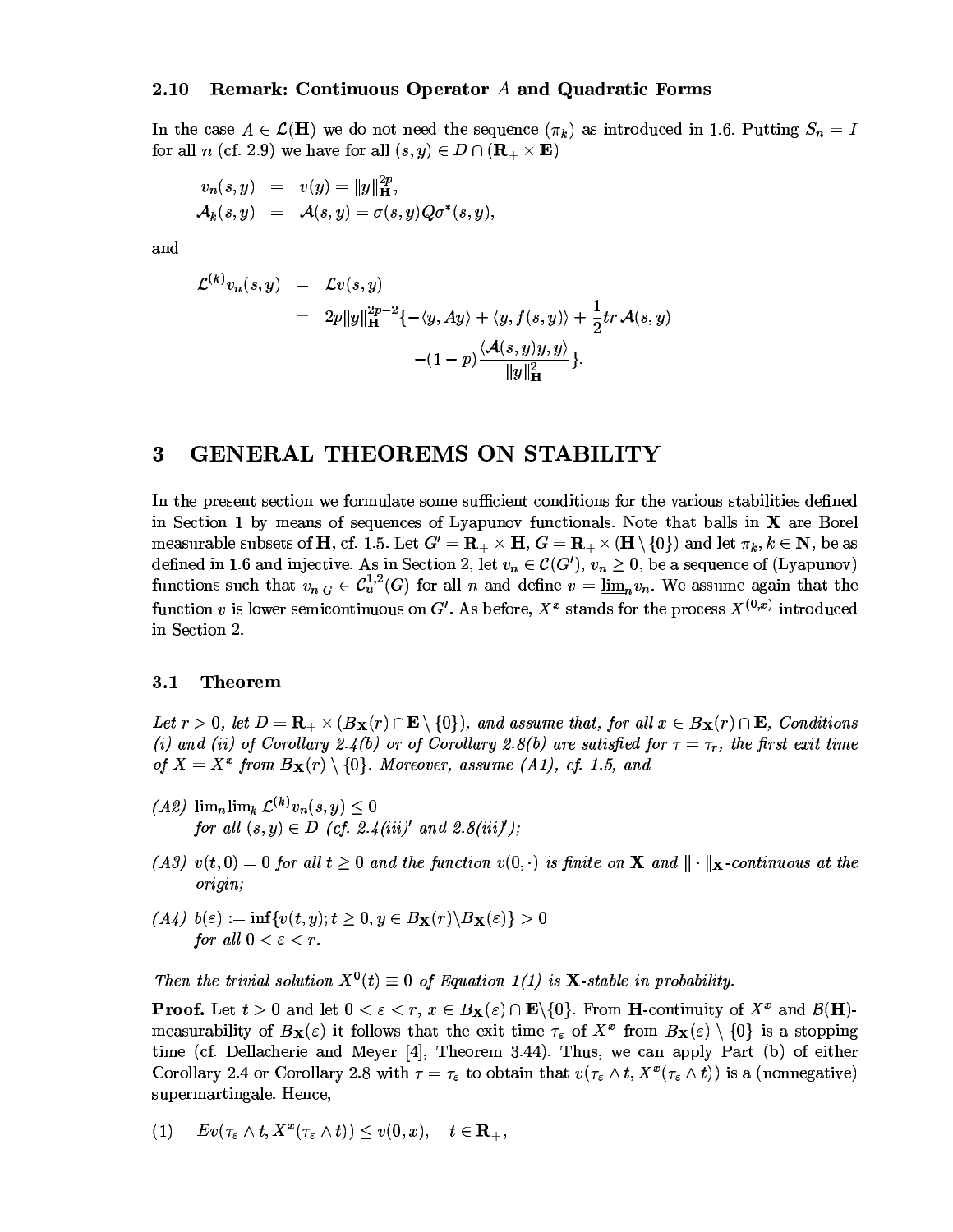for all  $x \in B_{\mathbf{X}}(\varepsilon) \cap \mathbf{E}$  since, for  $x = 0$ , (1) follows from (A3). By right continuity (A1) of  $X^x$  in the norm of  $X$  and by  $(A4)$  we have

{ 
$$
\sup_{0 \le s \le t} ||X^x(s)||_{\mathbf{X}} > \varepsilon
$$
 }  $\subseteq \{v(\tau_{\varepsilon} \wedge t, X^x(\tau_{\varepsilon} \wedge t)) \ge b(\varepsilon)\},\$ 

and hence, by Chebyshev's inequality and (1),

$$
(2) \quad P[\sup_{0\leq s\leq t} \|X^x(s)\|_{\mathbf{X}} > \varepsilon] \leq \frac{v(0,x)}{b(\varepsilon)}
$$

Letting  $t \rightarrow \infty$  we arrive at

$$
(3) \quad P[\sup_{s\geq 0} \|X^x(s)\|_{\mathbf{X}} > \varepsilon] \leq \frac{v(0,x)}{b(\varepsilon)}, \quad x \in B_{\mathbf{X}}(\varepsilon) \cap \mathbf{E}.
$$

The conclusion now follows from  $(A3)$ .

#### $3.2$ **Theorem**

Let all assumptions of Theorem 3.1 be satisfied with  $(A2)$  and  $(A3)$  strengthened to

- $(A2)'$  For every  $0 < \varepsilon < r$  there exists a number  $\alpha(\varepsilon) > 0$  such that for all  $(s, y) \in \mathbf{R}_{+} \times ((B_{\mathbf{X}}(r) \setminus B_{\mathbf{X}}(\varepsilon)) \cap \mathbf{E})$  $\overline{\lim}_n \overline{\lim}_k \mathcal{L}^{(k)} v_n(s,y) \leq -\alpha(\varepsilon);$
- $(A3)'$  v(t, 0) = 0 for all  $t \ge 0$  and the function v is finite and  $\|\cdot\|_X$ -continuous on  $\mathbf{R}_{+} \times B_X(r)$ ; moreover,  $\sup_{t>0} v(t,y) \longrightarrow 0$  as  $||y||_{\mathbf{X}} \longrightarrow 0$ .

Then the trivial solution  $X^0(t) \equiv 0$  of Equation 1(1) is asymptotically **X**-stable in probability.

**Proof.** By Theorem 3.1, the trivial solution is **X**-stable in probability. We preserve the notation of the proof of Theorem 3.1.

Let  $0 < \varepsilon < r$  and  $x \in B_{\mathbf{X}}(\varepsilon) \cap \mathbf{E} \setminus \{0\}$ . By either Corollary 2.4 or Corollary 2.8 the process  $v(\tau_{\varepsilon} \wedge t, X^x(\tau_{\varepsilon} \wedge t))$  is a (nonnegative) supermartingale, which, by assumption and  $(A3)'$ , is (right-)continuous. Therefore, there exists  $P-a.s.$   $\lim_{t\to\infty} v(\tau_{\varepsilon} \wedge t, X^x(\tau_{\varepsilon} \wedge t)) =: \xi^x$ . We show that

$$
(4) \qquad \lim_{\|x\|_{\mathbf{X}} \to 0} P[\xi^x = 0] = 1.
$$

For  $n > 1/||x||_{\mathbf{X}}$ , denote the first time that  $X^x$  hits  $B_{\mathbf{X}}(1/n)$  by  $\tau^n$ . By the Forward Inequalities 2.2 or 2.7 and by  $(A2)'$  we have

$$
(5) \quad 0 \le Ev(\tau_{\varepsilon} \wedge t \wedge \tau^{n}, X^{x}(\tau_{\varepsilon} \wedge t \wedge \tau^{n})) \le v(0,x) - E \int_{0}^{\tau_{\varepsilon} \wedge t \wedge \tau^{n}} \alpha(1/n) ds.
$$

 $t \in \mathbf{R}_+$ . This implies  $E(\tau_{\varepsilon} \wedge t \wedge \tau^n) \leq \frac{v(0,x)}{\alpha(1/n)}$  for these t and, letting  $t \longrightarrow \infty$ , we arrive at

$$
(6) \tP[\tau_{\varepsilon} \wedge \tau^{n} < \infty] = 1.
$$

By **X**-stability in probability there exists  $\delta > 0$  such that, for all  $y \in \mathbf{X} \cap \mathbf{E}$ ,  $0 < ||y||_{\mathbf{X}} < \delta$ , we have  $\tau_{\varepsilon} = \infty$  with probability exceeding  $1 - \varepsilon$ . By (6),  $\tau^{n}$  is finite on  $\{\tau_{\varepsilon} = \infty\}$  for all *n*. Since **X** is continuously embedded in **H** it follows from continuity of  $X^x$  in **H** that  $X^x(\sup_n \tau^n) = 0$ and hence  $X^x(t) = 0$  for all  $t \geq \sup_n \tau^n$  on  $\{ \sup_n \tau^n < \infty \}$ . From right continuity of  $X^x$  we infer  $\lim_{n\to\infty} X^x(\tau^n) = 0$  and by equicontinuity  $(A3)'$  we have  $\lim_{n\to\infty} v(X^x(\tau^n)) = 0$  and  $\xi^x = 0$ on  $\{\tau_{\varepsilon} = \infty, \sup_n \tau^n = \infty\}$  for all x,  $||x||_X < \delta$ . This is (4). Asymptotic **X**-stability now follows  $\Box$ from  $(A4)$ .

 $\Box$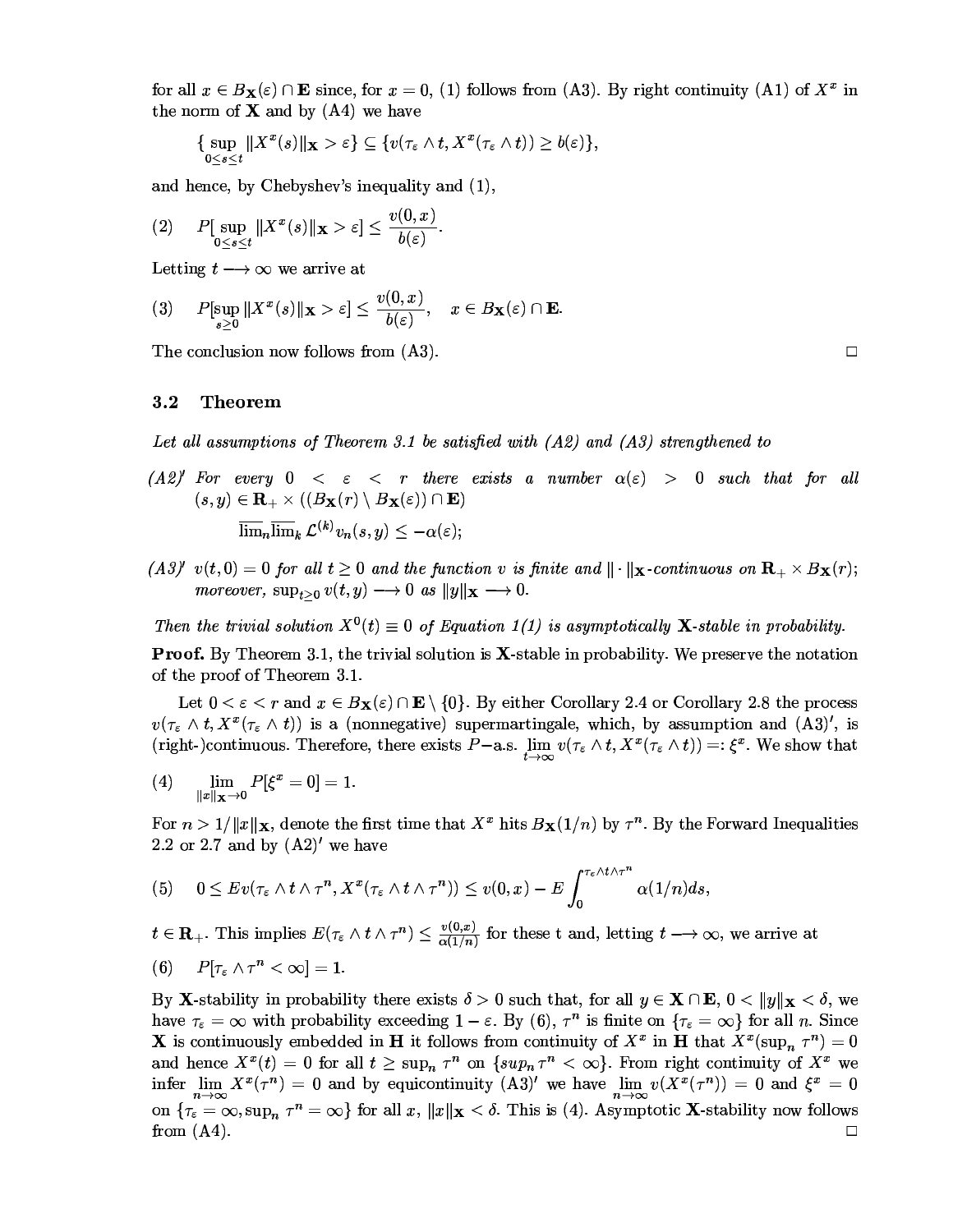## 3.3 Theorem

(a) Let  $D = \mathbf{R} \times (\mathbf{X} \cap \mathbf{E} \setminus \{0\})$  and let  $\tau = \infty$ . Suppose that the function  $s \mapsto v(s, X(s))$  is  $b$  to the local property of the United States (i) and (ii) of Corollary 2.1(b) or of Corollary 2.8(b) are satisfied. Moreover, assume  $(A1)$   $(A3)$   $(A1)$  and

**No. 1999** 

 $(A2)^{\prime\prime}$  there exists a constant  $c > 0$  such that for all  $(s, y) \in D$  $\blacksquare$  $\overline{\lim}_n \overline{\lim}_k [\mathcal{L}^{(k)} v_n(s, y) + c v_n(s, y)] < 0.$ 

Then  $X^0(t) \equiv 0$  is globally asymptotically **X**-stable in probability.

 $(h)$  If moreover

(A5) there exist constants  $d_1 > 0$ ,  $d_2 > 0$ , and  $n > 0$  such that, for all  $(t, u) \in \mathbb{R}_+ \times (\mathbf{X} \cap \mathbf{E})$ .  $d_1 \|u\|^p \leq v(t, y) \leq d_2 \|u\|^p$ 

then the solution  $X^0(t) \equiv 0$  is exponentially **X**-stable in the pth mean.

**Proof.** X-stability in probability following from Theorem 3.1 in order to prove (a) we have to show

 $\begin{array}{lll} \hbox{I} & P[\,\lim\,\|X^x(t)\|_{\mathbf X}=0]=1, & x\in {\mathbf X}\cap {\mathbf E}. \end{array}$ 

Let c be as in  $(A2)^n$  and let  $w_n(s, y) := e^{cs}v_n(s, y)$  for all  $n \in \mathbb{N}$   $(s, y) \in \mathbb{R}$ ,  $\times (\mathbf{X} \cap \mathbf{E})$  We show that the hypotheses of Corollary 2.4(b) or 2.8(b), respectively, are fulfilled for  $w$ , instead of  $v_n$ ,  $w := \lim_{n \to \infty} w_n$  instead of v and  $D = \mathbf{R}_1 \times (\mathbf{X} \cap \mathbf{E} \setminus \{0\})$ . Since  $v_n$  is bounded on bounded sets in **R**<sub>t</sub>  $\times$  **H** since **X** is continuously embedded into **H** and since  $\mathcal{L}^{(k)}w_n(s, y) = e^{cs}(cu_n(s, y)) +$  $f^{(k)}(x, (s, y))$  we have Condition (i) of both Corollaries. Since 2.4(ii) is valid for  $y_n$  and from local integrability of  $v(s, X(s))$  we obtain 2.4(ii) also with  $w_n$  instead of  $v_n$ . Validity of Condition  $2.8$ (ii) for  $w_{\infty}$  follows directly from that for  $v_{\infty}$ . Condition (iii) of both corollaries just follows from  $(A2)^n$  It now follows from Part (b) of either Corollary that the process  $\xi^x(t) := v(t, X^x(t))$ is a nonnegative right-continuous supermartingale in particular

$$
(8) \hspace{0.5cm} Ev(t,X^{x}(t)) \hspace{0.1cm} \le \hspace{0.1cm} v(0,x)e^{-ct}, \hspace{0.5cm} (t,x) \in \textbf{R}_{+} \times (\textbf{X} \cap \textbf{E})
$$

03003---¤60603-1@0

$$
\xi^x:=\lim_{t\to\infty}v(t,X^x(t)),\quad P-a.s..
$$

From Fatou's lemma and (8) it follows that  $\xi^x \equiv 0$  P-a.s.. Now, (A4) yields  $\lim \|X^x(t)\|_{\mathbf X} = 0$  $P_{-3}$  s, which completes the proof of global asymptotical  $X$ -stability

B16/6B:111-03-0B/11/76B/@030

$$
E\|X^x(t)\|_{\mathbf{X}}^p \leq \frac{d_2}{d_1}e^{-ct}\|x\|_{\mathbf{X}}^p, \quad (t,x) \in \mathbf{R}_+\times (\mathbf{X}\cap \mathbf{E})
$$

aaladaha dagaanaa araan idad ahaaladahaan dagu uu kale ahaan ahaan ahaan ahaan ahaan ahaan ahaan ahaan ahaan a 

## 3.4 Remarks

(a) For the proof of *ernonential* stability in the *n*th mean in Theorem 3.3 X-right-continuity of the solutions of Equation  $1(1)$  is not necessary

(b) If the Conditions (i) (ii) and (iii)' of Corollary 2.8 and (A5) are satisfied for all  $(t, y) \in \mathbf{R}$ ,  $\times$  $\mathcal{L}(\mathbf{H} \cap \mathbf{E} \setminus \{0\})$  then we need not assume in advance that the solution of  $1(1)$  starting from  $x \in \mathbf{X}$ has an X-valued version. Indeed, we can apply these corollaries with  $D = \mathbf{R} \times (\mathbf{H} \cap \mathbf{E} \setminus \{0\})$ to arrive at  $(8)$  and then we can use  $(4.5)$  to obtain exponential **X**-stability in the *n*th mean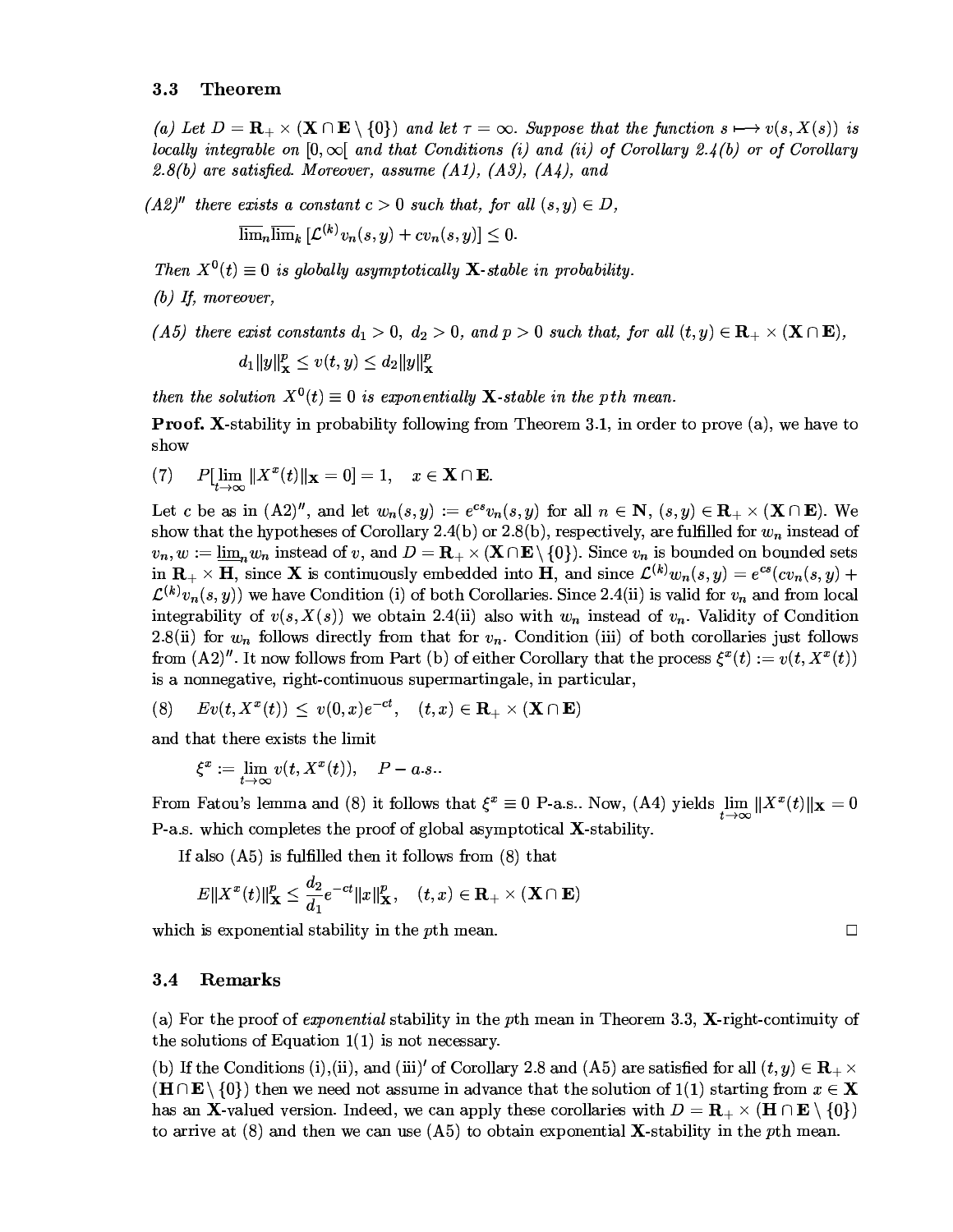#### $\overline{\mathbf{4}}$ **APPLICATIONS**

Note that under the assumptions stated at the beginning of Section 1 the operator A is lower semi-bounded, i.e.,

 $\langle Ay, y \rangle \geq \beta ||y||^2_{\mathbf{H}}, \quad y \in \mathcal{D}(A),$  $(1)$ 

for some  $\beta \in \mathbf{R}$ . It is called *uniformly positive* if (1) is satisfied with a constant  $\beta > 0$ . Since  $\beta$ plays a role in the Lyapunov inequalities (31), (34), and (56), we fix  $\beta$  as large as possible. Let us put  $\hat{\beta} = 0$  if  $\beta > 0$  and  $\hat{\beta} = -\beta + \varepsilon$  for some small number  $\varepsilon > 0$ , otherwise. Then  $\hat{A} = A + \hat{\beta}I$ is uniformly positive. Now introduce the spaces  $H_{\alpha} = \mathcal{D}(\hat{A}^{\alpha})$ ,  $\alpha \geq 0$ , equipped with the norm  $||y||_{\alpha} = ||\hat{A}^{\alpha}y||, y \in \mathbf{H}_{\alpha}$ ; this norm is equivalent to the  $\hat{A}^{\alpha}$ -graph norm.

In the present section, the general results from Section 3 will be applied to the case  $X = H_{\alpha}$ , for some suitably chosen  $\alpha \geq 0$ . The section is organized as follows. At the beginning results of the preceding section, applied to the present case, are summarized in Proposition 4.1, followed by a series of lemmas which state some useful estimates for verifying the Lyapunov inequalities appearing in Corollaries 2.4 and 2.8. The main results of the section, stability results formulated in terms of explicit characteristics of the coefficients, are stated in Propositions 4.11, 4.12 and 4.15. More concrete examples are given subsequently (Examples 4.14, 4.18, 4.19).

Denote by  $R_n(-\hat{A}^{2\alpha}) = (nI + \hat{A}^{2\alpha})^{-1}$  the resolvent operator of  $-\hat{A}^{2\alpha}$  and by  $J_{2\alpha}(n), n \in \mathbb{N}$ , the Yosida-type operators

$$
(2) \qquad J_{2\alpha}(n):=nR_n(-\hat{A}^{2\alpha}),
$$

and let

$$
(3) \quad A_{2\alpha}(n) := \hat{A}^{2\alpha} J_{2\alpha}(n), \quad n \in \mathbf{N}.
$$

In this section, we shall use the sequence of time-independent Lyapunov functions

$$
(4) \t vn(t,y)=vn(y)=\langle A_{2\alpha}(n)y,y\rangle^{p}, \t n\in\mathbf{N}, y\in\mathbf{H},
$$

for a suitable exponent  $p > 0$ . By self-adjointness of A, the functions  $v_n$  and v have the form

(5) 
$$
v_n(y) = \|\hat{A}^{\alpha} J_{2\alpha}^{\frac{1}{2}}(n)y\|_{\mathbf{H}}^{2p} = \|J_{2\alpha}^{\frac{1}{2}}(n)y\|_{\alpha}^{2p}
$$

(6) 
$$
v(y) = \lim_{n} v_n(y) = \begin{cases} ||y||_{\alpha}^{2p}, & y \in \mathbf{H}_{\alpha}, \\ +\infty, & \text{otherwise} \end{cases}
$$

For  $\alpha = 0$  we have  $v_n(y) = \frac{n}{n+1} ||y||^{2p}$  and  $v(y) = ||y||^{2p}$ ,  $y \in H$ . A possible choice of  $\pi_k$  enjoying all properties required in Section 3 is  $\pi_k = J_1(k) = kR_k(-\tilde{A})$ .

Theorems  $3.1 - 3.3$ , applied to the case described above, are summarized in the following proposition.

#### Proposition 4.1

Let  $r \in [0, +\infty]$  and let  $p > 0$ . Assume that for every  $x \in \mathbf{H}_{\alpha} \cap \mathbf{E}$  the solution  $X^x$  of Equation  $1(1)$  is a right-continuous,  $H_{\alpha}$ -valued process. Furthermore, for all  $n \in \mathbb{N}$  and all  $T > 0$ , assume either

 $\overline{\lim}_{k} \mathcal{L}^{(k)} v_{n}(s, y) \leq C_{\varepsilon, r, T} (1 + v(y))$  $(7)$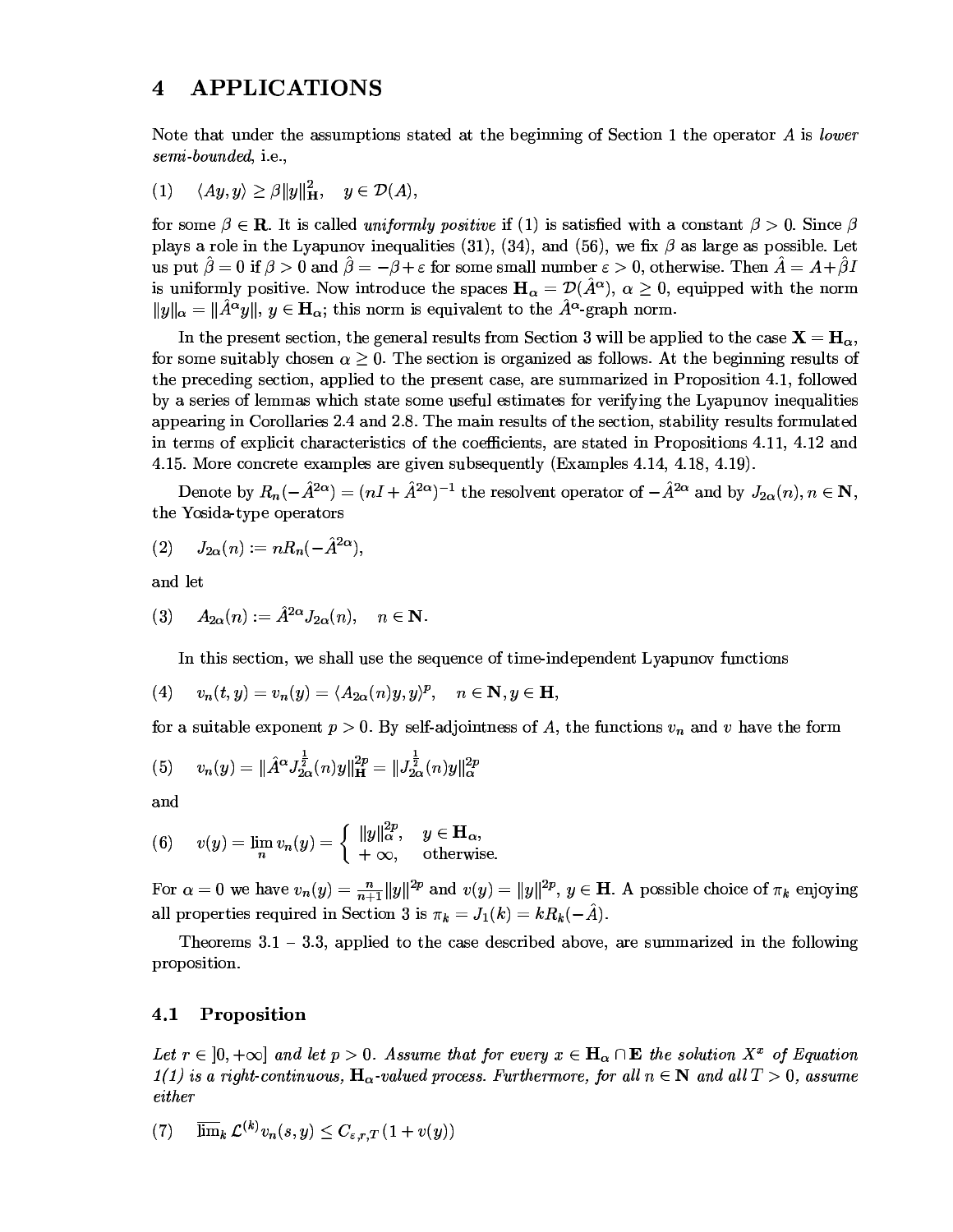for all  $\varepsilon > 0$ , all  $(s, y) \in [0, T] \times (B_{H_0}(r) \cap \mathbf{E})$ ,  $||y||_{H} > \varepsilon$ , and some  $C_{s, r, T} < \infty$  and, P-a.s.,

$$
(8) \qquad \int_0^T \|X^x(s)\|_\alpha^{2p} ds < \infty
$$

<sub>or</sub>

(9)  $\overline{\lim}_{k} \mathcal{L}^{(k)} v_n(s, y) \leq C_{r,T} (1 + v_n(y))$ 

for all  $(s, y) \in [0, T] \times (B_{H_0}(r) \cap \mathbf{E} \setminus \{0\})$  and some  $C_r \tau < \infty$ . Then the following assertions hold true:

 $(a)$  If

$$
(10)\quad \overline{\lim}_n\overline{\lim}_k\,\mathcal{L}^{(k)}v_n(s,y)\leq 0,\quad (s,y)\in \mathbf{R}_+\times (B_{\mathbf{H}_\alpha}(r)\cap \mathbf{E}\setminus\{0\}),
$$

then the solution  $X^0(t) \equiv 0$  is  $\mathbf{H}_{\alpha}$ -stable in probability.

(b) If for any  $0 \leq \varepsilon \leq r$  there exists  $\alpha(\varepsilon) > 0$  such that

(11)  $\overline{\lim}_n \overline{\lim}_k \mathcal{L}^{(k)} v_n(s,y) \leq -\alpha(\varepsilon)$ 

for all  $(s, y) \in \mathbf{R}_{+} \times (\{y \in \mathbf{H}_{\alpha}; 0 < \varepsilon < ||y||_{\alpha} < r\} \cap \mathbf{E})$  then  $X^{0}(t) \equiv 0$  is asymptotically  $\mathbf{H}_{\alpha}$ -stable in probability.

- (c) If there exists  $c > 0$  such that
- (12)  $\overline{\lim}_n \overline{\lim}_k \mathcal{L}^{(k)} v_n(s,y) \leq -c v(y)$

for all  $(s, y) \in \mathbf{R} \times (\mathbf{H} \cap \mathbf{E} \setminus \{0\})$  and if one of the alternative Hypotheses (7) (together with (8)) or (9) is satisfied alobally (i.e. with  $r = +\infty$ ) then the solution  $X^0(t) = 0$  is alobally asymptotically  $H_{\alpha}$ -stable in probability and exponentially  $H_{\alpha}$ -stable in the 2pth mean.

-=-BA03-?/0/6/B03-03-/-@6-?0/E2-H703/0//B 2.4(b) (which equals (i) of 2.8(b)). Let  $\tau_{\tau}$  be as in Theorem 3.1 and let  $x \in B_{\mathbf{v}}(r) \cap \mathbf{E}$ . Note that  $\tau_c$  is the first hitting time  $\tau^0$  of the origin of the process  $X = X^x$ . By 1.8(b) we have

(13)  
\n
$$
\mathcal{L}^{(k)}v_n(s, X(s)) = \frac{\partial v_n}{\partial y}(\pi_k X(s))(-A\pi_k X(s)) + \frac{\partial v_n}{\partial y}(\pi_k X(s))(\pi_k f(s, X(s)) + \frac{1}{2}tr\frac{\partial^2 v_n}{\partial y^2}(\pi_k X(s))(\pi_k \sigma(s, X(s))Q\sigma^*(s, X(s))\pi_k^*, \cdot),
$$

 $0 \leq s < \tau^0$  Since

$$
\frac{\partial v_n}{\partial y}(\pi_k y)(\cdot)=2p\langle A_{2\alpha}(n)\pi_k y,\pi_k y\rangle^{p-1}\,\langle \cdot,A_{2\alpha}(n)\pi_k y\rangle
$$

for all  $u \in H \setminus \{0\}$  the first term on the right side of (13) is  $\leq 0$  and the second term is bounded by  $C_n^{(1)}(s)$  of  $f(s, X(s))$  for where

$$
C_n^{(1)}(s)=\sup_{\boldsymbol{k}}\ \{\|\frac{\partial v_n}{\partial y}(\pi_{\boldsymbol{k}}(X(s))\|_{\mathbf{H}'}\ \|\pi_{\boldsymbol{k}}\|_{\mathcal{L}(\mathbf{H})}\}.
$$

In a similar way the third term of (13) is bounded by  $C_n^{(2)}(s) || \sigma(s, X(s)) ||^2_{\mathcal{L}_s(K_2, \mathbf{H})}$ , where

$$
C_n^{(2)}(s) = \frac{1}{2}\sup_{k}\{\|\frac{\partial^2 v_n}{\partial y^2}(\pi_k X(s))\|_{\mathcal{L}(\mathbf{H})}\|\pi_k\|_{\mathcal{L}(\mathbf{H})}^2\}.
$$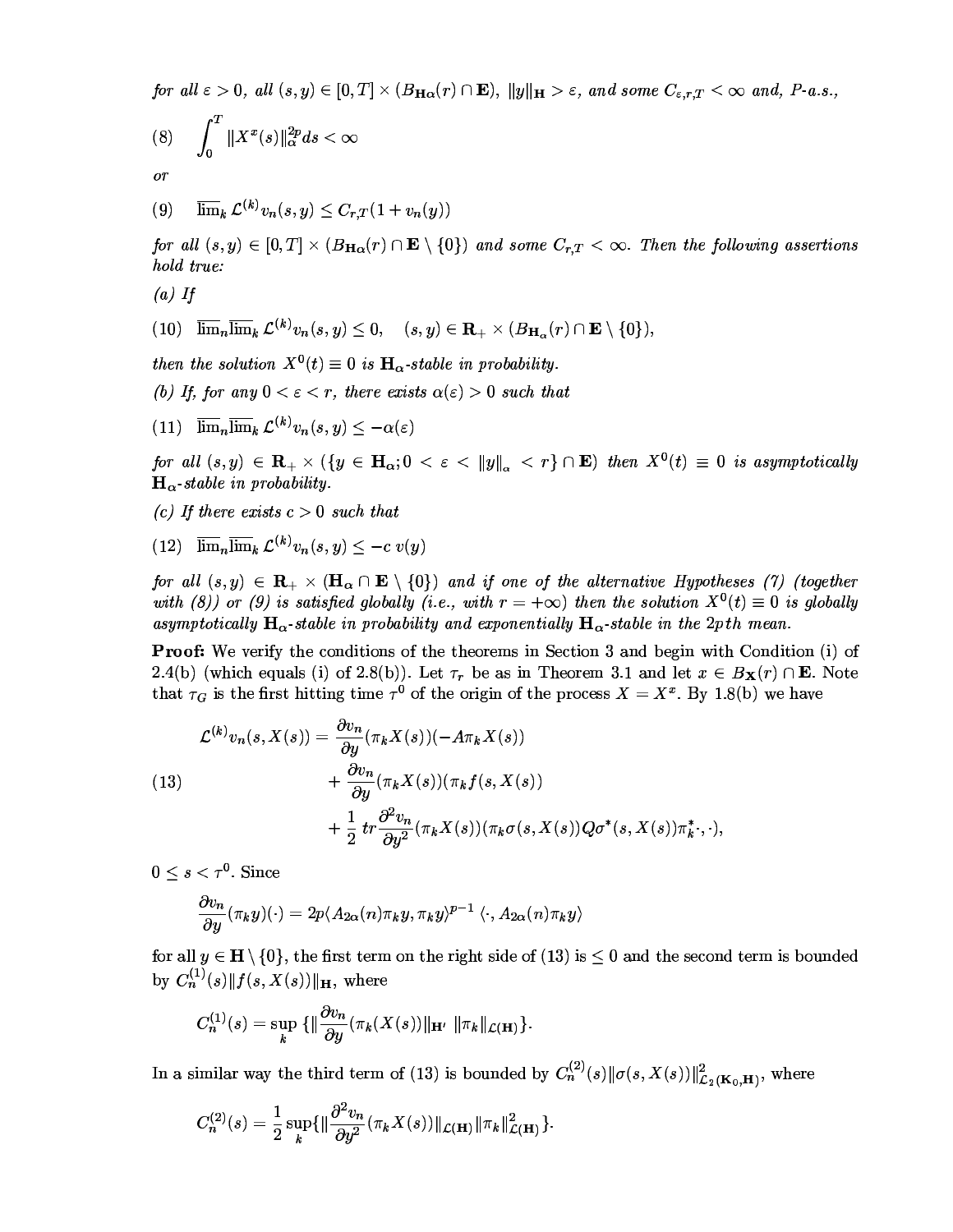Since  $v_n$  is a power of a continuous quadratic form, since X is **H**-continuous, and since the sequence  $(\pi_k)$  converges strongly to the identity operator the functions  $C_n^{(1)}$  and  $C_n^{(2)}$  are locally bounded and hence locally integrable on [0,  $\tau_0$ ]. Thus, by 1(2) and 1(3), Conditions 2.4(b)(i) and 2.8(b)(i) are satisfied with  $\varphi_n(s) = C_n^{(1)}(s) \| f(s, X(s)) \|_{\mathbf{H}} + C_n^{(2)}(s) \| \sigma(s, X(s)) \|_{\mathcal{L}^2(\mathbf{K}_0, \mathbf{H})}^2$ .

We next deal with Condition 2.4(b)(ii). By  $(7)$  we have

$$
\overline{\lim}_k \mathcal{L}^{(k)} v_n(s, X(s)) \leq C_{\varepsilon,r,T} (1 + \|X(s)\|_{\alpha}^{2p}),
$$

 $0 < s \leq \tau^{\varepsilon} \wedge \tau_r$ , where  $\tau^{\varepsilon}$  is the first hitting time of  $B_{\mathbf{X}}(\varepsilon)$  and the required condition follows from (8). Condition 2.8(b)(ii) with D as in Theorem 3.1 follows directly from (9) and the fact, that the sequence  $(v_n)$  is increasing. Condition (A1) is just the assumption at the beginning of the proposition.

We now turn to the proof of (a). Condition  $(A2)$  is just  $(10)$  and Conditions  $(A3)$  and  $(A4)$ follow from (6). The claim now follows from Theorem 3.1. Parts (b) and (c) follow in a similar way from Theorem 3.2 and  $(11)$  and Theorem 3.3 and  $(12)$ , respectively.  $\Box$ 

In the remainder of the section we apply Proposition 4.1 to various situations. To this end we first give an explicit representation of  $\overline{\lim}_{k} \mathcal{L}^{(k)} v_n$ . From 2.9, we have

(14)  
\n
$$
\mathcal{L}^{(k)}v_n(t, y) = 2p\langle A_{2\alpha}(n)\pi_k y, \pi_k y \rangle^{p-1} + \left\{-(A\pi_k y, A_{2\alpha}(n)\pi_k y) + \langle \pi_k f(t, y), A_{2\alpha}(n)\pi_k y \rangle + \frac{1}{2} tr A_{2\alpha}(n)\pi_k \sigma(t, y)Q\sigma^*(t, y)\pi_k^* + (p-1)\frac{\langle \pi_k \sigma(t, y)Q\sigma^*(t, y)\pi_k^* A_{2\alpha}(n)\pi_k y, A_{2\alpha}(n)\pi_k y \rangle}{\langle A_{2\alpha}(n)\pi_k y, \pi_k y \rangle} \right\}
$$

 $(t, y) \in \mathbf{R}_{+} \times (\mathbf{E} \setminus \{0\})$ . Since  $\pi_k \to id$  (cf. 1.6( $\alpha$ )), all terms but one converge as  $k \to \infty$ . In particular, we have  $\sup_k \|\pi_k\|_{\mathcal{L}(\mathbf{H})} < \infty$ , so it is easy to see that  $\pi_k A_{2\alpha}(n)\pi_k^* \to A_{2\alpha}(n)$  as  $k \to \infty$  in the strong operator topology and hence

$$
||A_{2\alpha}(n)\pi_k^*\sigma(t,y)Q\sigma^*(t,y)\pi_k^*-A_{2\alpha}(n)\sigma(t,y)Q\sigma^*(t,y)||_{\mathcal{L}_1(\mathbf{H})}\to 0
$$

as  $k \to \infty$ . Thus, the trace term in (14) converges to  $tr A_{2\alpha}(n) \sigma(t, y) Q \sigma^*(t, y)$  and we obtain

$$
(15) \quad = \quad 2p\langle A_{2\alpha}(n)y, y\rangle^{p-1}\{-\underline{\lim}_{k}\langle A\pi_{k}y, A_{2\alpha}(n)\pi_{k}y\rangle + \langle f(t, y), A_{2\alpha}(n)y\rangle \n+ \frac{1}{2} tr A_{2\alpha}(n)\sigma(t, y)Q\sigma^{*}(t, y) \n+ (p - 1)\frac{\langle \sigma(t, y)Q\sigma^{*}(t, y)A_{2\alpha}(n)y, A_{2\alpha}(n)y\rangle}{\langle A_{2\alpha}(n)y, y\rangle} \}
$$
\n
$$
=: \quad 2p \ I_{0}\{-I_{1} + I_{2} + \frac{1}{2} I_{3} + (p - 1)I_{4}\},
$$

 $(t, y) \in \mathbf{R}_{+} \times (\mathbf{E} \setminus \{0\})$ . Note that  $I_0 = v_n(y)^{1-\frac{1}{p}}, y \in \mathbf{H}_{\alpha}$ . In the series of Lemmas below we give some useful estimates on the particular terms  $I_0, \dots, I_4$  which will allow us to formulate the Conditions (7) – (12) more explicitly. We first deal with the terms  $I_1$  and  $I_0I_1$  in (15). The next lemma follows directly from  $(15)$  and  $(1)$ .

#### $4.2$ Lemma

With  $\beta$  as in (1) we have for  $y \in \mathbf{H}_{\alpha}$ 

(16) 
$$
I_1 = \underline{\lim}_k \langle A\pi_k y, A_{2\alpha}(n)\pi_k y \rangle \ge \beta \|\hat{A}^{\alpha} J_{2\alpha}^{\frac{1}{2}}(n)y\|_{\mathbf{H}}^2 = \beta v_n(y)^{1/p} \text{ and}
$$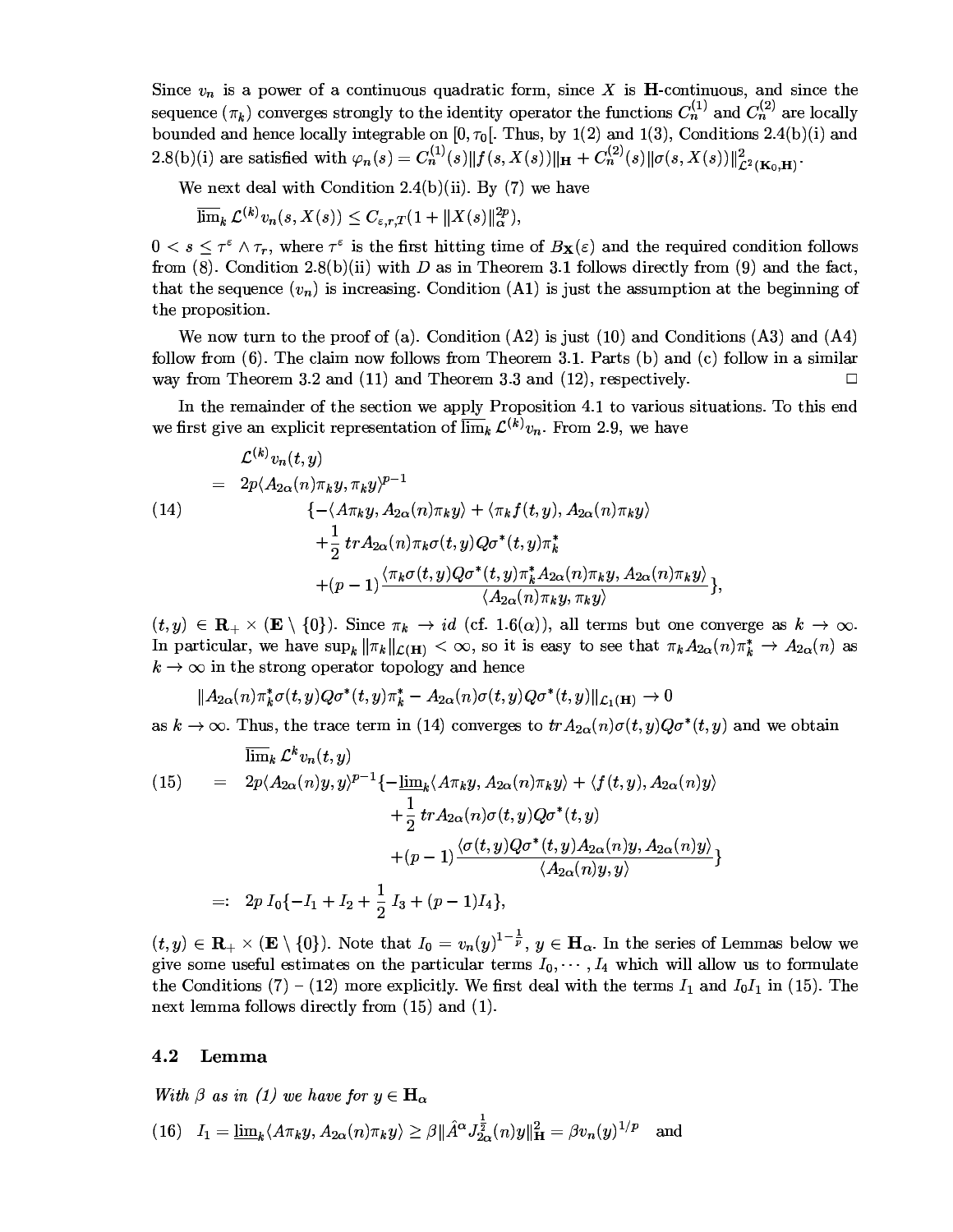$$
(17)\ \ I_0I_1=\langle A_{2\alpha}(n)y,y\rangle^{p-1}\ \underline{\lim}_k\langle A\pi_ky,A_{2\alpha}(n)\pi_ky\rangle\geq \beta v_n(y).
$$

#### 4.3 Lemma

Assume that A is positive and let  $\eta > 1$ .

(a) There exists an  $n_0 \in \mathbb{N}$  such that, for all  $\rho \geq 0$ , all  $n \geq n_0$ , and all  $y \in \mathbb{H}$ , we have

(18)  $||A^{\alpha+\rho}J_{2\alpha}^{\frac{1}{2}}(n)y||_{\mathbf{H}} \geq \eta^{-1}\beta^{\alpha+\rho}||y||_{\mathbf{H}}.$ (b) If  $0 \leq \alpha \leq \frac{1}{2}$  then we have for all n and all  $y \in H$ 

$$
(19) \quad \|A^{\alpha + \frac{1}{2}} J_{2\alpha}^{\frac{1}{2}}(n)y\|_{H} \geq \beta^{\frac{1}{2} - \alpha} \|A^{2\alpha} J_{2\alpha}(n)y\|_{H}
$$

and there exists  $n_0$  such that, for all  $n \geq n_0$  and all  $y \in \mathbf{H}$ , we have

$$
(20) \quad \|A^{\alpha + \frac{1}{2}} J_{2\alpha}^{\frac{1}{2}}(n)y\|_{\mathbf{H}} \ge \eta^{-1} \beta^{\frac{1}{2}} \|A^{\alpha} y\|_{\mathbf{H}}
$$

**Proof:** The function  $z \mapsto \frac{nz}{n+z}$  being nondecreasing for  $z \ge 0$ , we have

$$
\lambda^{2\rho}\frac{n\lambda^{2\alpha}}{n+\lambda^{2\alpha}}\geq \lambda^{2\rho}\frac{n\beta^{2\alpha}}{n+\beta^{2\alpha}}\geq \beta^{2\rho+2\alpha}\frac{n}{n+\beta^{2\alpha}}\geq \beta^{2\alpha+2\rho}/\eta^2
$$

for all  $\rho \geq 0$  and all  $\lambda \geq \beta$  ( $\geq 0$ ) if *n* is large enough. Therefore, we obtain (18) from the spectral representation of  $A^{2\alpha+2\rho}J_{2\alpha}(n)$  with respect to A. The inequalities (19) and (20) are proved analogously.  $\Box$ 

Our next aim is to estimate the term  $I_2$  in (15). We will distinguish between two cases: The function  $f$  will be assumed to be either (locally) Lipschitzian on  $H$  or dissipative in a certain sense. At first, assume

(F1) There exists  $r > 0$  and a locally-bounded function  $k_f : \mathbf{R}_+ \to \mathbf{R}_+$  such that  $|| f(t, y) ||_{\mathbf{H}} \le$  $k_f(t) \|y\|_{\mathbf{H}}$  for all  $(t, y) \in \mathbf{R}_+ \times (B_{\mathbf{H}\alpha}(r) \cap \mathbf{E}).$ 

#### 4.4 Lemma

Let A be uniformly positive and assume Condition (F1), let  $\alpha \in [0, \frac{1}{2}]$ , and let  $\eta > 1$ . Then there exists an  $n_0 = n_0(\eta)$  such that, for all  $n \ge n_0$ , all  $t \in \mathbf{R}_+$ , and all  $y \in B_{\mathbf{H}_{\alpha}}(r) \cap \mathbf{E}$ , we have

(21) 
$$
I_2 = \langle f(t, y), A_{2\alpha}(n)y \rangle \le \frac{\eta k_f(t)}{\beta} \|A^{\alpha + \frac{1}{2}} J_{2\alpha}^{\frac{1}{2}}(n)y\|_{\mathbf{H}}^2
$$

**Proof:** From (F1), (18) with  $\rho = 1/2$ , and (19) we infer for all  $n \geq n_0$  and all  $(t, y) \in$  $\mathbf{R}_{+}\times\left(B_{\mathbf{H}\alpha}(r)\cap\mathbf{E}\right)$ 

$$
\langle f(t,y), A_{2\alpha}(n)y \rangle \leq k_f(t) \|y\|_{\mathbf{H}} \cdot \|A^{2\alpha} J_{2\alpha}(n)y\|_{\mathbf{H}} \leq \frac{\eta k_f(t)}{\beta} \|A^{\alpha+\frac{1}{2}} J_{2\alpha}^{\frac{1}{2}}(n)y\|_{\mathbf{H}}^2.
$$

#### Definition  $4.5$

We call a function  $f : \mathbf{R}_+ \times \mathbf{E} \longrightarrow \mathbf{H}$   $\alpha$ -dissipative (on  $\mathbf{R}_+ \times (B_{\mathbf{H}\alpha}(r) \cap \mathbf{E})$  if there exists a locally-bounded function  $a_f : \mathbf{R}_+ \longrightarrow \mathbf{R}$  such that the function  $\tilde{f}(t,y) := f(t,y) - a_f(t)y$ satisfies

 $(22) \langle \tilde{f}(t,y), A_{2\alpha}(n)y \rangle \leq 0$ 

for all  $n \in \mathbb{N}$ , all  $(t, y) \in \mathbb{R}_+ \times (B_{\mathbf{H}\alpha}(r) \cap \mathbf{E})$ , and some  $r \in ]0, +\infty]$ .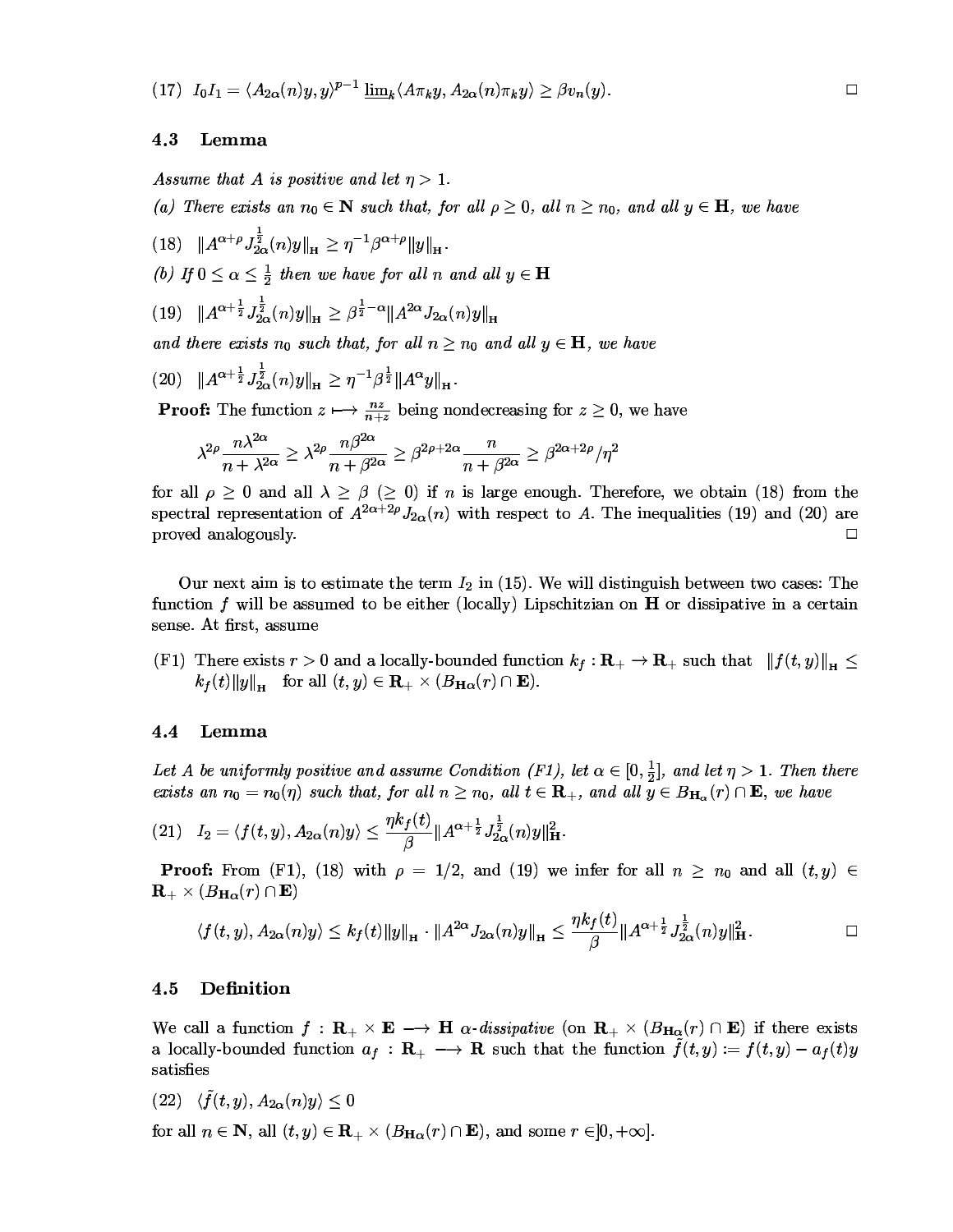#### 4.6 Example

Let  $\mathbf{H} = L_2(\mathcal{O})$ ,  $\mathcal{O} \subset \mathbf{R}^d$  being a bounded domain with a smooth boundary, let  $-A$  be defined by the second order uniformly elliptic operator  $1(6)$  and the boundary conditions  $1(12)$  or  $1(13)$ , let f be defined by 1(17), where F satisfies the Conditions  $1(8) - 1(10)$ . Set

$$
(23) \quad {\bf E}=\{y\in L_{2\nu}({\mathcal O}); y\geq 0\},
$$

where the number  $\nu$  is defined in 1(9). If F has the form

$$
(24)\quad F(t,u)=a_f(t)u+\tilde{F}(t,u),\quad (t,u)\in\mathbf{R}^2_+
$$

with  $a_f$  as in Definition 4.5 and  $\tilde{F} \le 0$  then, since  $u \ge 0$  and  $A_{2\alpha}(n) = \frac{n}{n+1}I$ , f is  $\alpha$ -dissipative for  $\alpha = 0$  on  $\mathbf{R}_{+} \times (\mathbf{H} \cap \mathbf{E}) = \mathbf{R}_{+} \times \mathbf{E}$ . If, moreover,  $\tilde{F}$  has the form

$$
(25) \quad \tilde{F}(t,u)=-c(t)u^q, \quad (t,u)\in \mathbf{R}_+\times [0,R[,
$$

for some  $c: \mathbf{R}_{+} \longrightarrow \mathbf{R}_{+}$ ,  $1 \leq q \leq \nu$ ,  $R \in [0, \infty]$ , and if  $\alpha > \frac{d}{4}$  then f is  $\alpha$ -dissipative on  $\mathbf{R}_{+}\times(B_{\mathbf{H}_{\alpha}}(r)\cap\mathbf{E})$  for some  $r>0$ . If we have only  $\alpha>\frac{d}{8}$ , but (25) is satisfied globally (with  $R = \infty$ ) then f is  $\alpha$ -dissipative on the whole space  $\mathbf{R}_{+} \times (\mathbf{H}_{\alpha} \cap \mathbf{E})$ .

To prove these two statements note that, for  $\alpha > \frac{d}{8}$ , the resolvent  $R_n(-\hat{A}^{2\alpha}) = (nI + \hat{A}^{2\alpha})^{-1}$ and hence  $J_{2\alpha}$  are Hilbert-Schmidt operators (cf. Edmunds and Triebel [5]); therefore, for fixed *n* and  $\alpha$ , there exists a kernel  $k \in L_2(\mathcal{O} \times \mathcal{O})$  such that

$$
(26) \quad J_{2\alpha}(n)y(\xi) = \int_{\mathcal{O}} k(\xi,\rho)y(\rho)d\rho, \quad y \in L_2(\mathcal{O}), \quad \xi \in \mathcal{O},
$$

(see e.g. Reed and Simon [27]). Since the operator A is self-adjoint and positive the operators  $J_{2\alpha}(n)$  are contractions and  $R_n$  is a sub-Markovian contraction resolvent in the sense of Ma and Röckner [19], Definition I.4.1 and Theorem I.4.4. This means in particular that the operators  $J_n$  are sub-Markovian in the usual sense. Thus, the kernel k is nonnegative and symmetric and we have  $\int_{\Omega} k(\xi, \rho) d\rho \leq 1$  for all  $\xi \in \mathcal{O}$ . Now, if (25) is satisfied globally we can apply Example 6.4 and Remark 6.5 of Leha, Ritter, and Wakolbinger [18] to obtain

 $\langle \tilde{f}(t, y), A_{2\alpha}(n)y \rangle \leq 0, \quad y \in \mathbf{E}, \quad n \in \mathbf{N}, t \in \mathbf{R}_{+},$ 

where  $\tilde{f}(t, y) = \tilde{F}(t, y(\cdot))$ . If, moreover,  $\alpha > \frac{d}{4}$  then  $\mathbf{H}_{\alpha}$  is continuously embedded into  $\mathcal{C}(\bar{\mathcal{O}})$  by Sobolev's theorem. Thus, proceeding as above, we obtain  $\alpha$ -dissipativity of f on  $\mathbf{R}_{+} \times (B_{\mathbf{H}_{\alpha}}(r) \cap$ **E**) for some  $r > 0$ .

It is clear that f is  $\alpha$ -dissipative also if the right side in (25) is a positive linear combination of terms of the form  $-c(t)u^q$ . The following lemma is elementary.

#### $4.7$ Lemma

Let f be  $\alpha$ -dissipative on  $\mathbf{R}_{+} \times (B_{\mathbf{H}_{\alpha}}(r) \cap \mathbf{E})$ . Then we have

$$
(27) \quad I_2=\langle f(t,y), A_{2\alpha}(n)y\rangle \leq a_f(t)\langle y, A_{2\alpha}(n)y\rangle = a_f(t)v_n(y)^{1/p}
$$

for  $(t, y) \in \mathbf{R}_{+} \times (\mathbf{E} \cap B_{\mathbf{H}_{\alpha}}(r) \setminus \{0\}),\ n \in \mathbf{N},\ \alpha \geq 0,\ p > 0,\ where\ r\ and\ a_{f}$  are specified in Definition  $4.5$ .  $\Box$ 

In the sequel, we estimate the terms  $I_3$  and  $I_4$  of (15) which come from the stochastic term of Equation  $1(1)$ . We formulate two more conditions.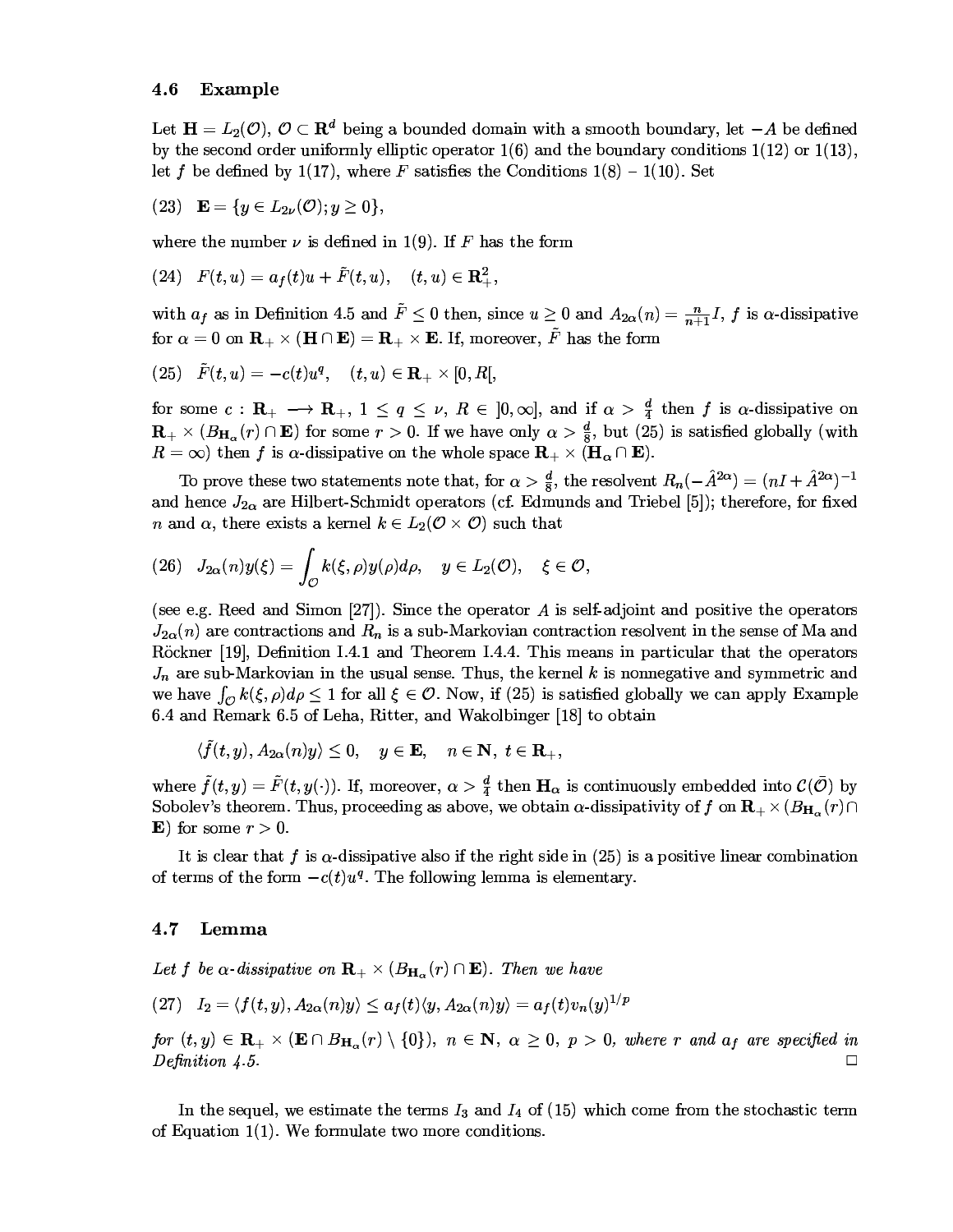(21) For all  $(t, y) \in \mathbf{R}_{+} \times (\mathbf{H}_{\alpha} \cap \mathbf{E})$  we have  $\sigma(t, y) \in \mathcal{L}(\mathbf{K}, \mathbf{H})$  and there exists  $r \in [0, \infty]$  and a locally-bounded function  $k_{\sigma}: \mathbf{R}_{+} \to \mathbf{R}_{+}$  such that

$$
\|\sigma(t,y)\|_{\mathcal{L}(\mathbf{K},\mathbf{H})}\leq k_{\sigma}(t)\|y\|_{\mathbf{H}}
$$

for all  $(t, y) \in \mathbf{R}_{+} \times (B_{\mathbf{H}_{\alpha}}(r) \cap \mathbf{E}).$ 

 $(\Sigma 2)$  For all  $(t, y) \in \mathbf{R}_+ \times (\mathbf{H}_\alpha \cap \mathbf{E})$  we have  $\sigma(t, y) \in \mathcal{L}_2(\mathbf{K}_0, \mathbf{H}_\alpha)$  and there exist  $r \in [0, \infty]$ and a locally-bounded function  $b_{\sigma}: \mathbf{R}_{+} \to \mathbf{R}_{+}$  such that

$$
\|\sigma(t,y)\|_{\mathcal{L}_2(\mathbf{K}_0,\mathbf{H}_\alpha)} \le b_\sigma(t) \|y\|_\alpha
$$

for all  $(t, y) \in \mathbf{R}_{+} \times (B_{\mathbf{H}_{\alpha}}(r) \cap \mathbf{E}).$ 

Note that, for  $\alpha = 0$ , ( $\Sigma$ 1) implies ( $\Sigma$ 2) with  $b_{\sigma} = ||Q||_{\mathcal{L}_1(\mathbf{K})}^{1/2} k_{\sigma}$ .

#### 4.8 Lemma

If ( $\Sigma$ 2) holds then we have for all  $(t, y) \in \mathbf{R}_{+} \times (B_{\mathbf{H}_{\alpha}}(r) \cap \mathbf{E})$ 

(28)  $I_3 = tr A_{2\alpha}(n) \sigma(t, y) Q \sigma^*(t, y) \leq b_\sigma^2(t) \|y\|_\alpha^2 = b_\sigma^2(t) v(y)^{1/p}$ .

Proof: We estimate

$$
tr A_{2\alpha}(n)\sigma(t,y)Q\sigma^*(t,y) \leq ||J_{2\alpha}(n)||_{\mathcal{L}(\mathbf{H})}tr \hat{A}^{2\alpha}\sigma(t,y)Q\sigma^*(t,y)
$$
  

$$
\leq ||\hat{A}^{\alpha}\sigma(t,y)Q^{\frac{1}{2}}||_{\mathcal{L}_2(\mathbf{K},\mathbf{H})}^2
$$
  

$$
= ||\sigma(t,y)||_{\mathcal{L}_2(\mathbf{K}_0,\mathbf{H}_\alpha)}^2
$$

and (28) follows from  $(\Sigma 2)$ .

The next lemma follows from  $(28)$  and  $(20)$ .

#### 4.9 Lemma

Let  $\alpha \in [0, \frac{1}{2}]$ , let A be uniformly positive and assume Condition ( $\Sigma$ 2). Then, for any  $\eta > 1$  there exists an  $n_0 = n_0(\eta) \in \mathbb{N}$  such that

$$
(29)\quad I_3= trA_{2\alpha}(n)\sigma(t,y)Q\sigma^*(t,y)\leq \frac{\eta b_{\sigma}^2(t)}{\beta}\|A^{\alpha+\frac{1}{2}}J_{2\alpha}^{\frac{1}{2}}(n)y\|_{\mathbf{H}}^2
$$

for all  $n \geq n_0$  and all  $(t, y) \in \mathbf{R}_+ \times (B_{\mathbf{H}_{\alpha}}(r) \cap \mathbf{E}).$ 

#### Lemma 4.10

If A is uniformly positive and if ( $\Sigma$ 1) holds then, for any  $\eta > 1$ , there exists  $n_0 = n_0(\eta)$  such that

$$
(30) \quad I_4 \quad = \quad \frac{\langle \sigma(t,y)Q\sigma^*(t,y)A_{2\alpha}(n)y, A_{2\alpha}(n)y \rangle}{\langle A_{2\alpha}(n)y, y \rangle}
$$
\n
$$
\leq \quad \frac{\eta k_\sigma^2(t)}{\beta} \|Q\|_{\mathcal{L}_1(\mathbf{K})} \|A^{\alpha + \frac{1}{2}} J_{2\alpha}^{\frac{1}{2}}(n)y\|_{\mathbf{H}}^2
$$

 $\Box$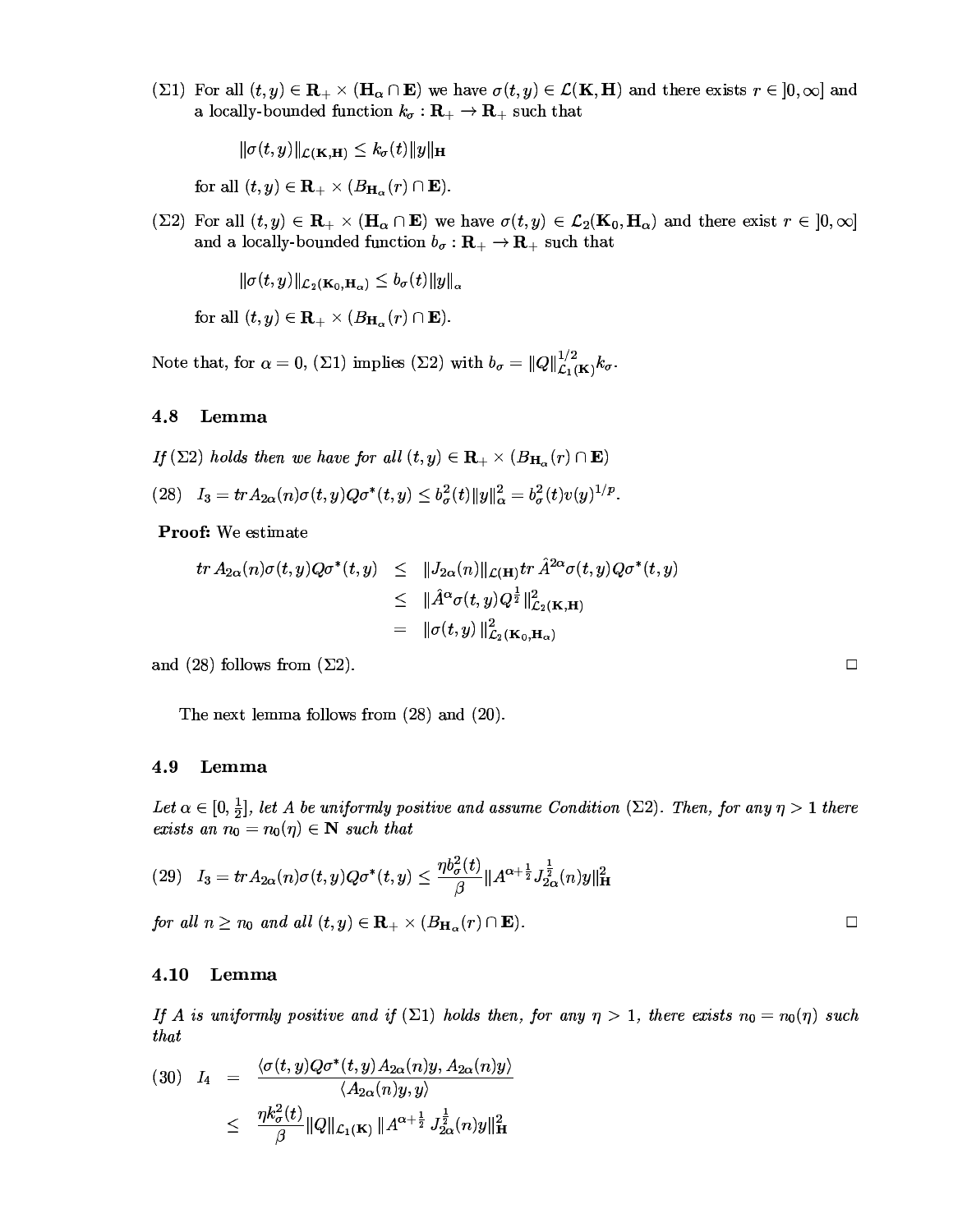for all  $n \geq n_0, (t, y) \in \mathbf{R}_{+} \times (B_{\mathbf{H}_{\alpha}}(r) \cap \mathbf{E}).$ **Proof:** For sufficiently large  $n$ , we have

$$
\frac{\langle \sigma(t,y)Q\sigma^*(t,y)A_{2\alpha}(n)y,A_{2\alpha}(n)y\rangle}{\|A^{\alpha}J_{2\alpha}^{\frac{1}{2}}(n)y\|_{\mathbf{H}}^2} \leq \frac{\|\sigma(t,y)\|_{\mathcal{L}(\mathbf{K},\mathbf{H})}^2 \|Q\|_{\mathcal{L}_1(\mathbf{K})} \|A^{2\alpha}J_{2\alpha}(n)y\|_{\mathbf{H}}^2}{\|A^{\alpha}J_{2\alpha}^{\frac{1}{2}}(n)y\|_{\mathbf{H}}^2}
$$

$$
\leq \frac{\eta k_{\sigma}^2(t)}{\beta} \|Q\|_{\mathcal{L}_1(\mathbf{K})} \|A^{\alpha+\frac{1}{2}}J_{2\alpha}^{\frac{1}{2}}(n)y\|_{\mathbf{H}}^2
$$

by ( $\Sigma$ 1), (19), and (18) with  $\rho = 0$ .

#### 4.11 Proposition

Let  $\alpha \in [0, \frac{1}{2}]$  and let  $p > 0$ . Assume that the solutions of Equation 1(1) starting from initial points in  $H_{\alpha} \cap E$  have  $H_{\alpha}$ -valued and  $H_{\alpha}$ -right-continuous versions. Assume also that A is uniformly positive and that the Conditions (F1),  $(\Sigma 1)$ ,  $(\Sigma 2)$  and

$$
(31) \quad -\beta + \sup_{t\geq 0} \{ k_f(t) + \frac{1}{2} b_\sigma^2(t) + (p-1)^+ \|Q\|_{\mathcal{L}_1(\mathbf{K})} k_\sigma^2(t) \} < 0
$$

are satisfied. Then the trivial solution  $X^0(t) \equiv 0$  of Equation 1(1) is asymptotically  $\mathbf{H}_{\alpha}$ -stable in probability. Moreover, if  $(F1)$ ,  $(\Sigma 1)$ , and  $(\Sigma 2)$  are satisfied with  $r = \infty$  then the trivial solution is globally asymptotically  $H_{\alpha}$ -stable in probability and exponentially stable in the 2pth mean.

**Proof:** From (15) and Lemmas 4.4, 4.9, and 4.10 we obtain

$$
\begin{aligned}\n&\overline{\lim}_{k} \mathcal{L}^{(k)} v_{n}(t, y) \\
&= 2pI_{0} \{-I_{1} + I_{2} + \frac{1}{2}I_{3} + (p - 1)I_{4}\} \\
&\leq 2pI_{0} \, \|A^{\alpha + \frac{1}{2}} J_{2\alpha}^{\frac{1}{2}}(n)y\|_{\mathbf{H}}^{2} \{-1 + \frac{\eta k_{f}(t)}{\beta} + \frac{\eta b_{\sigma}^{2}(t)}{2\beta} + (p - 1)^{+} \frac{\eta k_{\sigma}^{2}(t)}{\beta} \|Q\|_{\mathcal{L}_{1}(\mathbf{K})}\n\end{aligned}
$$

for  $(t, y) \in \mathbf{R}_{+} \times (B_{\mathbf{H}_{\alpha}}(r) \cap \mathbf{E} \setminus \{0\}), n \geq n_0(\eta)$ , where  $n_0(\eta)$  is a natural number independent of t and y. If we choose  $\eta > 1$  small enough then the sum in curly brackets becomes negative,  $\leq -c$  say, uniformly in  $t \geq 0$  by Assumption (31). For this reason, by uniform positivity of A and by (17), we see that (32) is majorized by  $-2pcI_0I_1 \le -2pc\beta v_n(y)$ . This is (9). Moreover,

(32)  $\overline{\lim}_n \overline{\lim}_k \mathcal{L}^{(k)} v_n(t,y) \leq -2pc \beta v(y),$ 

 $(t, y) \in \mathbf{R}_{+} \times (B_{\mathbf{H}_{\alpha}}(r) \cap \mathbf{E} \setminus \{0\})$ ; hence (11) follows from (6). Furthermore, if (F1), ( $\Sigma$ 1), and  $(\Sigma 2)$  are valid globally then we also have (12). Therefore, we can use Proposition 4.1 to complete the proof.  $\Box$ 

In the following statement, we avoid uniform positivity of A and the restriction on  $\alpha$  and we replace Lipschitzianity of f by its  $\alpha$ -dissipativity in the sense of Definition 4.5. We apply again Proposition 4.1, using this time  $(7)$  and  $(8)$  instead of  $(9)$ .

#### 4.12 Proposition

Let  $\alpha \geq 0$  and let  $p \in [0,1]$ . Assume that the solutions  $X^x$  of Equation 1(1) starting from initial points  $x \in \mathbf{H}_{\alpha} \cap \mathbf{E}$  have  $\mathbf{H}_{\alpha}$ -valued, right-continuous versions satisfying P-a.s., for any  $T > 0$ ,

$$
(33)\quad \int_0^T \|X^x(t)\|_{\alpha}^{2p} dt < \infty
$$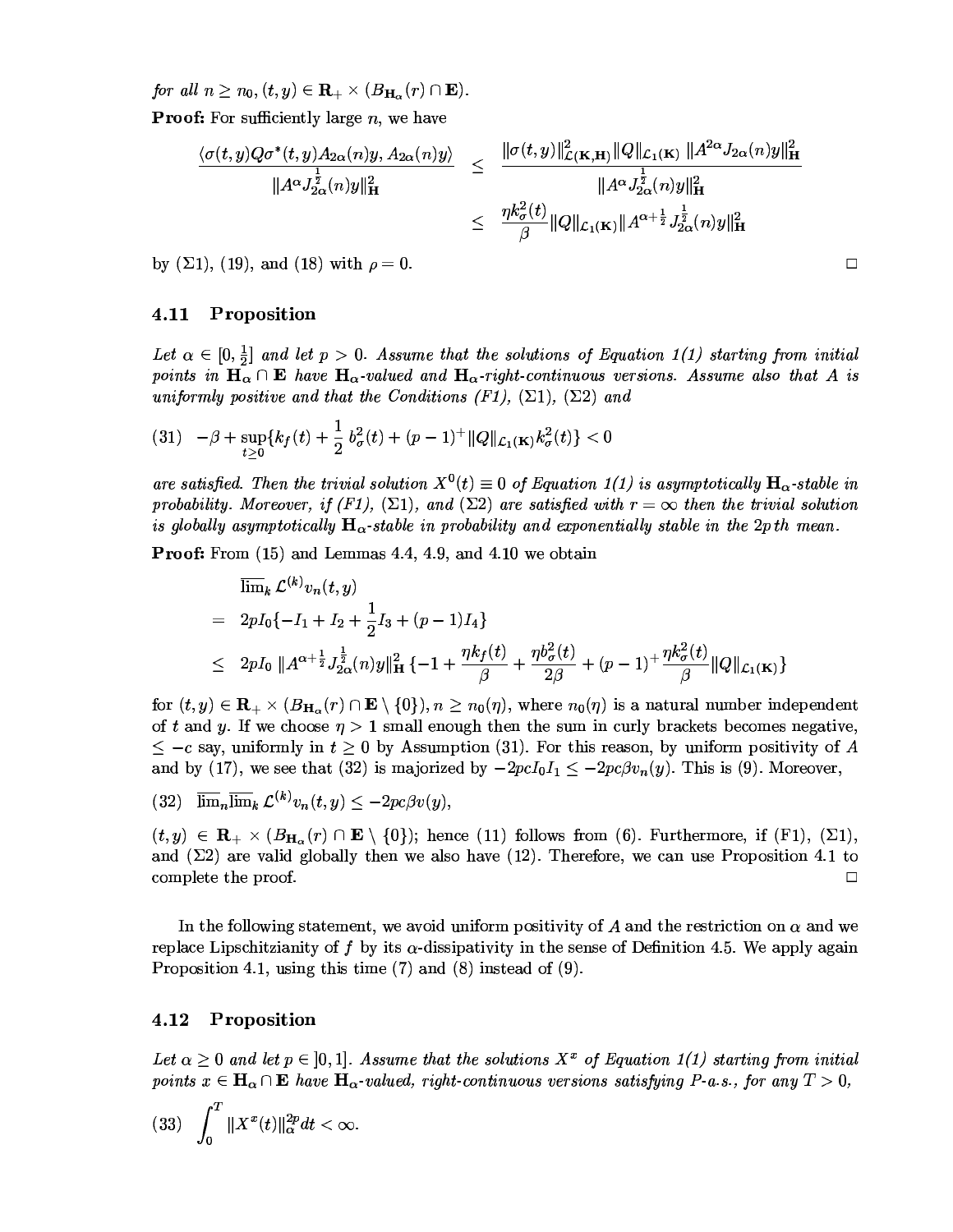Let f be  $\alpha$ -dissipative and assume that the Conditions ( $\Sigma$ 2) and

$$
(34) \quad -\beta + \sup_{t \geq 0} \{ a_f(t) + \frac{1}{2} b_\sigma^2(t) \} < 0
$$

bold Then the trivial solution  $X^0(t) = 0$  of Equation 1(1) is asymptotically  $H_{\infty}$ -stable in probability If moreover f is  $\alpha$ -dissinative on  $\mathbf{R}_+ \times (\mathbf{H}_+ \cap \mathbf{E})$  and  $(\Sigma 2)$  is satisfied with  $r = \infty$  then the trivial solution is globally  $H_{\alpha}$ -stable in probability and exponentially  $H_{\alpha}$ -stable in the 2pth mean.

**Proof:** By (15),  $p \le 1$ , (16), (27), and Lemma 4.8, we have for  $(t, y) \in \mathbf{R}_{+} \times (B_{\mathbf{H}}^-(r) \cap \mathbf{E})$  and  $n\in {\bf N}$ 

$$
\begin{aligned}\n&\lim_{k} \mathcal{L}^{(k)} v_n(t, y) \\
&\leq 2pv_n(y)^{1 - 1/p} \{-I_1 + I_2 + \frac{1}{2}I_3\} \\
&\leq 2pv_n(y)^{1 - 1/p} \{-\beta v_n(y)^{1/p} + a_f(t)v_n(y)^{1/p} + \frac{1}{2}b_\sigma^2(t)v(y)^{1/p}\} \\
&\leq 2p \{-\beta v_n(y) + a_f(t)v_n(y) + \frac{1}{2}b_\sigma^2(t)v(y)\} \\
&\leq 2p \{\beta^- + a_f^+(t) + \frac{1}{2}b_\sigma^2(t)\}v(y).\n\end{aligned}
$$

Now (7) follows from local boundedness of  $a_{\ell}$  and  $b_{\ell}$ . From (35) we also deduce

$$
(36)\quad \overline{\lim}_n\overline{\lim}_k\ \mathcal{L}^{(k)}v_n(t,y)\leq 2p\{-\beta+a_f(t)+\frac{1}{2}b_\sigma^2(t)\}v(y),
$$

 $(t, y) \in \mathbf{R}_{++} \times (B_{\mathbf{H}}^-(r) \cap \mathbf{E})$ . Together with Condition (34) this vields (11) and, if the global assumptions stated in the proposition are satisfied also  $(12)$ . The two claims now follow from Proposition 4.1. ta de la construcción de la construcción de la construcción de la construcción de la construcción de la construcción

## 4.13 Remark

If Equation 1(1) is autonomous that is if  $f(t, y) = f(y)$  and  $\sigma(t, y) = \sigma(y)$  do not depend on t then we may choose  $k_4(t) = k_4$ ,  $a_4(t) = a_4$ ,  $b_4(t) = b_5$ , and  $k_4(t) = k_5$  independent of  $t > 0$ and Conditions  $(31)$  and  $(34)$  become

$$
-\beta + k_f + \frac{1}{2}b_{\sigma}^2 + (p-1)^+ \|Q\|_{\mathcal{L}_1(\mathbf{K})} k_{\sigma}^2 < 0 \qquad \text{and}
$$
  

$$
-\beta + a_f + \frac{1}{2}b_{\sigma}^2 < 0,
$$

-6-?0=respectively.<br>4.14 Example

Resuming the basic Example 1.2 we next discuss in detail the Stochastic Parabolic Equation  $1(5)$  with the Initial Condition  $1(11)$  and boundary conditions of either Dirichlet's  $1(12)$  or Neumann's type  $1(13)$  in the case of a noise *n* sufficiently "regular in the space variable" We assume that the coefficients F G are measurable satisfying  $F(t, 0) = G(t, 0) = 0, t > 0$  and that the Conditions  $1(7) = 1(10)$  hold true. As described in Section 1, the formal system  $1(5)$ ,  $1(11)$ with boundary conditions  $1(12)$  or  $1(13)$  can be considered as an infinite dimensional equation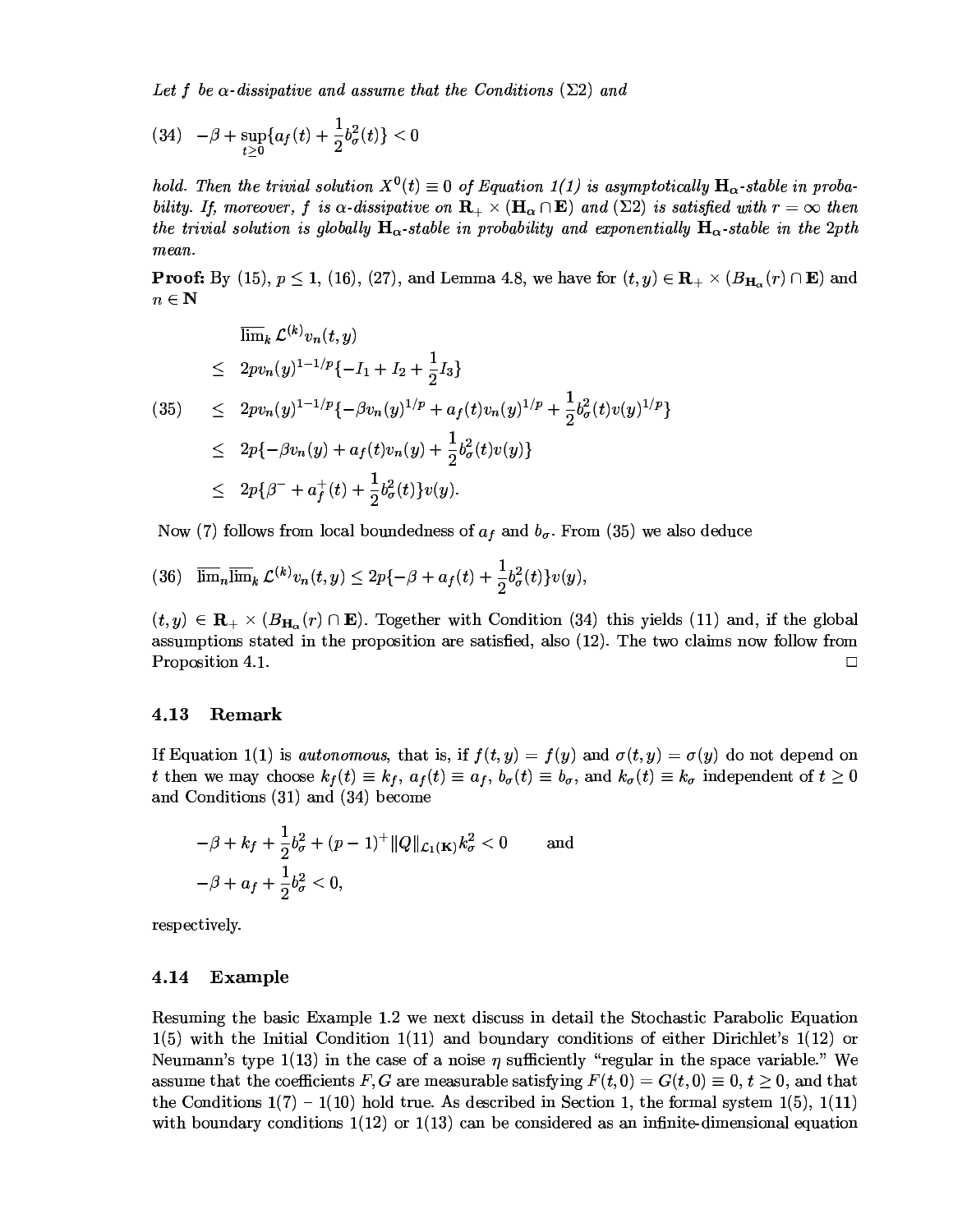of the form  $1(1)$  where A is defined by  $1(15)$  or  $1(16)$  and H E and f are defined by  $1(14)$  and 1(17) respectively Since  $\beta > 0$  we have  $\hat{\beta} = 0$ 

We assume that K is continuously embedded into L  $(\mathcal{O})$  so that

$$
(37) \t ||h||_{L_{\infty}(\mathcal{O})} \leq \rho ||h||_{\mathbf{K}}, \t h \in \mathbf{K},
$$

for some  $\rho > 0$ . For example, if  $\mathbf{K} = \mathbf{H}$ , with  $\delta > \frac{d}{2}$  then K is continuously embedded in  $\mathcal{C}(\bar{\mathcal{O}})$  by Sobolev's embedding theorem. In view of the basic example this can be interpreted as a certain  $\mu$  and  $\mu$  and  $\mu$  and  $\mu$  and  $\mu$ 

Now define  $\sigma: \mathbb{R}_+ \times \mathbb{E} \to \mathcal{L}(\mathbb{K}, \mathbb{H})$  by 1(18), i. e..

$$
(38)\quad [\sigma(t,y)h](\xi):=G(t,y(\xi))h(\xi),\qquad (t,\xi)\in\mathbf{R}_{+}\times\mathcal{O},\;y\in\mathbf{E},\;h\in\mathbf{K}.
$$

By Proposition 1.3. Equation  $1(1)$  specified in this way has a unique solution in E which is a Markov process in  $\mathbf E$  in the usual way. We have

$$
\|\sigma(t,y)\|_{\mathcal{L}(\mathbf{K},\mathbf{H})}^2 = \sup_{\|h\|_{\mathbf{K}} \le 1} \int_{\mathcal{O}} |G(t,y(\xi))h(\xi)|^2 d\xi
$$
  
(39)  

$$
\le \sup_{\|h\|_{\mathbf{K}} \le 1} \|h\|_{L_{\infty}(\mathcal{O})}^2 k_G^2 \int_{\mathcal{O}} |y(\xi)|^2 d\xi
$$
  

$$
\le \rho^2 k_G^2 \|y\|_{\mathbf{H}}^2,
$$

so we get  $(\Sigma 1)$  with  $k_z = \alpha k_z$  and by the remark following the definition of  $(\Sigma 2)$  we also get  $(\Sigma 2)$  with  $\alpha = 0$ .

 $\mathbf{A}$  is a set of  $\mathbf{B}$  is a set of  $\mathbf{A}$  is a set of  $\mathbf{A}$ 

$$
(40)\quad F(t,u)=a_f(t)u+\tilde{F}(t,u),
$$

with  $\tilde{F}(t, u) \leq 0$  Note that by 1(10) F is always this form with some  $a \in \mathbf{R} \to \mathbf{R}$  but in order to exploit the Lyapunov inequality  $a_{\ell}$  should be chosen as small as possible. Since X has **H**-continuous paths we have (33) with  $\alpha = 0$  and  $n = 1$ . Now, by Proposition 4.12 applied with these parameters  $\alpha$  and  $n$  the trivial solution is globally asymptotically **H**-stable in probability and expensatially H stable in the mean square provided

$$
(41)\quad -\beta+\sup_{t\geq 0}a_f(t)+\frac{1}{2}M\rho^2k_G^2<0;
$$

here  $\beta > 0$  is a lower bound of the spectrum of A and  $M = ||Q||_c$  ( $\kappa$ ) <  $\infty$  with the covariance  $\overline{O}$  of the Windows and  $W(t)$  in  $V$ n and a structure of the state of the state of the state of the state of the state of the state of the state o

Our next aim is to establish some  $H_{\alpha}$ -stability results with  $\alpha > 0$  In order to annly Proposition 4.12 we need first sufficient regularity (33) of the solutions to the equation under consideration. Let F satisfy the growth condition 1(9) for some  $\nu > 1$  and let  $\alpha \in [0, 1 - \frac{1}{2}]$ ; note that v in 1(9) can always be chosen large enough so that we can basically consider  $\alpha \in [0, 1]$  Let  $x \in \mathbf{H}$ ,  $\cap L_2$ ,  $\langle \mathcal{O} \rangle$   $x > 0$  By definition a mild solution  $X(t) = X^x(t)$  satisfies **650 Ford Street, Square, Square, Square, Square, Square, Square, Square, Square, Square, Square, Square, Square, Square, Square, Square, Square, Square, Square, Square, Square, Square, Square, Square, Square, Square, Squa** 

(42) 
$$
X(t) = S(t)x + \int_0^t S(t-r)f(r, X(r))dr + \int_0^t S(t-r)\sigma(r, X(r))dW(r) =: S(t)x + J_1(t) + J_2(t).
$$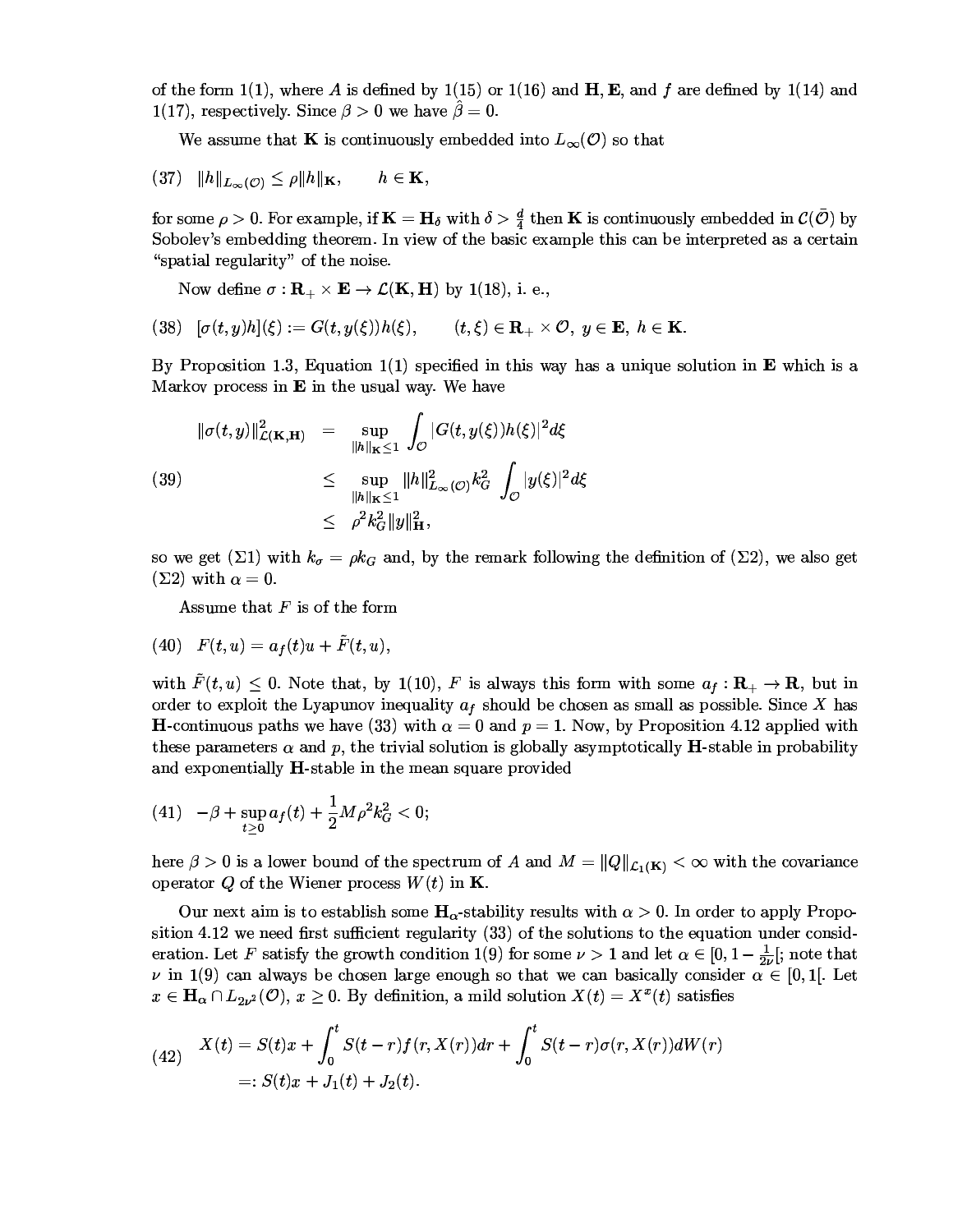Since  $x \in \mathbf{H}$ , the function  $t \mapsto S(t)x$  belongs to  $\mathcal{C}([0, T], \mathbf{H})$ . A standard estimate for analytic semigroups cf  $\left[3\right]$  A 32  $\left[1(9)\right]$  and Hölder's inequality show

$$
E \int_0^T \|J_1(t)\|_{\alpha}^{2\nu} dt
$$
  
\n
$$
\leq c \int_0^T E \left[ \int_0^t \frac{\|f(r, X(r))\|_{\mathbf{H}}}{(t-r)^{\alpha}} dr \right]^{2\nu} dt
$$
  
\n(43) 
$$
\leq c + c \int_0^T E \left[ \int_0^t \frac{\|X(r)\|_{L_{2\nu}}^{\nu}}{(t-r)^{\alpha}} dr \right]^{2\nu} dt
$$
  
\n
$$
\leq c + c \int_0^T \left( \int_0^t \frac{dr}{r^{\alpha q}} \right)^{\frac{2\nu}{q}} E \left( \int_0^t \|X(r)\|_{L_{2\nu}}^{2\nu^2} dr \right) dt,
$$

for  $q = \frac{2\nu}{2\nu-1}$  (note that  $\alpha q < 1$ ). In this and the following estimates, c stands for a constant that may vary from line to line. Since the embedding of  $L_2$ ,  $\mathcal{O}$  into  $L_2$ ,  $\mathcal{O}$  is continuous we have by  $1(21)$  annlied with  $\nu^2$  instead of  $\nu$ 

(44) 
$$
E\int_0^T \|J_1(t)\|_{\alpha}^{2\nu} dt < \infty.
$$

Similarly we obtain that  $J_1(.) \in \mathcal{C}([0, T], \mathbf{H})$ . P-a s

We next prove an analogous assertion for  $J_2$ . The equivalence of the  $\delta$ -norm and the Sobolev-Slobodeckii norm (cf. Seeley [31]. Triebel [35]. or Kufner. John. and Fučik [15]. p. 386). 1(7). The  $(39)$  and  $(37)$  show

$$
\|\sigma(t,y)\|_{\mathcal{L}(\mathbf{K},\mathbf{H}_{\delta})}^{2}
$$
\n
$$
= \sup_{\|h\|_{\mathbf{K}} \leq 1} \|\sigma(t,y)h\|_{\delta}^{2}
$$
\n
$$
\leq c \sup_{\|h\|_{\mathbf{K}} \leq 1} \left[ \int_{\mathcal{O}} \int_{\mathcal{O}} \frac{|G(t,y(\xi))h(\xi) - G(t,y(\eta))h(\eta)|^{2}}{|\xi - \eta|^{d + 2\delta}} d\xi d\eta + \|\sigma(t,y)h\|_{\mathbf{H}}^{2} \right]
$$
\n(45)\n
$$
\leq c \sup_{\|h\|_{\mathbf{K}} \leq 1} \left[ \int_{\mathcal{O}} \int_{\mathcal{O}} \left( \frac{|G(t,y(\xi)) - G(t,y(\eta))|^{2} |h(\xi)|^{2}}{|\xi - \eta|^{d + 2\delta}} + \frac{|G(t,y(\eta))|^{2} |h(\xi) - h(\eta)|^{2}}{|\xi - \eta|^{d + 2\delta}} \right) d\xi d\eta + \|y\|_{\mathbf{H}}^{2} \right]
$$
\n
$$
\leq c \sup_{\|h\|_{\mathbf{K}} \leq 1} \left[ \|h\|_{L_{\infty}}^{2} \|y\|_{\delta}^{2} + \|G(t, \cdot) \circ y\|_{L_{\infty}}^{2} \|h\|_{\delta}^{2} + \|y\|_{\mathbf{H}}^{2} \right].
$$
\n
$$
\leq c \sup_{\|h\|_{\mathbf{K}} \leq 1} \left[ \|y\|_{\delta}^{2} + \|G(t, \cdot) \circ y\|_{L_{\infty}}^{2} \|h\|_{\delta}^{2} + \|y\|_{\mathbf{H}}^{2} \right].
$$

Now, suppose that  $\delta \in [0, \frac{1}{2} - \frac{1}{2}]$  is such that **K** is continuously embedded into **H**<sub>6</sub>. Then  $||h||_1 \leq c||h||_V$  If H<sub>s</sub> is continuously embedded into  $L_{\infty}(\mathcal{O})$  then by formula  $1(7)$   $||G(t_1)||_Q$  $||u||_L \leq k_C ||u||_L \leq c||u||_k$ . Hence,

$$
(46)\quad \|\sigma(t,y)\|_{\mathcal{L}(\mathbf{K},\mathbf{H}_{\delta})}^2\leq c\|y\|_{\delta}^2,\quad (t,y)\in\mathbf{R}_+\times\mathbf{H}_{\delta},
$$

in this case. Alternatively, if G is bounded then  $||G(t, \cdot) \circ v||_L \leq ||G||_{\infty}$  and hence

$$
\|\sigma(t,y)\|_{\mathcal{L}(\mathbf{K},\mathbf{H}_{\delta})}^2 \leq c(\|y\|_{\delta}^2+1), \quad (t,y) \in \mathbf{R}_+ \times \mathbf{H}_{\delta}.
$$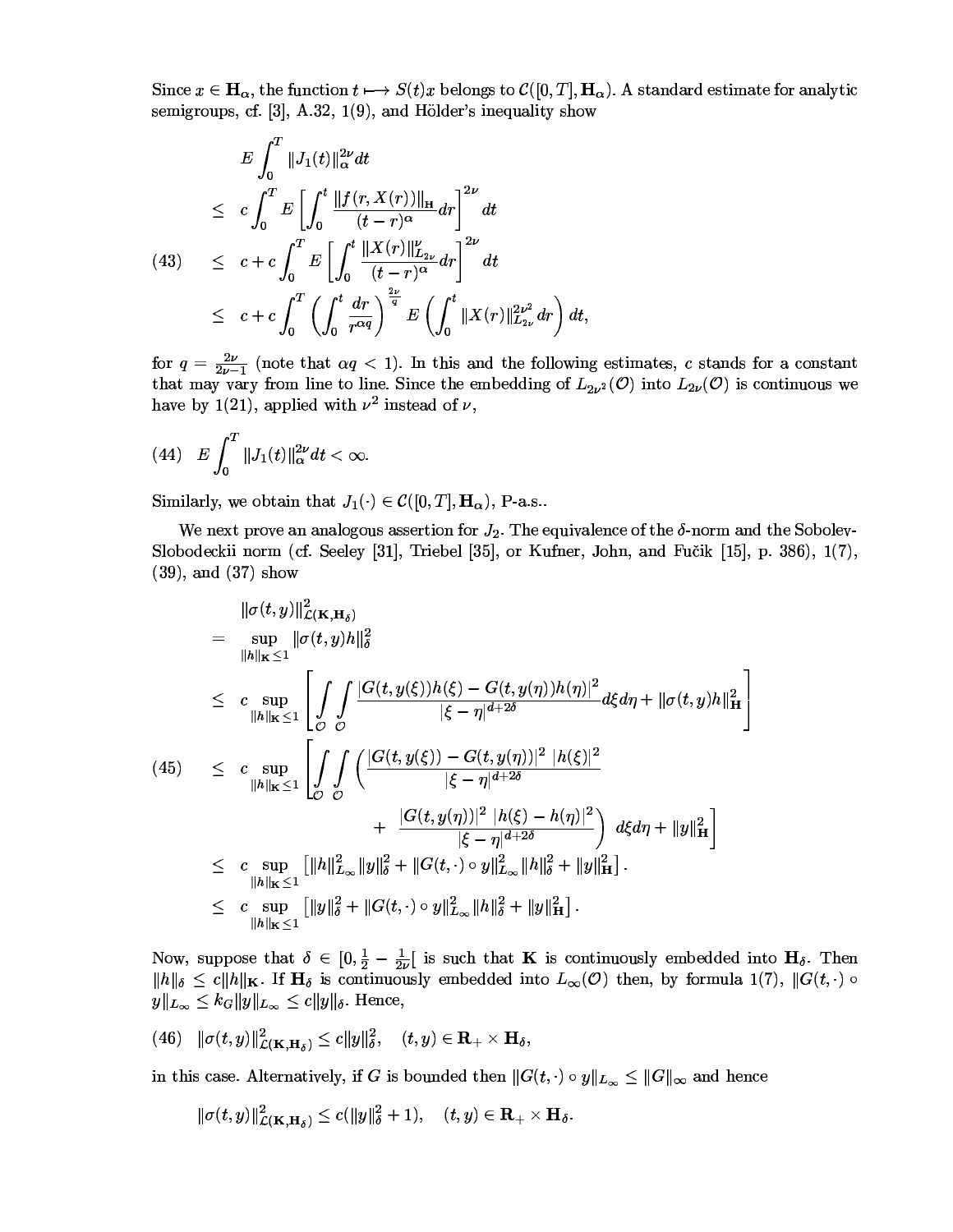Furthermore, we can use analyticity of the semigroup  $S(t)$  (similarly as in (43)) and Seidler's [32], Theorem 1.1, regularity result to obtain pathwise  $\mathbf{H}_{\delta}$ -continuity of  $J_2$  and

(47) 
$$
E \int_0^T ||J_2(t)||_{\delta}^{2\nu} dt < \infty.
$$

Thus, if  $\delta \geq \alpha$  we conclude from (42), (44), and (47) that the solution  $X^x$  is continuous in  $H_{\alpha}$ and satisfies the required regularity (33) for  $p = 1$  in this case. If  $\delta < \alpha$  then (44) and (47) yield

$$
E\int_0^T||X^x(t)||_{\delta}^{2\nu}dt<\infty.
$$

Taking into account (46) we use again [32], Theorem 1.1, obtaining continuity of  $J_2$  in  $\mathbf{H}_{\delta+\lambda}$ and

$$
(48)\quad E\int_0^T||J_2(t)||_{\delta+\lambda}^{2\nu}dt<\infty
$$

for  $\lambda < 1/2 - 1/2\nu$ . Similarly as above, we obtain (33) for  $\alpha < \delta + \frac{1}{2} - \frac{1}{2\nu}$ .

In conclusion, if  $\delta \in [0, \frac{1}{2} - \frac{1}{2\nu}]$  is such that **K** is continuously embedded into  $\mathbf{H}_{\delta}$  and such that  $H_{\delta}$  is continuously embedded into  $L_{\infty}(\mathcal{O})$  unless G is bounded then we have continuity of  $X^x$  in  $\mathbf{H}_{\alpha}$ ,  $x \in \mathbf{H}_{\alpha} \cap L_{2\nu^2}(\mathcal{O})$ , and (33) with  $p = 1$  for each

(49) 
$$
\alpha < \min(1 - \frac{1}{2\nu}, \delta + \frac{1}{2} - \frac{1}{2\nu}) = \delta + \frac{1}{2} - \frac{1}{2\nu}
$$

The assumption  $(\Sigma 2)$  can be verified in various situations. For example, if we have continuous embeddings  $\mathbf{K} \hookrightarrow \mathbf{H}_{\alpha} \hookrightarrow L_{\infty}(\mathcal{O})$  then, similarly as in (45), we obtain from (46)

$$
\|\sigma(t,y)\|_{\mathcal{L}_2(\mathbf{K}_0,\mathbf{H}_\alpha)} \leq \|Q^{\frac{1}{2}}\|_{\mathcal{L}_2(\mathbf{K})}\|\sigma(t,y)\|_{\mathcal{L}(\mathbf{K},\mathbf{H}_\alpha)} \leq b_\sigma(t)\|y\|_\alpha,
$$

 $(t, y) \in \mathbf{R}_{+} \times \mathbf{H}_{\alpha}$ , where  $b_{\sigma}(t) = \sqrt{c} \|\sqrt{Q}^{1/2}\|_{\mathcal{L}_2(\mathbf{K})}$  and c is as in (46).

Another interesting class of examples satisfying ( $\Sigma$ 2) flows from assuming  $Q^{\frac{1}{2}} \in \mathcal{L}_2(\mathbf{K}, \mathcal{H})$ and

(50) 
$$
\|\sigma(t,y)\|_{\mathcal{L}(\mathcal{H},\mathbf{H}_{\alpha})} \leq \tilde{b}_{\sigma} \|y\|_{\alpha}, \quad (t,y) \in \mathbf{R}_{+} \times \mathbf{H}_{\alpha},
$$

where  $H$  is a suitable Hilbert space, usually a space of sufficiently smooth functions. For example, if  $\alpha = \frac{1}{2}$ ,  $G(t, \cdot) \in C^1(\mathbf{R}_+)$ , and if H is a Hilbert space continuously embedded into  $C^1(\overline{\mathcal{O}})$  it is easy to verify (50) with some  $\tilde{b}_{\sigma} < \infty$  involving the constants  $k_G$ , and the norm of the embedding  $\mathcal{H} \hookrightarrow \mathcal{C}^1(\mathcal{O})$ . Now we can use Proposition 4.12 in order to establish  $H_{\alpha}$ -stability for the zero solution of our equation.

If  $F$  is of the form

$$
(51) \quad F(t,u) = a_f(t)u - c(t)u^q, \quad (t,u) \in \mathbf{R}_+^2,
$$

with  $1 \le q \le \nu$ ,  $a_f : \mathbf{R}_+ \to \mathbf{R}$ ,  $c : \mathbf{R}_+ \to \mathbf{R}_+$ , we obtain for  $\frac{d}{8} < \alpha \le \frac{1}{2}$  that the zero solution is globally asymptotically  $H_{\alpha}$ -stable in probability and exponentially  $H_{\alpha}$ -stable in the mean square provided

(52) 
$$
-\beta + \sup_{t \geq 0} \{ a_f(t) + \frac{1}{2} \tilde{b}^2_{\sigma}(t) \} < 0.
$$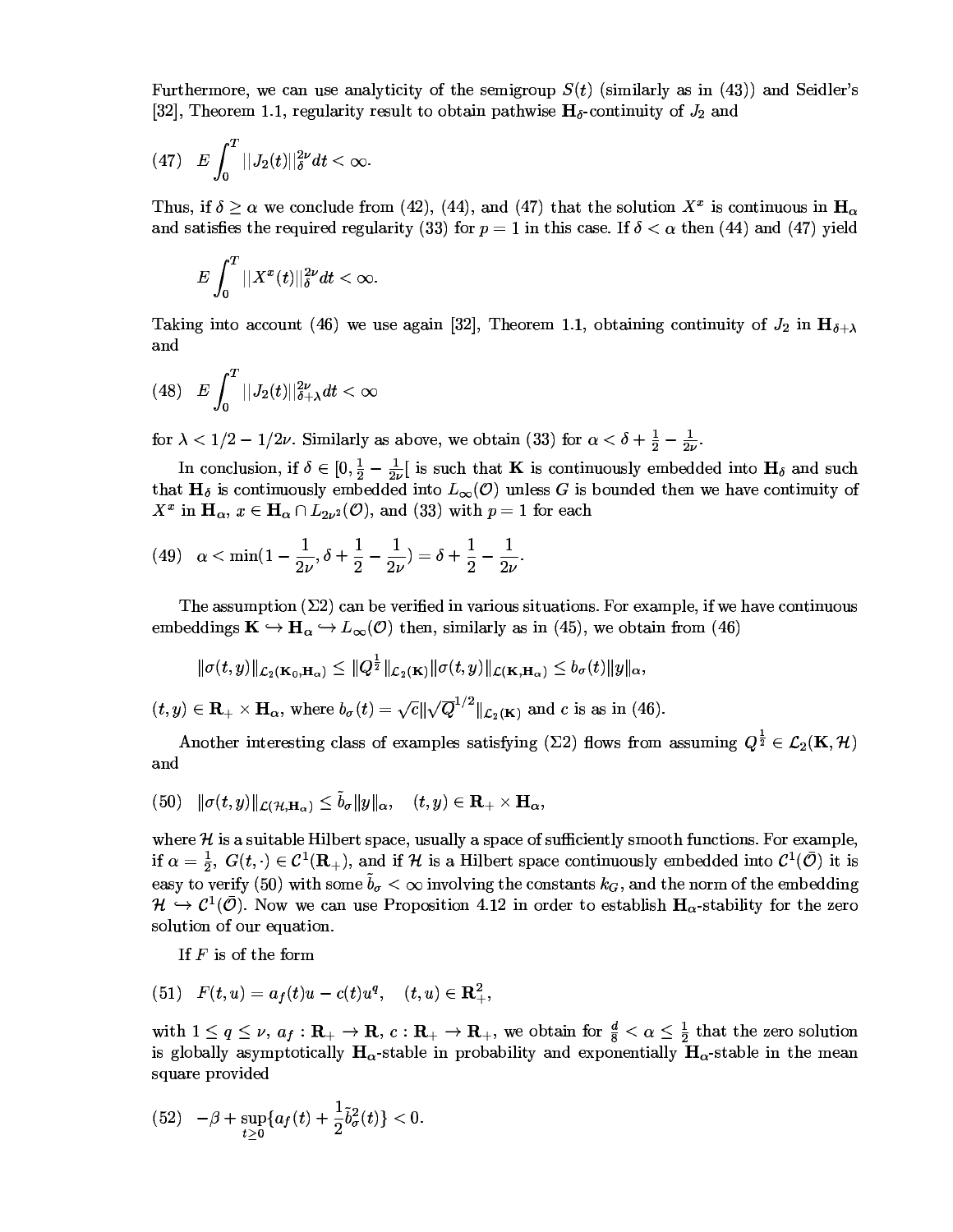If F has the form (51) only locally on a neighborhood of zero (i.e. for  $(t, \xi) \in \mathbf{R} \times [0, B]$ for some  $B > 0$  and  $k_{\mathcal{C}}$  is a Linschitz constant of G iust on a neighborhood of zero but on the other hand,  $\alpha > \frac{d}{2}$  (and, thus,  $H_{\alpha}$  is continuously embedded into  $\mathcal{C}(\overline{\mathcal{O}})$ ) then (52) implies the (local) asymptotical  $H_{\infty}$ -stability in probability of the zero solution (cf. Example 4.6).  $\Box$ 

Le the cent of this section and consider the introduced continuion cose onhom the defining Wilson of process is one-dimensional. More precisely let W be a standard scalar Wiener process (put  $\mathbf{K} =$ **R** and  $Q = 1$  and identify the operator  $\sigma$  in the usual way with the functional  $\tilde{\sigma} : \mathbf{R} \to \mathbf{F} \to \mathbf{H}$  $\tilde{\sigma}(t, y) := \sigma(t, y)(1)$  In this case, the terms  $I_2$  and  $I_4$  of (15) have the form

$$
(53)\quad I_3=trA_{2\alpha}(n)\sigma(t,y)Q\sigma^*(t,y)=\langle A_{2\alpha}(n)\sigma(t,y),\sigma(t,y)\rangle\quad \text{ and }\quad
$$

$$
(54)\quad I_4=\frac{\langle\sigma(t,y)Q\sigma^*(t,y)A_{2\alpha}(n)y,A_{2\alpha}(n)y\rangle}{\langle A_{2\alpha}(n)y,y\rangle}=\frac{\langle A_{2\alpha}(n)y,\sigma(t,y)\rangle^2}{\langle A_{2\alpha}(n)y,y\rangle},
$$

 $n \in \mathbb{N}$   $\alpha > 0$  (t y)  $\in \mathbb{R} \times (\mathbb{R} \setminus \{0\})$ . We formulate now a sample result in the case of one-dimensional noise. Similarly to the finite-dimensional case, an unstable trivial solution of a deterministic equation can be "stabilized" in probability by adding sufficiently large noise. For simplicity we restrict ourselves to the case  $n \in [0, 1]$  which is the most interesting one for results on stability in probability. Note that Condition  $(\Sigma 2)'$  below is just a reformulation of  $(\Sigma 2)$  in the case of a scalar Wiener process.<br>4.15 Proposition

Let  $\mathbf{K} = \mathbf{R}$  let  $\Omega = 1$  let  $\alpha > 0$  and let  $n \in [0, 1]$  Assume that the solutions  $X^x$  to Equation  $1(1)$  starting from initial points  $x \in \mathbf{H}$ ,  $\cap \mathbf{F}$  have  $\mathbf{H}$ , palued right-continuous versions satisfying  $P-a.s., for any T > 0,$ **William Communication** 

$$
(55)\quad \int_0^T \|X^x(t)\|_\alpha^{2p}\,dt < \infty.
$$

Let f be  $\alpha$ -dissinative and sunnose that there exists a number  $r \in [0,\infty]$  and two locally-bounded functions  $b_{\sigma}$ ,  $\kappa_{\sigma} : \mathbf{R}_{+} \to \mathbf{R}_{+}$  such that  $\sigma(\mathbf{R}_{+} \times (B_{\mathbf{H}} \cdot (r) \cap \mathbf{E})) \subseteq \mathbf{H}_{\alpha}$ .

 $\blacksquare$ 

$$
\begin{aligned} &\left(\Sigma 2\right)'\ \|\sigma(t,y)\|_{\alpha} \le b_{\sigma}(t)\|y\|_{\alpha},\\ &\left(\Sigma 3\right)'\ \langle\hat{A}^{\alpha}y,\hat{A}^{\alpha}\sigma(t,y)\rangle^{2} \ge \kappa_{\sigma}(t)\|\hat{A}^{\alpha}y\|_{\mathbf{H}}^{4},\quad \ (t,y)\in \mathbf{R}_{+}\times (B_{\mathbf{H}_{\alpha}}(r)\cap \mathbf{E}), \end{aligned}
$$

 $and$ 

$$
(56) \quad -\beta + \sup_{t \geq 0} \{ a_f(t) + \frac{1}{2} b_\sigma^2(t) - (1-p)\kappa_\sigma(t) \} < 0
$$

bold Then the trivial solution  $X^0(t) = 0$  of Equation 1(1) is asymptotically  $H_{\infty}$ -stable in probability If moreover f is  $\alpha$ -dissinative on  $\mathbf{R} \times (\mathbf{H} \cap \mathbf{E})$  and Conditions  $(\Sigma 2)'$  and  $(\Sigma 3)'$  are satisfied with  $r = \infty$  then the trivial solution is globally  $\mathbf{H}_{\alpha}$ -stable in probability and exponentially  $\mathbf{H}_{\alpha}$ -stable in the 2pth mean.

**Proof:** The claim follows easily from Propositon 4.1 similarly as Proposition 4.12. Note that for  $(t, y) \in \mathbf{R}_{\perp} \times (\mathbf{E} \cap B_{\mathbf{H}})(r) \setminus \{0\})$ , we have

$$
(57) \quad \overline{\lim}_{n} \overline{\lim}_{k} \mathcal{L}^{(k)} v_{n}(t,y) \leq 2p\{-\beta + a_{f}(t) + \frac{1}{2}b_{\sigma}^{2}(t) - (1-p)\kappa_{\sigma}(t)\} v(y). \qquad \qquad \Box
$$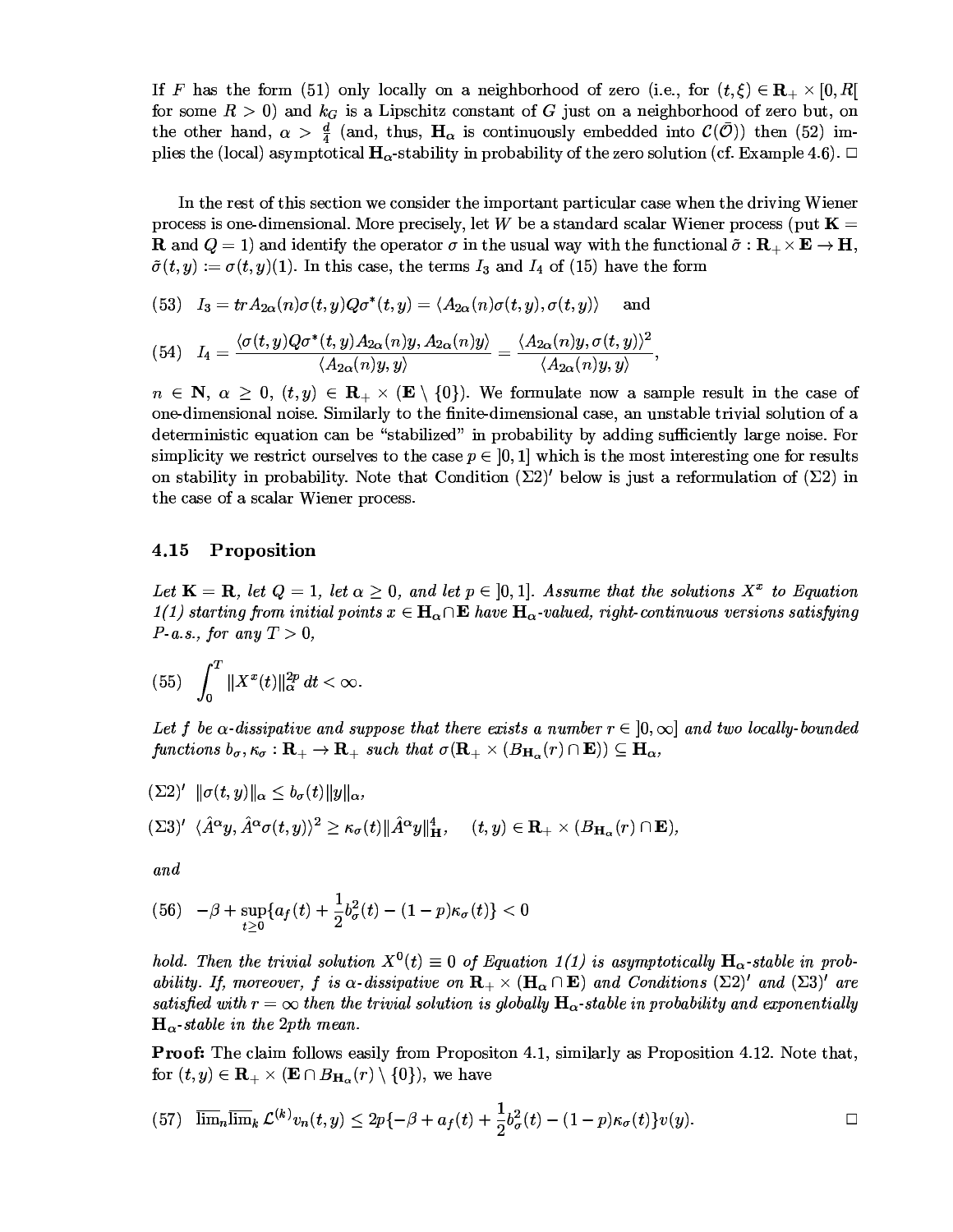## 4.16 Remarks

(a) In the case of an *autonomous* equation we may choose  $a_{\ell}(t) = a_{\ell}$ ,  $b_{\ell}(t) = b_{\ell}$  and  $\kappa_{\ell}(t) = \kappa_{\ell}$ .  $\ldots$   $\ldots$   $\ldots$   $\ldots$   $\ldots$   $\ldots$   $\ldots$   $\ldots$   $\ldots$   $\ldots$   $\ldots$   $\ldots$   $\ldots$   $\ldots$   $\ldots$ 

$$
-\beta + a_f + \frac{1}{2}b_\sigma^2 - (1-p)\kappa_\sigma < 0.
$$

(b) The Conditions  $(\Sigma 2)'$  and  $(\Sigma 3)'$  are obviously satisfied if  $\sigma$  is linear that is if  $\sigma(t, y) = b(t)y$  $t \in \mathbf{R}$ , and  $y \in \mathbf{E}$  In particular we may choose  $b_{-}(t) = |b(t)|$  and  $\kappa_{-}(t) = b^{2}(t)$ . Then the  $\mathbf{r}$  ,  $\mathbf{r}$  ,  $\mathbf{r}$  ,  $\mathbf{r}$  ,  $\mathbf{r}$  ,  $\mathbf{r}$  ,  $\mathbf{r}$  ,  $\mathbf{r}$  ,  $\mathbf{r}$  ,  $\mathbf{r}$  ,  $\mathbf{r}$  ,  $\mathbf{r}$  ,  $\mathbf{r}$  ,  $\mathbf{r}$  ,  $\mathbf{r}$  ,  $\mathbf{r}$  ,  $\mathbf{r}$  ,  $\mathbf{r}$  ,  $\mathbf{r}$  ,  $\mathbf{r}$  ,

$$
(58) \quad -\beta + \sup_{t\geq 0} \left\{ a_f(t) - (\frac{1}{2} - p)b^2(t) \right\} < 0.
$$

Since n may be chosen arbitrarily close to zero the stabilizing effect of noise becomes apparent 3--

# nore.<br>4.17 Example

Besides linearity there is another important case when  $(\Sigma 2)'$  can be verified Let  $H = L_2(\mathcal{O})$ and A be as in Example 4.6 let E be a Borel subset of  $\{\varphi \in \mathbf{H} : \varphi \geq 0\}$  and let

$$
(59)\quad \sigma(t,y)(\xi)=G(t,y(\xi)),\qquad t\in\mathbf{R}_+,\,\,y\in\mathbf{H},\,\,\xi\in\mathcal{O},
$$

where  $C \cdot \mathbf{R}^2 \to \mathbf{R}$  is a measurable function satisfying

$$
(60)\quad |G(t,u)|\le b_\sigma(t)u,\qquad (t,u)\in \mathbf{R}_+\times [0,R[,
$$

for some  $B \in [0, \infty]$  If  $B = \infty$  then  $(\Sigma 2)'$  is clearly satisfied with  $\alpha = 0$  and  $r = \infty$ . Assume moreover that  $G(t) \in C^2([0, R])$  and

 $(61) \quad \sup_{u \in [0, B]} |G'(t, u)|$  $|G'(t, u)| < h_-(t)$   $t \in \mathbf{R}$ 

where  $C^{l}$  denotes the derivative with regnest to the second variable  $u$  and  $b \cdot \mathbf{D} \rightarrow \mathbf{D}$  is locally bounded It follows from Fujiwara [7] that  $\mathbf{H}_{1/2} = H^1(\mathcal{O})$   $\mathbf{H}_1 = \{ \varphi \in H^2(\mathcal{O}) \colon \frac{\partial \varphi}{\partial t} = 0 \text{ on } \mathcal{O} \}$  $\frac{\partial \varphi}{\partial u} = 0$  on  $\partial \mathcal{O}$ , in the Neumann case and  $H_{1/2} = {\varphi \in H^1(\mathcal{O})}$ ;  $\varphi_{\partial \mathcal{O}} = 0$ ,  $H_1 = H^2(\mathcal{O}) \cap H_0^1(\mathcal{O})$ , in the Dirichlet case. Hence it is easy to see that in both cases the manning  $u \mapsto G(t, u(\cdot))$  mans  $H_{1/2} \cap \mathbf{E}$  into  $\mathbf{H}_{1/2}$  and  $\mathbf{H}_2 \cap \mathbf{E}$  into  $\mathbf{H}_3$  (note that  $G(t, 0) = 0$ ). For any  $y \in \mathbf{H}_3 \cap \mathbf{E}$  such that  $\sinh^{-1} u(f)$   $\leq R$  we have

$$
\langle A\sigma(t, y), \sigma(t, y) \rangle
$$
\n
$$
= \int_{\mathcal{O}} -G(t, y(\xi)) \sum_{i,j} \frac{\partial}{\partial \xi_i} (a_{ij}(\xi) \frac{\partial}{\partial \xi_j} G(t, y(\xi))) d\xi
$$
\n
$$
= -\int_{\partial \mathcal{O}} G(t, y(\xi)) G'(t, y(\xi)) \frac{\partial}{\partial \nu_A} y(\xi) d_{\xi} S
$$
\n(62)\n
$$
+ \int_{\mathcal{O}} \sum_{i,j} a_{ij}(\xi) \frac{\partial}{\partial \xi_i} G(t, y(\xi)) \frac{\partial}{\partial \xi_j} (G(t, y(\xi)) d\xi
$$
\n
$$
= \int_{\mathcal{O}} (G'(t, y(\xi)))^2 \sum_{i,j} a_{ij}(\xi) \frac{\partial y(\xi)}{\partial \xi_i} \frac{\partial y(\xi)}{\partial \xi_j} d\xi
$$
\n
$$
\leq b_{\sigma}^2(t) \int_{\mathcal{O}} \sum_{i,j} a_{ij}(\xi) \frac{\partial y(\xi)}{\partial \xi_i} \frac{\partial y(\xi)}{\partial \xi_j} d\xi
$$
\n
$$
= b_{\sigma}^2(t) \langle Ay, y \rangle.
$$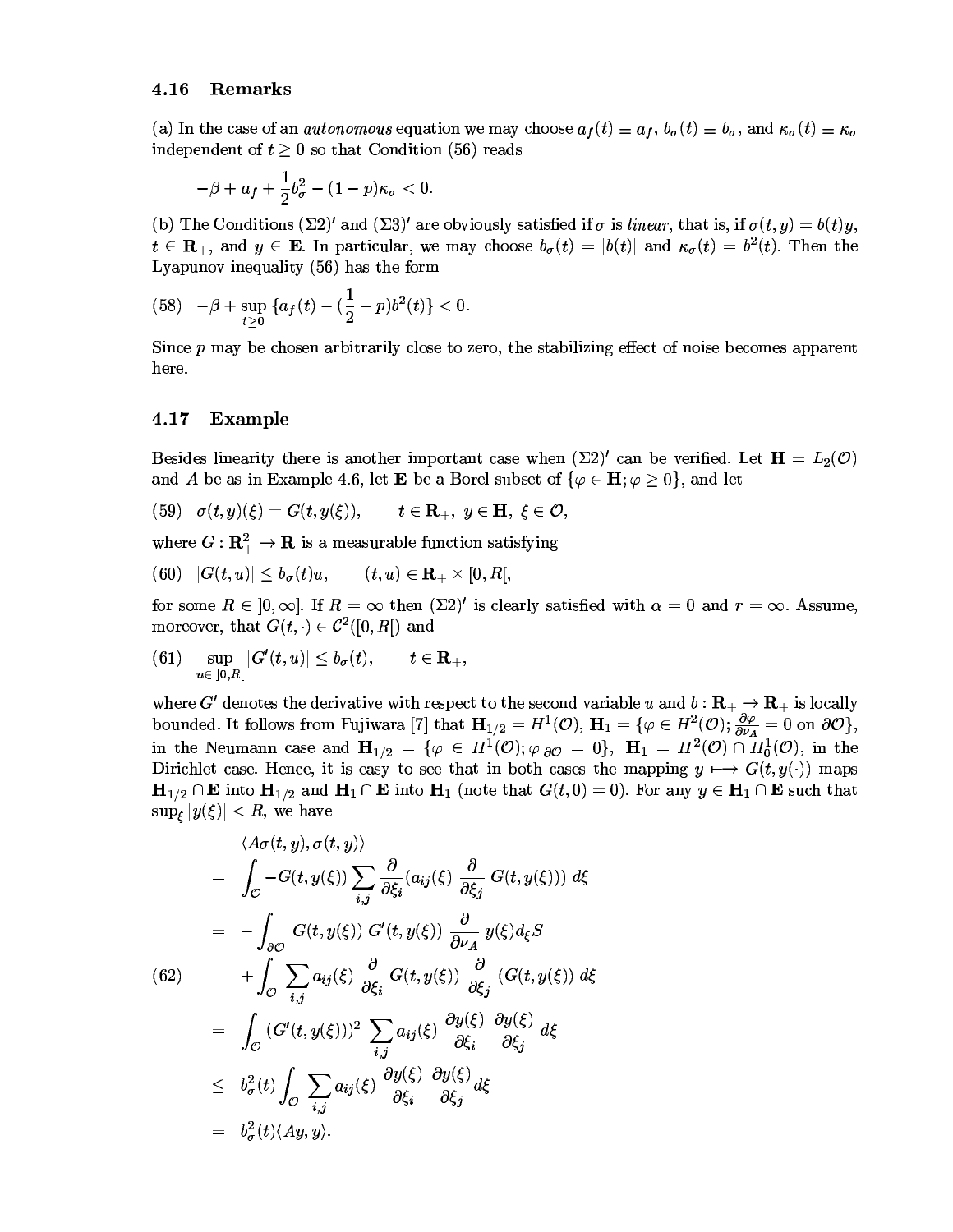Note that the surface integral equals zero under both the Dirichlet and the Neumann conditions. Therefore, for each suitable  $\hat{\beta} > 0$ , we have

$$
\begin{array}{rcl}\|\hat{A}^{\frac{1}{2}}\sigma(t,y)\|_{\mathbf{H}}^{2}&=&\langle\hat{A}\sigma(t,y),\sigma(t,y)\rangle\;=\;\langle(A+\hat{\beta}I)\sigma(t,y),\sigma(t,y)\rangle\\&\leq&b^{2}_{\sigma}(t)\langle Ay,y\rangle+\hat{\beta}b^{2}_{\sigma}(t)\|y\|_{\mathbf{H}}^{2}&=&b^{2}_{\sigma}(t)\langle\hat{A}y,y\rangle=b^{2}_{\sigma}(t)\|\hat{A}^{\frac{1}{2}}y\|_{\mathbf{H}}^{2}\end{array}
$$

for  $t \in \mathbf{R}_+$  and  $y \in \mathbf{H}_1 \cap \mathbf{E}$  such that  $\sup_{\xi} |y(\xi)| < R$ . It is easy to see that the mapping  $y \mapsto \|\hat{A}^{\frac{1}{2}}\sigma(t,y)\|_{\mathbf{H}}^2$  is continuous on  $\mathbf{H}_{1/2} \cap \mathbf{E}$ . Since  $\mathbf{H}_1 \cap \mathbf{E}$  is dense in  $\mathbf{H}_{1/2} \cap \mathbf{E}$  (endowed with the  $\mathbf{H}_{1/2}$ -norm) we obtain  $(\Sigma 2)'$  with  $\alpha = \frac{1}{2}$  and either  $r = \infty$  (if  $R = \infty$  in (60)) or some  $r \in ]0,\infty[$  (if  $R < \infty$  in (60) and the space dimension d equals 1, so that  $H_{1/2}$  is continuously embedded into  $\mathcal{C}(\mathcal{O})$  and the Nemytskii operator  $\sigma$  can be localized).

#### 4.18 **Example**

Let us discuss again the Stochastic Parabolic Equation  $1(5)$  with the Initial Condition  $1(11)$  and boundary conditions of either Dirichlet's  $1(12)$  or Neumann's  $1(13)$  type, but with a "scalar" noise  $\eta$ . Again, we assume that the coefficients F and G are measurable and satisfy  $F(t,0)$  =  $G(t,0)=0, t\geq 0$ , and that the Conditions  $1(7) - 1(10)$  are satisfied. This stochastic parabolic problem can be rewritten in the form  $1(1)$  with the spaces **H**, **E**, the operator A, and the functional f as in Example 4.14. The Wiener process W is standard one-dimensional, so we put  $K = R$  and

(63)  $\sigma: \mathbf{R}_{+} \times \mathbf{E} \to \mathbf{H}, \sigma(t, y)(\xi) := G(t, y(\xi)), \quad (t, y) \in \mathbf{R}_{+} \times \mathbf{E}, \ \xi \in \mathcal{O}.$ 

It is obvious that for  $\alpha = 0$  the Conditions ( $\Sigma$ 1) and ( $\Sigma$ 2)' are satisfied with  $k_{\sigma}(t) = b_{\sigma}(t) \equiv$  $k_G$ . Thus, it is easy to establish **H**-stability results: for example, if F has the form (40) and

(64) 
$$
-\beta + \sup_{t \geq 0} a_f(t) + \frac{1}{2}k_G^2 < 0
$$

holds then, by Proposition 4.12, the trivial solution  $X^0(t) \equiv 0$  of the equation under consideration is globally asymptotically  $H$ -stable in probability and exponentially  $H$ -stable in the 2pth mean for each  $p \in ]0,1]$ .

However, it is desirable to find some stability in a norm stronger than the **H**-norm. At first we must verify the corresponding regularity. We proceed as in Example 4.14 to show that  $J_1 \in \mathcal{C}([0,T], \mathbf{H}_{\alpha})$  and

$$
E\int_0^T\|J_1(t)\|_\alpha^{2\nu}dt<\infty
$$

for  $\alpha \in [0, 1-\frac{1}{2\nu}]$ . Note that, in the present case,

(65)  $\|\sigma(t, y)\|_{\delta}^{\nu} \leq k_G \|y\|_{\delta}^{\nu}, \quad (t, y) \in \mathbf{R}_{+} \times (\mathbf{H}_{\delta} \cap \mathbf{E}), \ 0 \leq \delta \leq 1/2,$ 

so, mimicking the arguments in Example 4.14, we see that  $X^x$  has continuous trajectories in  $H_{\alpha}$ and

(66) 
$$
E \int_0^T \|X^x(t)\|_{\alpha}^2 dt < \infty
$$

for  $x \in \mathbf{H}_{\alpha} \cap \mathbf{L}_{2\nu^2}(\mathcal{O})$  and  $0 \leq \alpha < 1 - \frac{1}{\nu}$ , cf. (49). We aim at showing  $\mathbf{H}_{\frac{1}{\nu}}$ -stability (or, equivalently,  $H^1(\mathcal{O})$ -stability) of the trivial solution in the present case. Assume that  $\nu > 2$  and  $d \leq 3$  (so that  $\alpha = \frac{1}{2} > \frac{d}{8}$ ) and that F is of the form

(67) 
$$
F(t, u) = a_f(t)u - c(t)u^q
$$
,  $(t, u) \in \mathbb{R}_+ \times [0, R]$ ,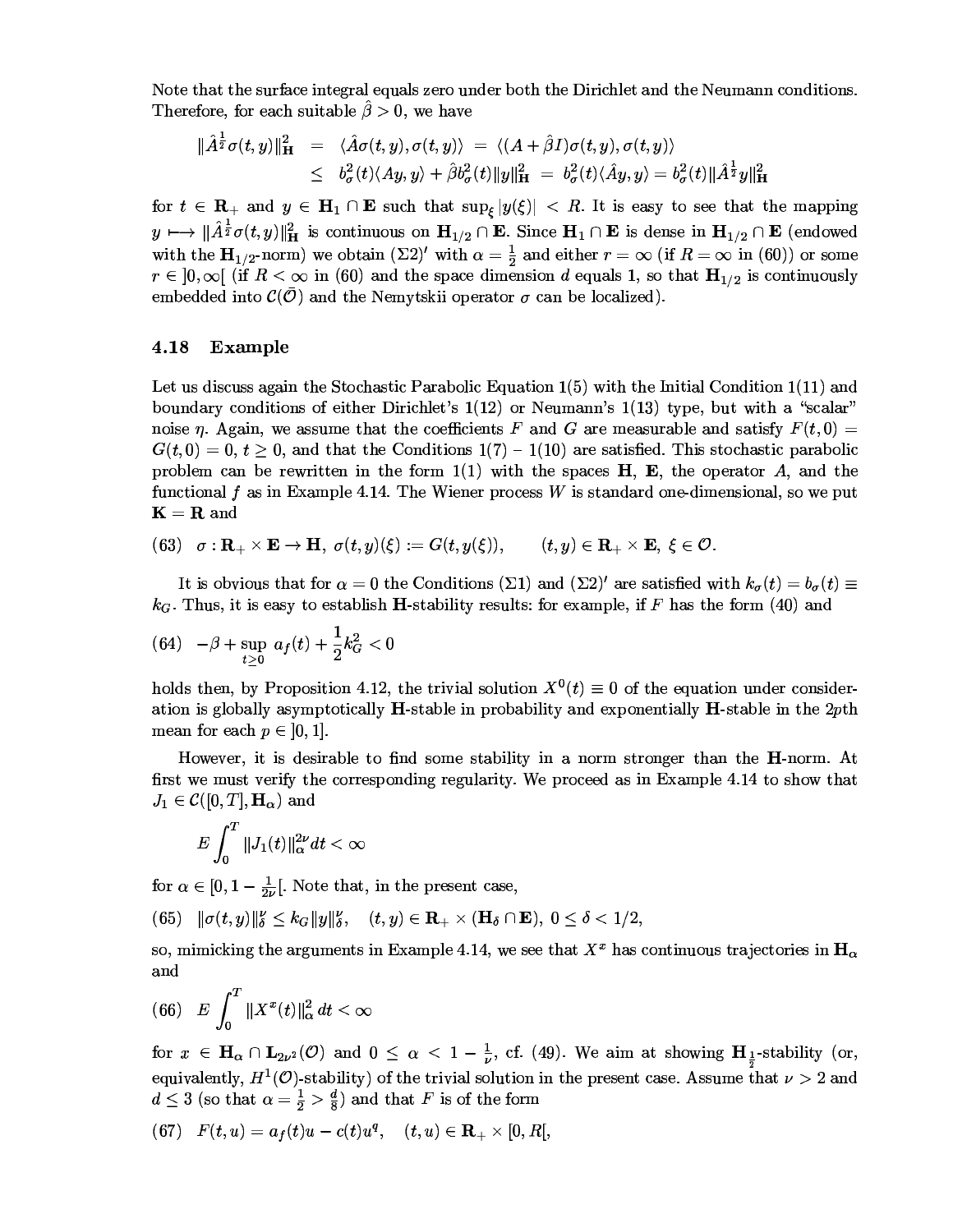for some  $R \in [0,\infty], a_f : \mathbf{R}_+ \to \mathbf{R}, c : \mathbf{R}_+ \to \mathbf{R}_+, 1 \le q \le \nu$ . Assume, moreover, that  $G(t, \cdot) \in \mathcal{C}^2([0,R])$  and

(68) 
$$
\sqrt{\kappa_{\sigma}(t)} \leq |G'(t, u)| \leq b_{\sigma}(t), \quad (t, u) \in \mathbf{R}_{+} \times [0, R],
$$

for two locally-bounded functions  $\kappa_{\sigma}$ ,  $b_{\sigma} : \mathbf{R}_{+} \to \mathbf{R}_{+}$ .

We first deal with the case  $R = \infty$  in (67), (68). By Example 4.6, the function  $f$  is  $\frac{1}{2}$ -<br>dissipative on  $\mathbf{R}_{+} \times (\mathbf{H}_{\frac{1}{2}} \cap \mathbf{E})$  and, by Example 4.17, Condition ( $\Sigma$ 2)' is satisfied with  $\alpha = \frac{1}{2}$ ,  $r = \infty$ . In view of  $(\Sigma 3)'$ , for any suitable  $\hat{\beta} \ge 0$  and  $\hat{A} = A + \hat{\beta}I$ , we have

(69) 
$$
\langle \hat{A}^{\frac{1}{2}}y, \ \hat{A}^{\frac{1}{2}}\sigma(t, y) \rangle^{2}
$$
  
\n
$$
= \langle (A + \hat{\beta}I)y, \sigma(t, y) \rangle^{2}
$$
  
\n
$$
= \langle Ay, \sigma(t, y) \rangle^{2} + |\hat{\beta}|^{2} \langle y, \sigma(t, y) \rangle^{2} + 2\hat{\beta} \langle Ay, \sigma(t, y) \rangle \langle y, \sigma(t, y) \rangle
$$

 $y \in \mathbf{H}_1 \cap \mathbf{E} = \mathcal{D}(A) \cap \mathbf{E}$ . Moreover,

$$
\langle Ay, \sigma(t, y) \rangle^{2} = \left( \int_{\mathcal{O}} -G(t, y(\xi)) \sum_{i,j} \frac{\partial}{\partial \xi_{i}} (a_{ij}(\xi) \frac{\partial}{\partial \xi_{j}} y(\xi)) d\xi \right)^{2}
$$
  

$$
= \left( \int_{\mathcal{O}} G'(t, y(\xi)) \sum_{i,j} a_{ij}(\xi) \frac{\partial}{\partial \xi_{i}} y(\xi) \frac{\partial}{\partial \xi_{j}} y(\xi) d\xi \right)^{2}
$$
  

$$
\geq \kappa_{\sigma}(t) \| A^{\frac{1}{2}} y \|_{\mathbf{H}}^{4},
$$

 $cf. (62)$ , and clearly

$$
\begin{aligned} &2\hat{\beta}\langle Ay, \sigma(t,y)\rangle\langle y, \sigma(t,y)\rangle\geq 2\hat{\beta}\kappa_{\sigma}(t)\langle Ay,y\rangle\|y\|_{\mathbf{H}}^2\qquad\text{and}\\ &\hat{\beta}^2\langle y, \sigma(t,y)\rangle^2\geq \hat{\beta}^2\kappa_{\sigma}(t)\|y\|_{\mathbf{H}}^4,\qquad (t,y)\in\mathbf{R}_+\times\mathbf{H}_1.\end{aligned}
$$

Hence, by a similar continuity argument as in Example 4.17, we arrive at

$$
\langle \hat{A}^{\frac{1}{2}}y, \hat{A}^{\frac{1}{2}}\sigma(t,y)\rangle^2\geq \kappa_\sigma(t)\Vert \hat{A}^{\frac{1}{2}}y\Vert_{\mathbf{H}}^4,\quad (t,y)\in \mathbf{R}_+\times (\mathbf{H}_{\frac{1}{2}}\cap \mathbf{E}),
$$

i.e.,  $(\Sigma 3)'$  with  $\alpha = \frac{1}{2}$ . It now follows from Proposition 4.15 that the trivial solution is globally asymptotically  $\mathbf{H}_{\frac{1}{2}}$ -stable (or, equivalently,  $H^1(\mathcal{O})$ -stable) in probability and exponentially  $\mathbf{H}_{\frac{1}{2}}$ stable in the 2pth mean,  $0 < p < 1$ , if

(70) 
$$
-\beta + \sup_{t\geq 0} \{ a_f(t) + \frac{1}{2} b_\sigma^2(t) - (1-p)\kappa_\sigma(t) \} < 0.
$$

If the Conditions (67), (68) are satisfied with some  $R \in ]0,\infty[$ , only, and if the dimension d is 1 (so that  $\mathbf{H}_{\frac{1}{2}}$  is continuously embedded into  $\mathcal{C}(\overline{\mathcal{O}})$ ) then we have 1/2-dissipativity,  $(\Sigma 2)'$ , and  $(\Sigma 3)'$  on the set  $\mathbf{R}_{+} \times (B_{\mathbf{H}_{\frac{1}{2}}}(r) \cap \mathbf{E})$  with some  $r \in ]0, \infty[$ , only. In this case (70) yields (local)  $\mathbf{H}_{\frac{1}{2}}$ -stability in probability. In particular, if the coefficients F and G do not depend on  $t \in \mathbf{R}_{+}$ (so that  $F(u) = a_f u - cu^q$  for some  $a_f \in \mathbf{R}, c \in \mathbf{R}_+$ ) then the Condition (70) for asymptotical  $\mathbf{H}_{\frac{1}{2}}$ -stability in probability has the simple form

(71) 
$$
-\beta + a_f - \frac{1}{2}(G'(0))^2 < 0
$$

and  $(68)$  is valid with a possibly different number R.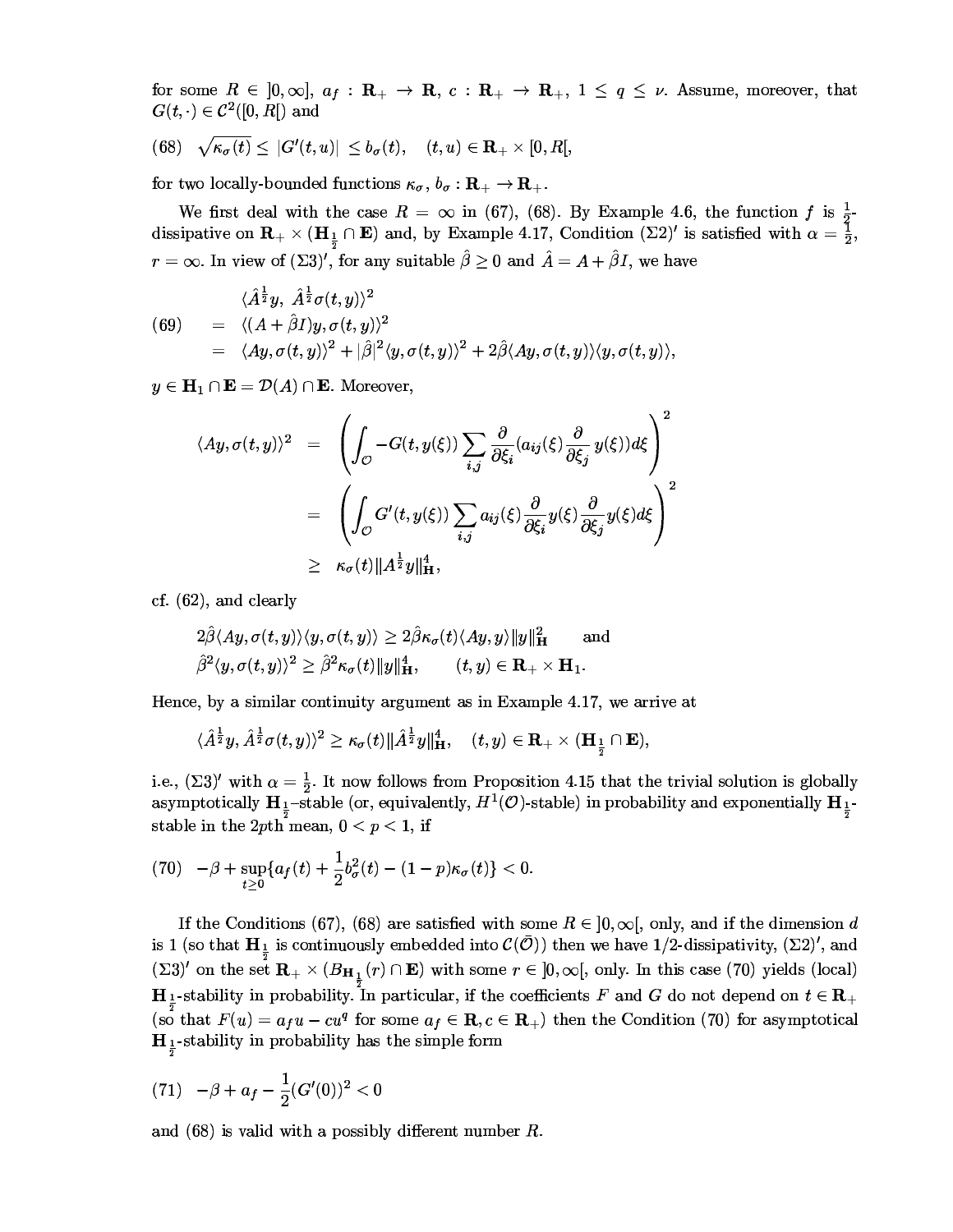## 4.19 . A Stochastic Logistic Equation of Population Dynamics

Consider the formal equation of the form  $1(5)$   $1(6)$   $1(22)$  (cf. also Example 4.14)

$$
(72)\quad \frac{\partial u}{\partial t}(t,\xi)=\frac{\partial}{\partial \xi}(a(\xi)\frac{\partial}{\partial \xi}u(t,\xi))+a_{f}u(t,\xi)-cu^{2}(t,\xi)+G(t,u(t,\xi))\eta(t,\xi),
$$

 $(t, \xi) \in \mathbf{R}_{+} \times 0$  1 with the initial and boundary conditions

$$
(73)\quad u(0,\xi)=u_0(\xi)\geq 0,\quad \frac{\partial u}{\partial \xi}(t,0)=\frac{\partial u}{\partial \xi}(t,1)=0.
$$

Here  $a \in \mathcal{C}^{\infty}([0,1])$   $a \ge a_0 > 0$   $a_1 > 0$   $c > 0$   $G \cdot \mathbf{R} \rightarrow \mathbf{R}$  satisfies  $G(t,0) = 0$  and *n* stands for a scalar noise. The formal problem  $(72)$   $(73)$  is a stochastic counterpart of a  $\alpha$  logistic population-growth model with migration (cf. e.g. Murray [26]). It is a particular case of Example 4.18. Assume that  $G(t) \in C^2([0, R])$  and that

$$
(74)\quad \sqrt{\kappa_{\sigma}(t)}\leq\ |G'(t,u)|\ \leq b_{\sigma}(t),\quad (t,u)\in \mathbf{R}_{+}\times ]0,R[ ,
$$

for some  $0 < B < \infty$  where  $\kappa_{-} : \mathbf{R}_{+} \to \mathbf{R}_{+}$  and  $h_{-} : \mathbf{R}_{+} \to \mathbf{R}_{+}$  are locally bounded and

$$
(75)\ \ \sup_{t\geq 0}\{\frac{1}{2}b_{\sigma}^2(t)-(1-p)\kappa_{\sigma}(t)\}< -a_f
$$

for some  $0 < n \leq 1$  Then Example 4.18 shows that the zero solution is asymptotically  $H^1([0, 1])$ . stable in probability If  $G(t, u) = G(u)$  does not depend on  $t \in \mathbf{R}$ , then Condition (75) becomes

$$
(76)\quad a_f<\frac{1}{2}(G'(0))^2;
$$

of (71) Thus if  $|G'(0)|$  is large enough that is if the "diffusion" is large in a certain sense then the zero solution can become stable, although it is unstable for Equation (72) without the stochastic term

Now assume also  $G(t, a_*)/c = 0$ ,  $t \in \mathbb{R}$  is from the viewpoint of applications it is sometimes interesting when the diffusion stabilizes near the level of saturation  $x_1 = a_4/c$  Then the formal equation (72) has another trivial stationary solution, namely the constant  $X^{x_1} = x_1$ . Stability of this toirial solution gan be analyzed by the method weed above fan the zone solution. After the simple transformation of variables  $w = x_1 - u$  Fountion (72) becomes the equation

$$
\frac{\partial w}{\partial t}(t,\xi)=\,\frac{\partial}{\partial \xi}(a(\xi)\frac{\partial}{\partial \xi}w(t,\xi))+a_fw(t,\xi)+cw^2(t,\xi)-G(t,x_1-w(t,\xi))\eta(t,\xi),
$$

 $(t, \xi) \in \mathbb{R} \times [0, 1]$  and  $X^{x_1}$  is transformed into the zero solution. Let us e.g. consider the autonomous case  $G(t, u) = G(u)$ . Since

$$
(77) \quad -a_f < \frac{1}{2} (G'(x_1))^2
$$

is always true another application of Formula (71) shows that the trivial solution  $X^{x_1}(t) = x_1$ is always asymptotically  $H^1(0, 1)$ -stable in probability. The behaviour of (72) at saturation is however different from that at 0 since in the former case, the drift itself is stabilizing whereas in the latter case it is destabilizing. The latter

Acknowledgements The authors are grateful to Balf Manthey and Jan Seidler for their valuable suggestions and comments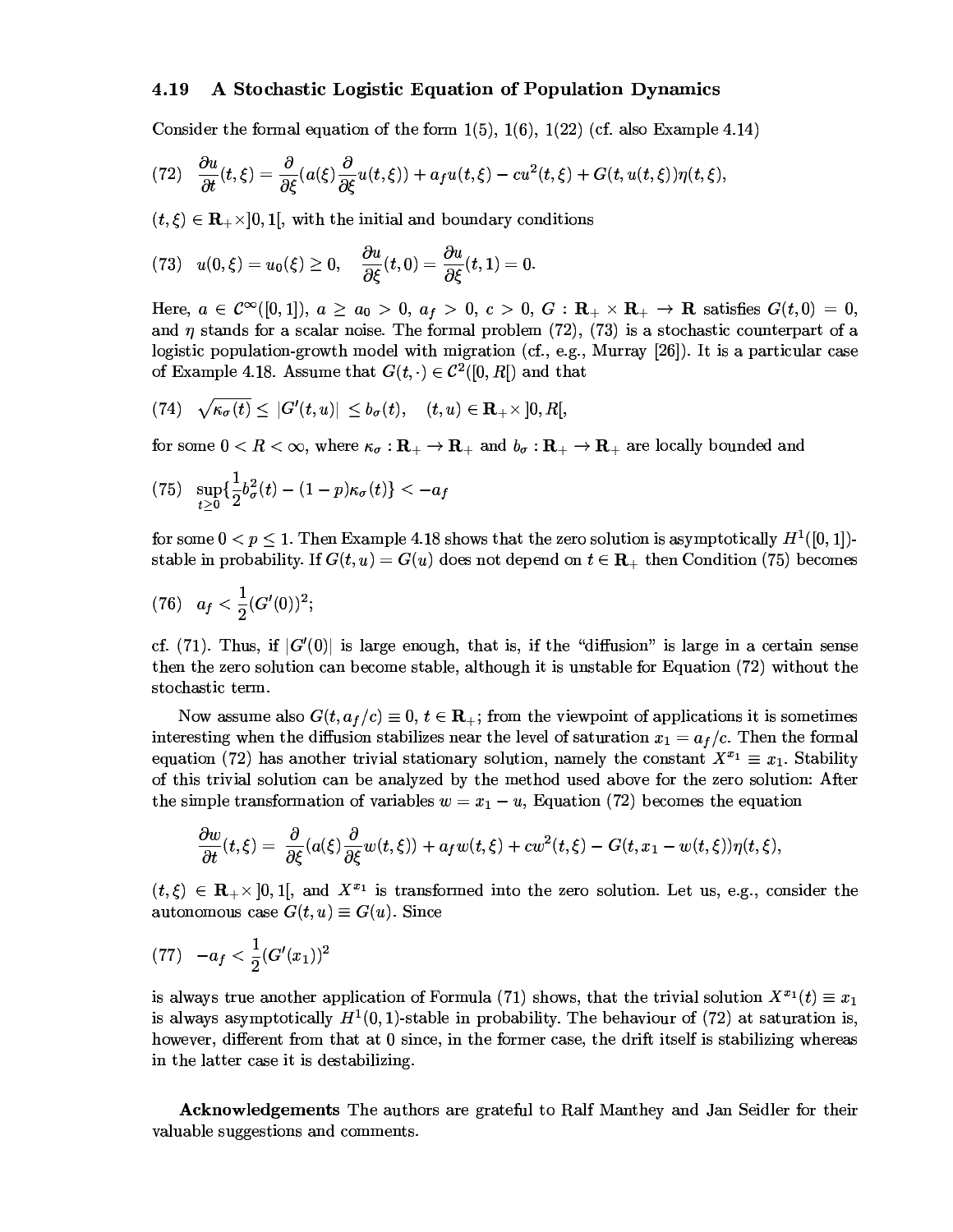## **REFERENCES**

- [1] T. Caraballo and J. Real, On the pathwise exponential stability of nonlinear stochastic PDE's, Stoch. Anal. Appl. 12 (1994), 517–529
- [2] P.L. Chow, Stability of nonlinear stochastic evolution equations, J. Math. Anal. Appl. 89  $(1982), 400-419$
- [3] G. Da Prato and J. Zabczyk, Stochastic Equations in Infinite Dimensions, Cambridge Univ. Press, Cambridge, 1992
- [4] C. Dellacherie and P.-A. Meyer, Probabilities and Potential, North-Holland, Amsterdam, 1978
- [5] D.E. Edmunds and H. Triebel, Entropy numbers and approximation numbers in function spaces, Proc. London Math. Soc. 58 (1989), 137–152
- [6] M.W. Feldman and J. Roughgarden, A population stationary distribution and chance of extinction in a stochastic environment with remarks on the theory of species packing, Theoret. Popul. Biol. 7 (1975), 197-207
- [7] D. Fujiwara, Concrete characterizations of the domains of fractional powers of some elliptic differential operators of second order, Proc. Japan Acad. Ser. A. Math. Sci. 43 (1967), 82–86
- [8] T.C. Gard, Stochastic population models on a bounded domain: exit probabilities and persistence, Stochastics Stochastics Rep. 33 (1990), 63-73
- [9] P. Grindrod, Patterns and Waves, The theory and applications of reaction-diffusion equations, Clarendon Press, Oxford, 1991
- [10] A. Ichikawa, Absolute stability of a stochastic evolution equation, Stochastics 11 (1983),  $143 - 158$
- [11] A. Ichikawa, Semilinear stochastic evolution equations: boundedness, stability and invariant measures, Stochastics  $12$  (1984),  $1-39$
- [12] R.Z. Khas'minskii, Stochastic Stability of Differential Equations, Nauka, Moscow, 1969 (in Russian, English translation: Sijthoff and Noordhoff, Alphen aan den Rijn, 1980)
- [13] R.Z. Khas'minskii, V. Mandrekar, On the stability of solutions of stochastic evolution equations. The Dynkin Festschrift, 185–195, Birkhäuser, Boston 1994
- [14] P. Kotelenez, Comparison methods for a class of function valued stochastic partial differential equations, Probab. Theory Relat. Fields 93 (1992), 1-19
- [15] A. Kufner, O. John, and S. Fučik, Function Spaces, Academia, Prague, 1977
- [16] G. Leha, G. Ritter, Lyapunov-type conditions for stationary distributions of diffusion processes on Hilbert spaces, Stochastics Stochastics Rep. 48 (1994), 195–225
- [17] G. Leha, G. Ritter, Lyapunov Functions and Stationary Distributions of Stochastic Evolution Equations, in preparation. (Appeared in Stochastic Analysis and Applications 21,  $763 - 799$   $(2003)$
- [18] G. Leha, G. Ritter, and A. Wakolbinger, An improved Lyapunov-function approach to the behavior of diffusion process in Hilbert spaces, Stoch. Anal. Appl. 15 (1997), 59–89